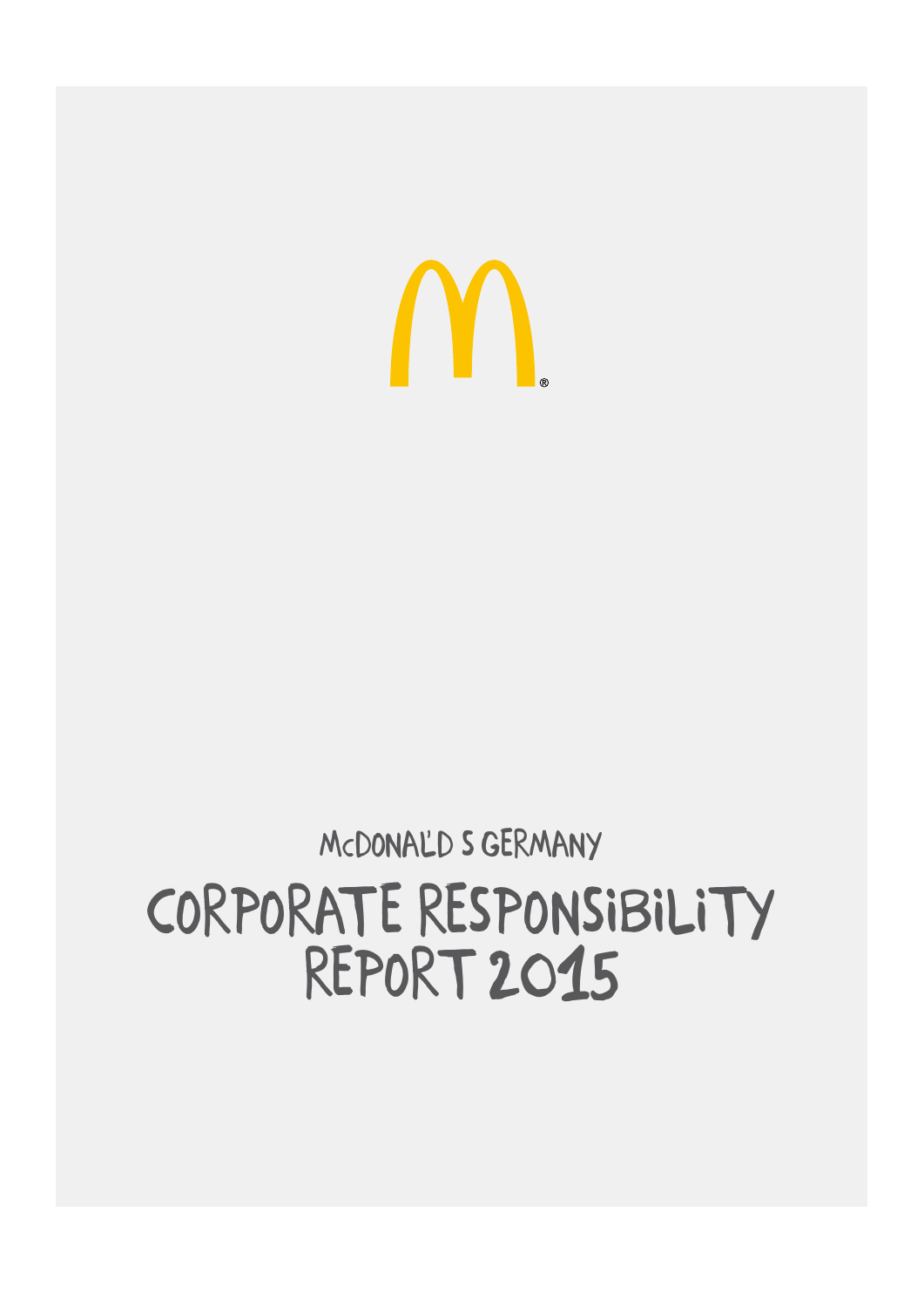## CONTENT

#### [foreword](#page-2-0)

- [about this report](#page-4-0)
- 9 ABOUT McDONALD'S GERMANY

#### [15 sourcing – our suppliers](#page-14-0)

- [Material aspects and management approach](#page-15-0)
- [Our suppliers](#page-17-0)
- [Origin of our raw materials](#page-18-0)
- [Beef](#page-20-0)
- [Chicken](#page-22-0)
- [Quality labels](#page-23-0)

#### [Food – our food](#page-25-0)

- [Material aspects and management approach](#page-26-0)
- [Balanced product offering](#page-28-0)
- [Evolving our products](#page-29-0)
- [Product quality and safety](#page-30-0)
- [Providing information and talking to guests](#page-31-0)
- [Advertising to children](#page-33-0)

#### [Planet – our environ](#page-34-0) ment

- [Material aspects and management approach](#page-35-0)
- CO [2-footprint](#page-36-0)
- [Energy consumption from restaurant operations](#page-37-0)
- [Energy and emissions from logistics](#page-39-0)
- [Packaging](#page-40-0)
- [Waste and recycling](#page-41-0)
- [Anti-littering](#page-43-0)

#### [People – our people](#page-44-0)

- [Material aspects and management approach](#page-45-0)
- [Employment](#page-46-0)
- [Diversity and equal opportunity](#page-47-0)
- [Vocational training and university education](#page-49-0)
- [Training and skills building](#page-50-0)
- [Remuneration](#page-52-0)
- [Occupational health and safety](#page-52-0)

#### C [ommunity – our society](#page-53-0)

- [Material aspects and management approach](#page-54-0)
- [Ronald Mc](#page-54-0) Donald House Charities
- [Donations mady by Mc](#page-55-0) Donald's Germany
- 57 GRI-CONTENT INDEX 2015
- [explanatory notes](#page-60-0)
- [Independent](#page-65-0)  Assurance Report
- [publishing details](#page-68-0)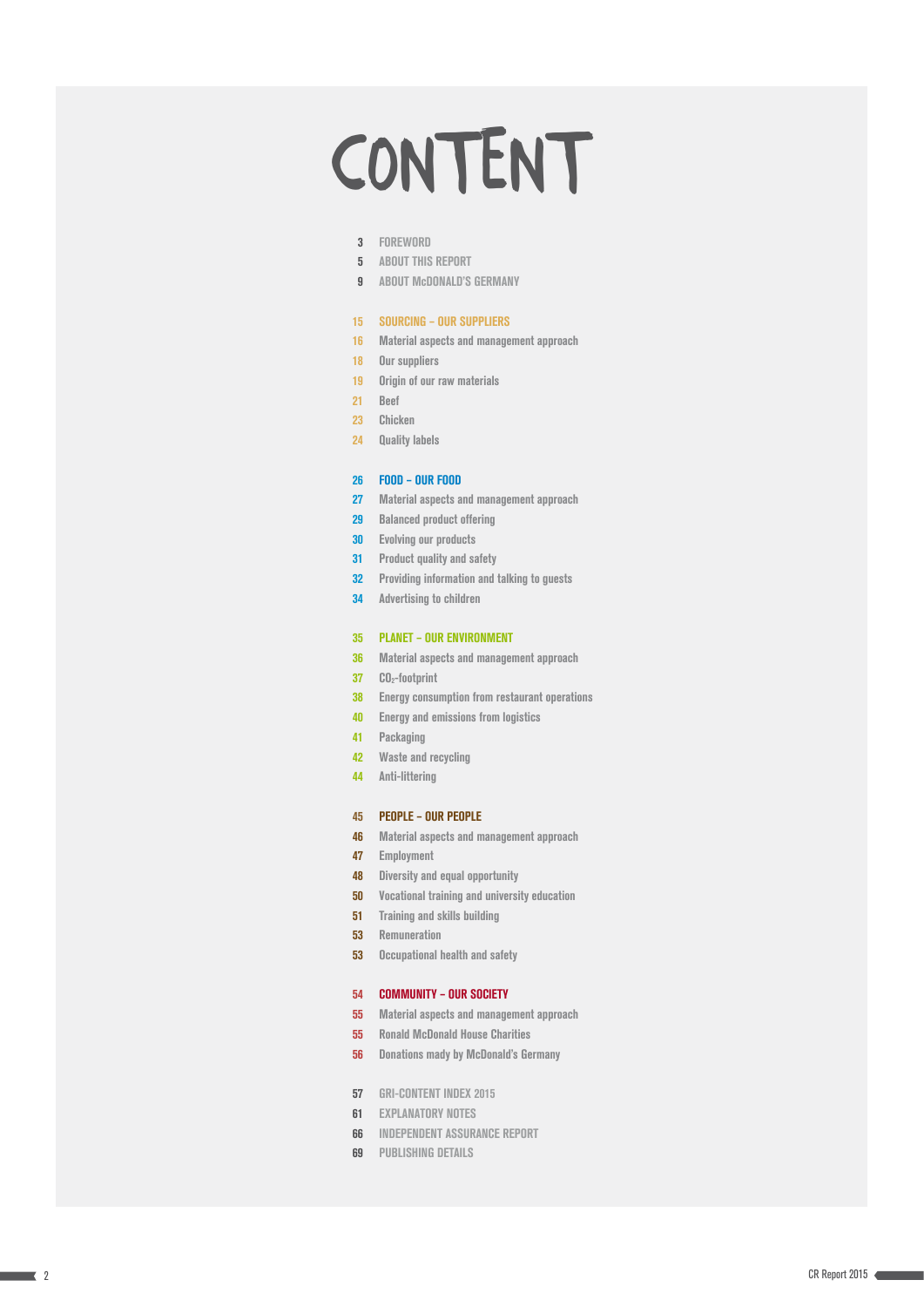## <span id="page-2-0"></span>FOREWORD BY holger beeck

GRI indicators: G4-1

#### Dear Ladies and Gentlemen, Dear Guests,

I am delighted that you have picked up this report as it enables us, McDonald's Germany, to share some important information with you. As a large company with over 58,000 employees, we are deeply committed to open, honest communication. Our sustainability report is one way of expressing this.

Your opinions and needs are important to us. To ensure we meet your expectations even more effectively, we are gradually transitioning our restaurants to a new concept called "restaurant of the future". Here again, the focus is all about welcoming our guests and meeting their needs. For example, more and more people want to personalize their orders nowadays. So if you want to get rid of the pickles and have extra jalapeños and more meat, you can – thanks to "Mach deinen Mäc!" *(Make your Mac)*, our new program that gives you the freedom to create your perfect burger.

Our restaurants of the future also offer digital games and digital ordering options. You can order your burger at one of our digital terminals, for example, or from a service employee with a tablet PC. Only then do we start making your products – ensuring that you get your food fresher than ever. And if you want a burger with extra meat, our gourmet burgers from THE SIGNATURE COLLECTION™ could be just what you're looking for. The beef we use here is sourced entirely from Germany.

We will have 220 restaurants of the future set up by the end of 2016. By 2019, the majority of our almost 1,500 restaurants will have transitioned to the new concept.

We are also aware that many of our guests – and other stakeholders – expect McDonald's to provide forward-looking answers to questions that go above and beyond our restaurant operations. Which is why, in



addition to our restaurant of the future concept, we are also looking to make our procurement activities fit for the future. To this end, we are promoting sustainable farming, conserving natural resources and encouraging a culture of fairness and responsibility across the company.

This brochure provides a brief look at how we are stepping up to our responsibilities as a company. You can find further information on our website at **[www.mcdonalds.de/verantwortung](http://www.mcdonalds.de/verantwortung)** and on our sustainability blog "Change M" *(www.change-m.de)*. I hope you enjoy finding out more about our company.

Best regards Holger Beeck Managing Director and President of McDonald's Germany

11. Sude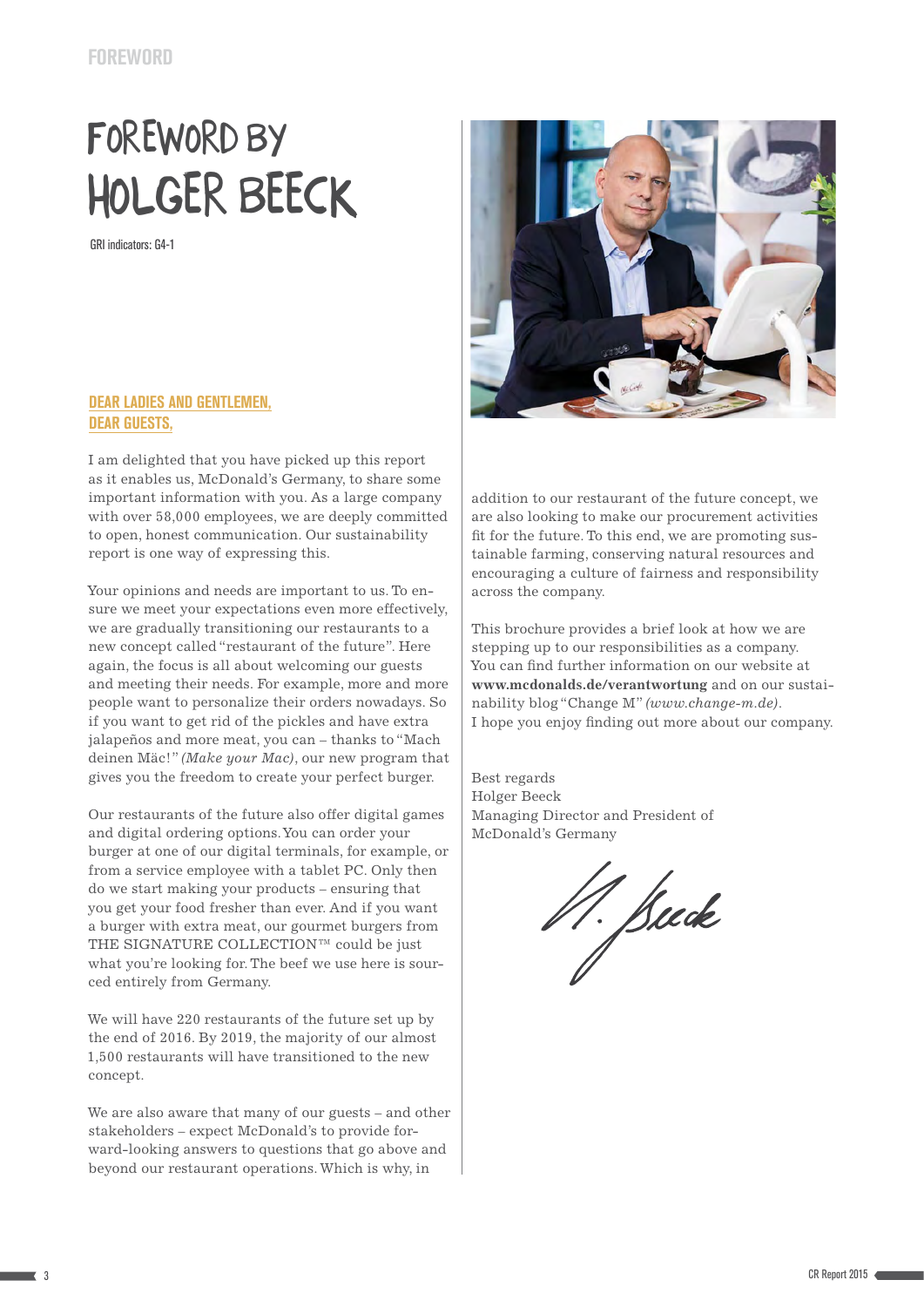## FOREWORD BY Dominik Neiss



#### Dear Ladies and Gentlemen, Dear Guests,

"Responsibility has many faces." I can hardly think of a more fitting statement for McDonald's Germany. At the beginning of the year, McDonald's Germany launched 238 x Verantwortung (238 x Responsibility) – a campaign to showcase franchisees as ambassadors for the company. This initiative focused on one core topic: Trust.

The aim of this campaign was to show that McDonald's Germany is not an anonymous conglomerate but a collection of responsible entrepreneurs who are always accessible to stakeholders. In short, we wanted to show that responsibility has a face.

However, for a company or brand to earn the trust of its stakeholders, it also has to deal effectively with the key issues of the day. We are committed to making a contribution to society. Our efforts here range from providing employment opportunities for over 900 refugees through strong support for the Ronald McDonald House Charities and the outstanding work they have been doing in Germany for nearly thirty years now to our targeted promotion of the most varied of projects in issues such as species-appropriate farming and animal welfare.

Through our business and our actions, we have many touchpoints with society. It was therefore particularly important for us this year to shine a light on the people who live, breathe and shape the McDonald's Germany sustainability strategy every day at each of our almost 1,500 restaurants. The 238 franchisees show that responsibility and trust go hand in hand. Their commitment extends much further than ensuring a great experience for guests at our restaurants.

To truly live and breathe responsibility, we have to act conscientiously at every step of the value chain from crop cultivation and animal husbandry to reusing and recycling materials.

Above all else, our report shows that sustainability at McDonalds Germany is a team effort. I hope you enjoy reading about it.

Best regards, Dominik Neiss Speaker of the Franchisee Leadership Council (FLC)

Kein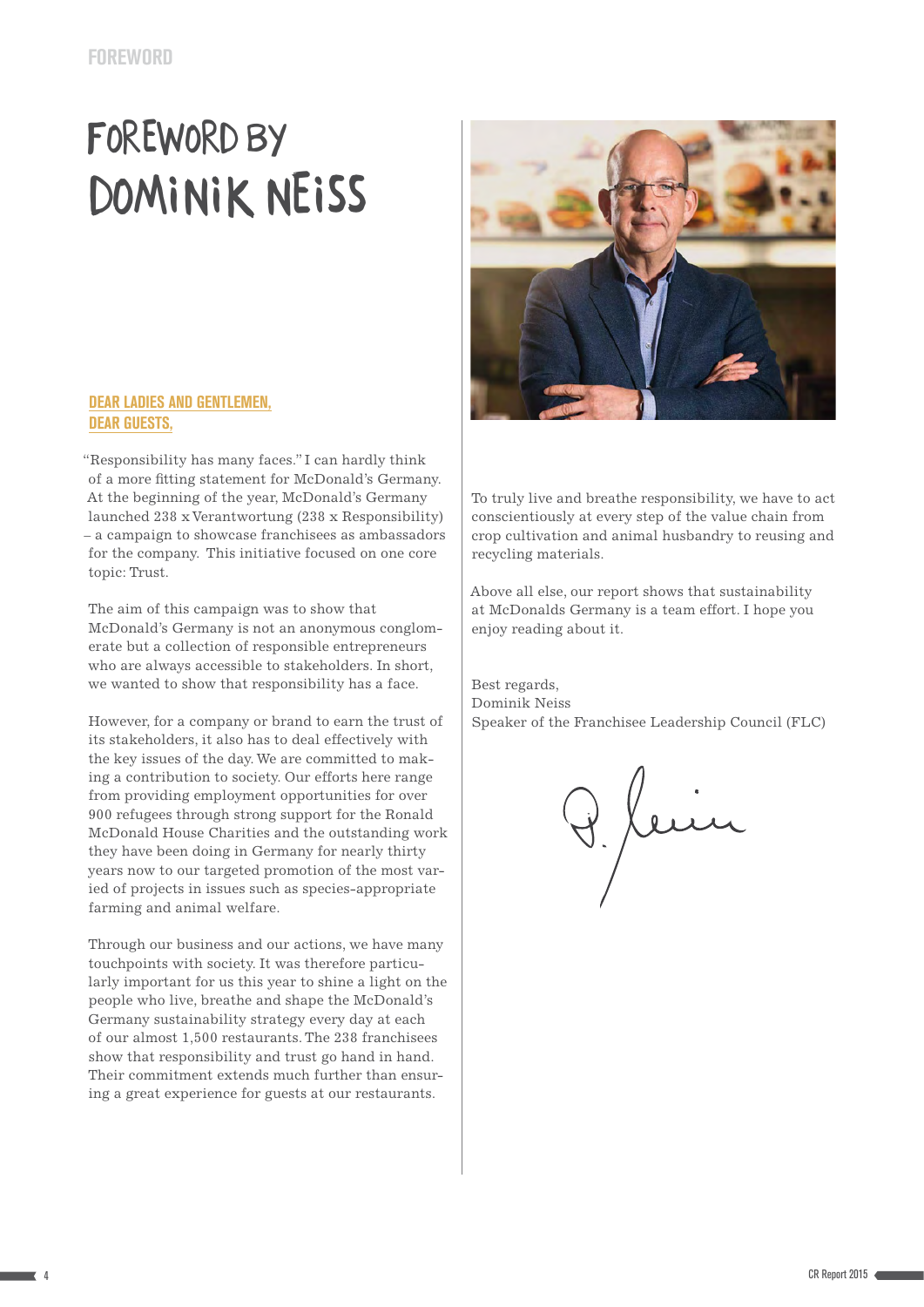## <span id="page-4-0"></span>About this report

#### Reporting period and profile

GRI indicators: G4-22, G4-28, G4-29, G4-30, G4-31, G4-32, G4-33

The reporting period is the 2015 calendar year (January 1 through December 31, 2015). The deadline for submissions was June 30, 2016. Major developments that occurred up to the deadline for submissions were included in the report. McDonald's Germany updates and publishes its sustainability data every year. The last full corporate responsibility report was published in August 2014. In 2015, we published an update in October.

The report was prepared in accordance with the core option of the G4 guidelines published by the Global Reporting Initiative (GRI) (see GRI Index on page 57). As in previous years, the external auditing company KPMG AG Wirtschaftsprüfungsgesellschaft was engaged to perform an audit to provide limited assurance as per International Standard on Assurance Engagements (ISAE) 3000. The audit covered selected key performance indicators, which are highlighted accordingly in the report (see also assurance report on page 66). We are gradually expanding the scope of the audit every year.

As in the previous report, the content has been structured in line with the five pillars of the McDonald's global sustainability strategy. This report therefore focuses on presenting our management approach, activities, developments and indicators in relation to the material issues identified for McDonald's Germany. Detailed background information on sustainability management can be found online. This report and further information is available on our website at: *[www.mcdonalds.de/verantwortung](http://www.mcdonalds.de/uber-uns/nachhaltigkeit)*.

In addition to this corporate responsibility report, we have also published the "McDonald's Germany Corporate Responsibility Report 2015 – At a Glance". This format is targeted primarily at our restaurant guests, which is the most important group of stakeholders with whom we engage. Printed versions of the condensed report are available on the info board in all McDonald's restaurants in Germany. This report focuses on important progress made in 2015 and includes updates to our key sustainability indicators.

All information in the report relates to the Main Service Center and the three Regional Service Centers in Germany as well as to the restaurants operated by McDonald's Germany and all restaurants in Germany run by franchisees. Any exceptions to this are specifically stated. In the interests of readability, we generally do not write out the full legal names of companies, associations and non-profit organizations. In cases where McDonald's Deutschland Inc. is referenced in the report, the corresponding information refers exclusively to company-owned restaurants and administration. Contact partners for any queries relating to the report and its contents are listed in the publishing details.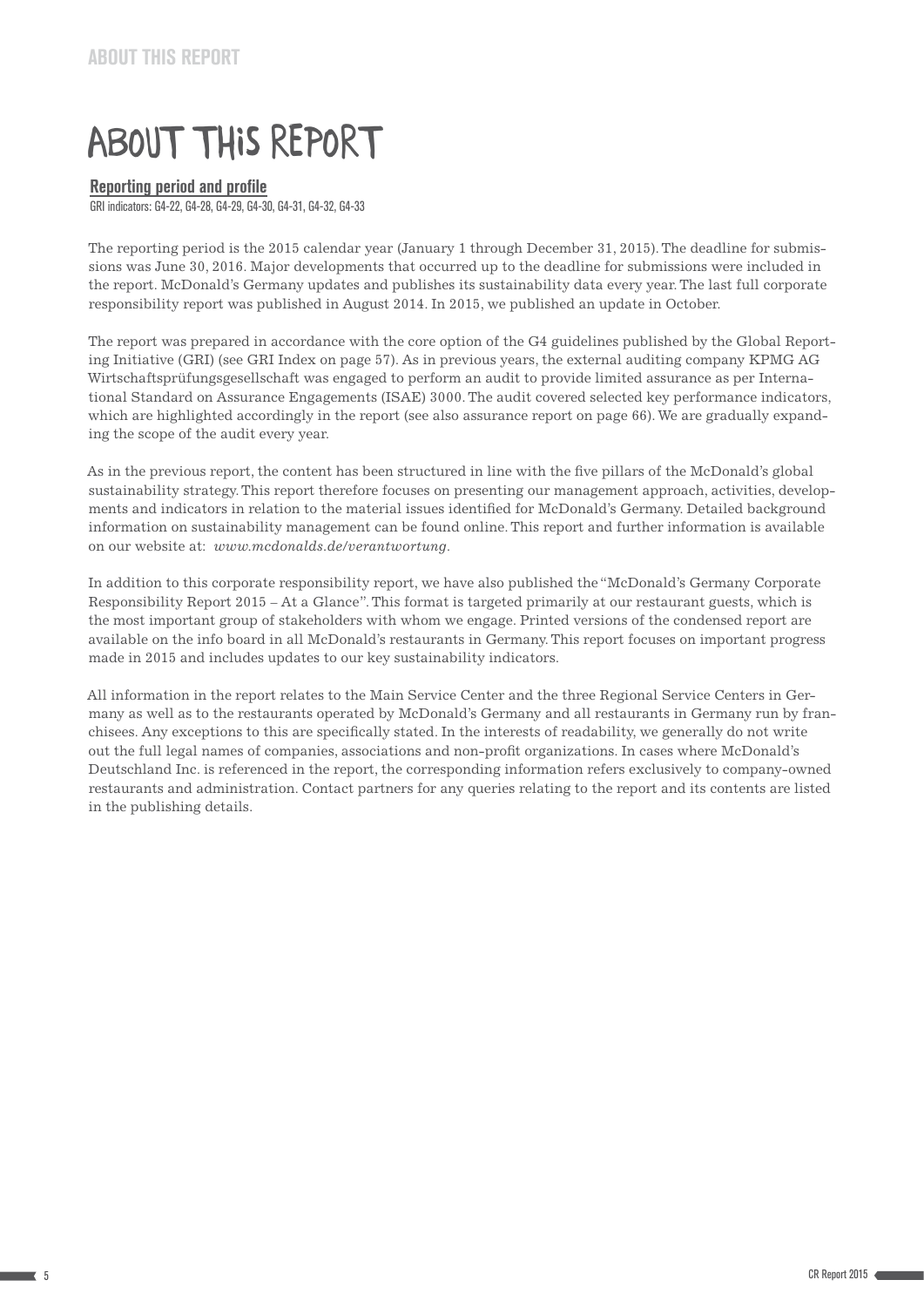#### Material topics and boundaries of the report

GRI indicators: G4-18, G4-19, G4-20, G4-21, G4-23

The sustainability issues covered in this report are based on the materiality analysis performed for the McDonald's Germany 2013 Corporate Responsibility Report. We prepared a broad spectrum of potential issues for this in collaboration with internal and external sustainability and communication experts. These were then mapped against the GRI's G4 guidelines, the G4 sector-specific disclosures for the food processing sector, the results of a meta-analysis of trends in nutrition carried out in collaboration with the Wuppertal Institute for Climate, Environment and Energy as well as the views, wishes and expectations regarding sustainability expressed by our most important stakeholder groups.

For this report, we reassessed and modified the 2013 materiality analysis to ensure it was still up-to-date and covered all areas. To this end, we analyzed the most important stakeholder surveys, monitoring tools, engagement groups, analyses and developments since January 1, 2015, to determine if key issues needed to be added, expanded, deleted or reweighted and, if so, which issues specifically. At the same time, we looked at the relationship between McDonald's Germany's business operations and the Sustainable Development Goals for the year 2030 (2030 SDGs) released by the United Nations in fall 2015. The *SDG Compass* links the aims of the 2030 SDGs with concrete sustainability indicators, including many GRI indicators. We used this compass to find out which SDG goals are impacted the most by our core business activities. The most relevant SDGs for McDonald's Germany are as follows:

- SDG 2: End hunger, achieve food security and improved nutrition and promote sustainable agriculture
- SDG 8: Promote sustained, inclusive and sustainable economic growth, full and productive employment and decent work for all
- SDG 12: Ensure sustainable consumption and production patterns

The evaluation revealed that all issues identified in the 2013 materiality analysis are still highly relevant to our stakeholders and our core business. We also identified and incorporated two new key issues: Integration (covered in the section People on page 45) and recycling (covered in the section Planet on page 35).

Materiality analysis for McDonald's Germany Issues that are highly relevant to our stakeholders and our core business

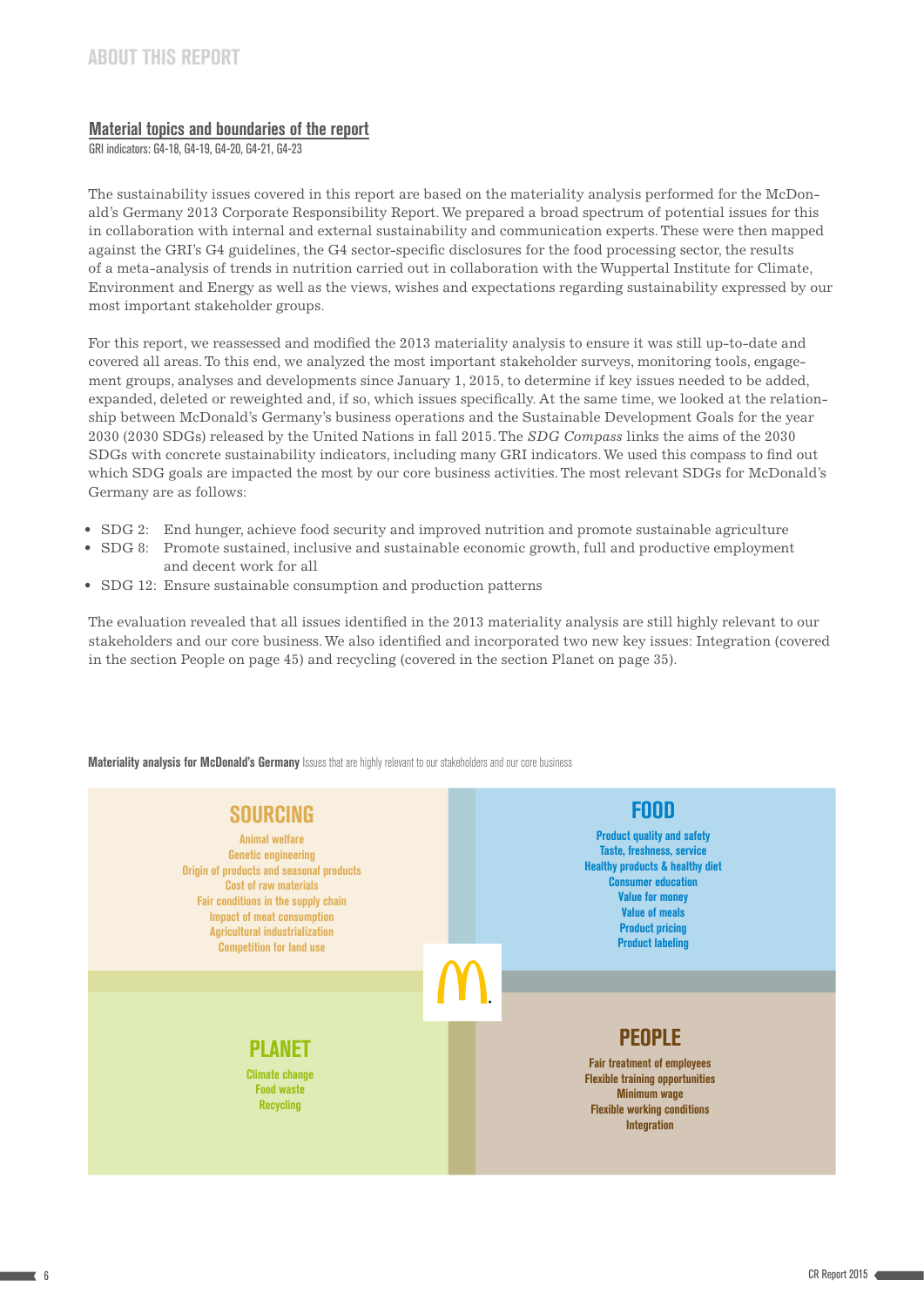#### About this report

We then assessed this updated range of topics again to ensure it aligns with the GRI aspects and the G4 sectorspecific disclosures for the food processing sector. On the basis of this, the McDonald's Germany Sustainability Report 2015 covers eighteen GRI aspects. Boundaries were defined along the McDonald's Germany value chain. The selection, number and boundaries of the GRI aspects covered in the report are therefore align with those in the last report. The company's Executive Board was regularly informed about the process and its results.

#### List of material GRI aspects

| <b>GRI</b> aspects              | <b>Material within the organization</b>             | Material outside of the organization |
|---------------------------------|-----------------------------------------------------|--------------------------------------|
| Economic performance            | X                                                   |                                      |
| Market presence                 | $\mathsf{X}% _{0}^{\prime}=\mathsf{X}_{0}^{\prime}$ |                                      |
| Procurement practices           |                                                     | X                                    |
| <b>Materials</b>                | X                                                   | X                                    |
| Energy                          | $\chi$                                              | X                                    |
| <b>Emissions</b>                | X                                                   | X                                    |
| <b>Effluents and waste</b>      | X                                                   | X                                    |
| Transport                       | X                                                   | X                                    |
| Employment                      | X                                                   |                                      |
| Labor / Management relations    | X                                                   |                                      |
| Training and education          | X                                                   |                                      |
| Diversity and equal opportunity | X                                                   |                                      |
| <b>Local communities</b>        | $\chi$                                              |                                      |
| Anti-corruption                 | X                                                   | X                                    |
| Customer health and safety      | X                                                   | Χ                                    |
| Product and service labelling   | X                                                   |                                      |
| <b>Marketing communications</b> | X                                                   |                                      |
| Animal welfare                  |                                                     | X                                    |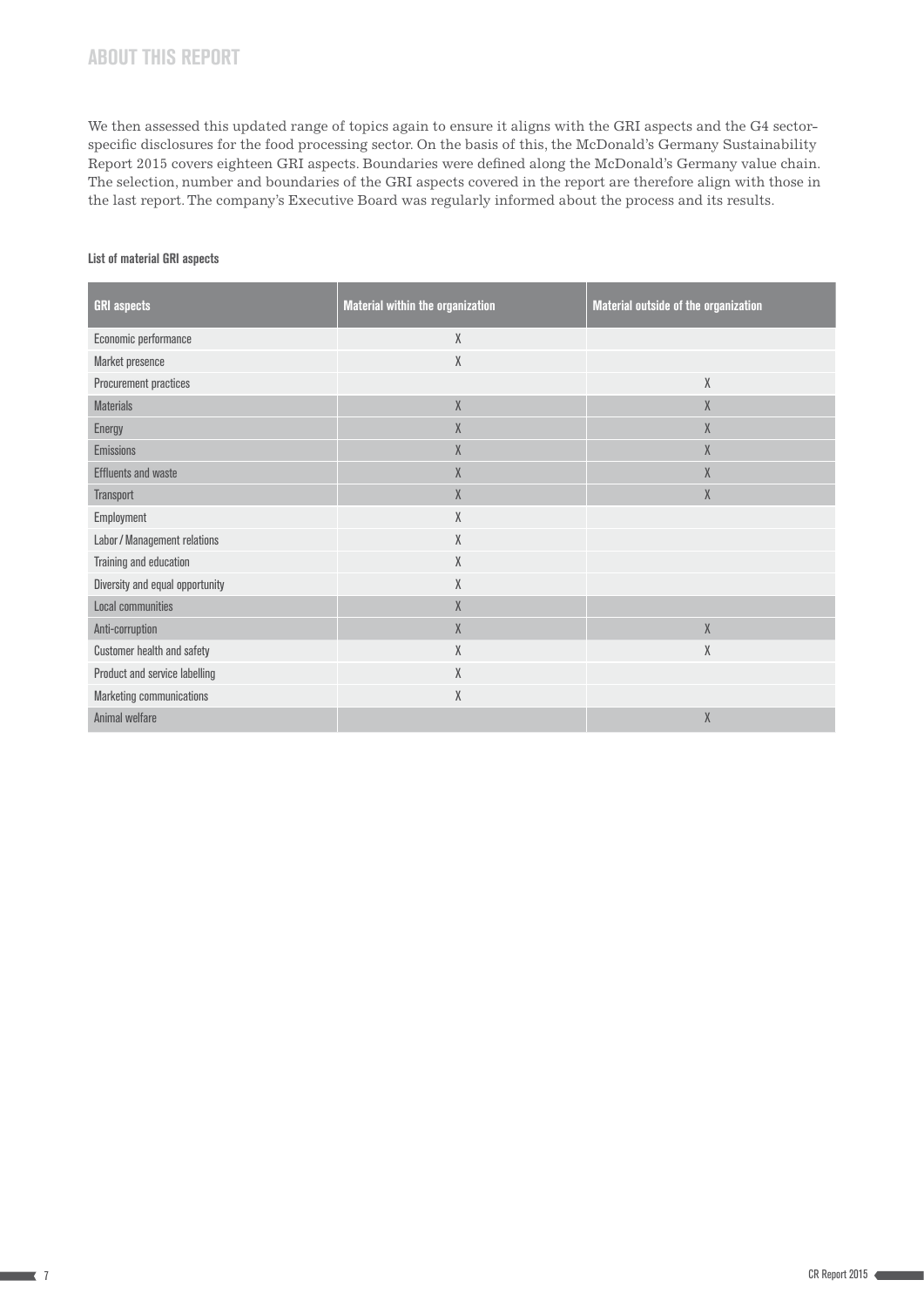#### Stakeholder engagement

GRI indicators: G4-24, G4-25, G4-26, G4-27

By means of interactive stakeholder dialog, surveys, monitoring and analyses, McDonald's Germany keeps up to date with the views, expectations and decisions of its stakeholders. We also consider the findings from bilateral discussions and set up and take part in industry and specialist events and conferences. During the period under review, we continued to engage extensively with our guests via our *www.frag.mcdonalds.de* platform. We also launched our McDonald's sustainability blog "ChangeM" in September 2015. The blog *(www.change-m.de)* is run by a cross-departmental team working together to help McDonald's Germany become more sustainable. In addition to the six core bloggers, guest bloggers from inside and outside of the company make regular contributions. The blog provides an interactive platform for anyone who wants to follow our journey, reflect critically on our performance, engage in discussions or simply find out more about what McDonald's Germany is doing and what we want to change.

By engaging actively with our stakeholders, we can find out more about their broad and varied expectations of McDonald´s Germany and see how they perceive our performance. We can then channel this information into our strategic management decision-making. At the start of 2016, we carried out an extensive stakeholder analysis and used the results to identify the stakeholders that have a particular influence on material sustainability issues for McDonald's Germany together through the topics they concentrate on and represent. Our focus here was firmly on our guests, employees, franchisees and suppliers as well as NGOs, the media, unions, scientific institutions, politicians, authorities, industry associations and other market players in the to-go foodservice sector. National and international organizations have also taken a more prominent role here. The Sustainable Development Goals (2030 SDGs) set down by the UN in 2015 have more clearly outlined the role that the private sector has to play in achieving global sustainability goals and made the contribution and commitment required from this sector more binding. In future, the contribution a company makes towards achieving the 2030 SDGs will play a much bigger role in winning stakeholder trust and influencing perceptions around corporate social responsibility, thus eclipsing the quality of the company's own sustainability goals and success in achieving those goals.

#### **Disclaimer**

Great care has been taken in collecting and processing the data contained in this report. Nevertheless, it is not always possible to exclude errors and inaccuracies entirely. Where this report contains statements about future developments in addition to past occurrences, these are based on information presently available and on assumptions derived from current forecasts. Even though great care has been taken in preparing the latter, numerous variables that cannot now be anticipated may result in deviations. Forward-looking descriptions in this report should not, therefore, be regarded as definite.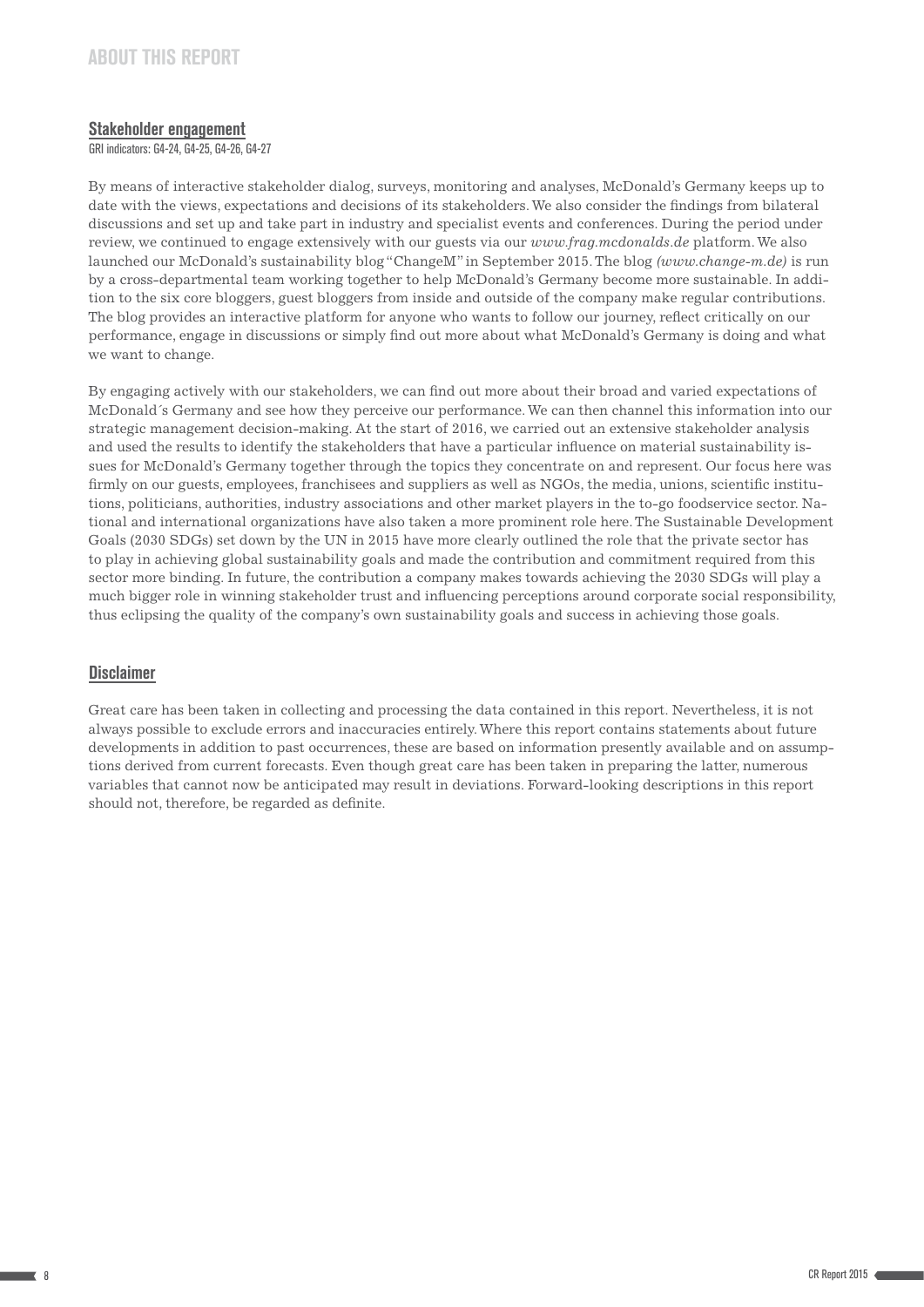## <span id="page-8-0"></span>ABOUT MCDONALD'S GERMANY

#### Organizational profile

GRI indicators: DMA economic performance, G4-3, G4-4, G4-5, G4-6, G4-7, G4-8, G4-9, G4-10, G4-13, G4-17, G4-EC1

McDonald's Deutschland Inc., Munich branch, manages one of the largest markets within the global McDonald's organization. The first McDonald's restaurant in Germany opened in the Giesing district of Munich on December 4, 1971. The number of food and drink items on offer grew from the original six to over 100 products in total. This includes products offered under the McCafé brand launched in 2003, as well as McDonald's breakfast items.

McDonald's Deutschland Inc. is a stock company as defined by the laws of the US state of Delaware. It is headquartered in Munich, where its Main Service Center is located. Three regional service centers are responsible for states in the northeast (Lower Saxony, Brandenburg, Mecklenburg-Western Pomerania, Saxony-Anhalt, Saxony, Schleswig-Holstein, Berlin, Hamburg and Bremen), the west (North Rhine-Westphalia, Hesse, Rhineland-Palatinate and Saarland) and the south (Bavaria, Baden-Württemberg and Thuringia) of Germany.

At the close of fiscal 2015, there were 1,478 McDonald's restaurants of different sizes and in different locations throughout Germany. 1,289 of these (approximately 87 percent) were run by 238 franchisees. In 2015, a total of ten new restaurants were opened and nine closed. 859 restaurants have a McCafé. 1,047 restaurants have a children's play area (known as a Playland) either inside and/or outside.

#### Development of restaurants in Germany Company-owned and franchisee restaurants

|                       | 2011 | 2012  | 2013            | 2014  | 2015 |
|-----------------------|------|-------|-----------------|-------|------|
| Number of restaurants | .415 | 1,440 | ,468            | 1,477 | ,478 |
| Number of McCafés     | 783  | 817   | 84 <sub>1</sub> | 862   | 859  |

In total, McDonald's Germany and its franchisees employed around 58,000 people in Germany during fiscal 2015. McDonald's Germany achieved net revenue for the year of EUR 3.1 billion. There were no significant changes to the size, organization or ownership structure of McDonald's Germany during the reporting period.

McDonald's has over 36,000 restaurants in more than 100 countries worldwide. The current annual report<sup>1</sup>of the McDonald's Corporation, headquartered in Oak Brook, Illinois (US), contains information on total market capitalization, total assets, revenue and headcount according to country. The "Investors" section of the McDonald's global website contains an overview of financial data<sup>2</sup>.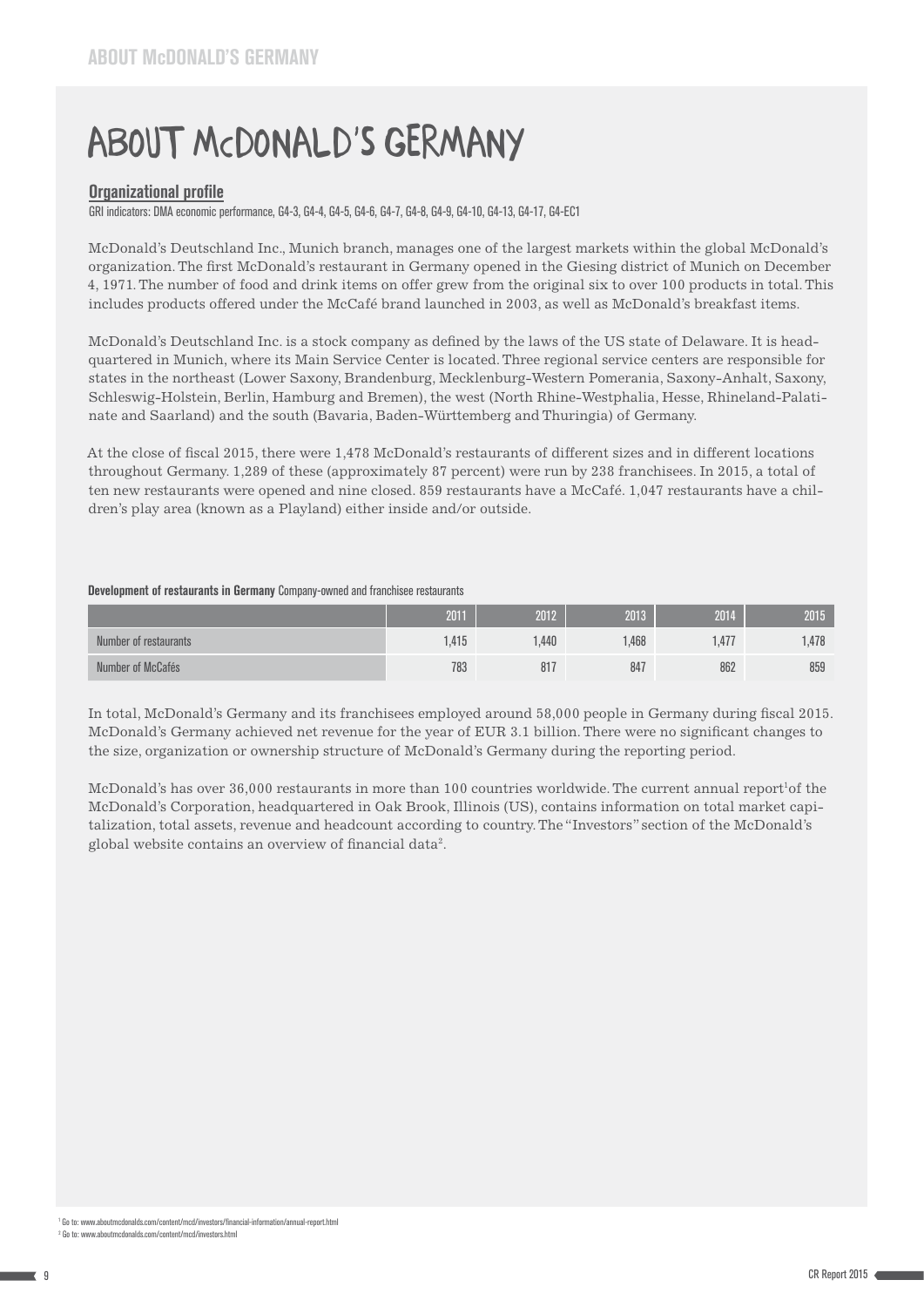#### Corporate governance

GRI indicators: G4-34 & G4-LA12

As a subsidiary of a parent company listed in the US, McDonald's Deutschland Inc. is subject to the terms of the Sarbanes-Oxley Act. The Executive Board of McDonald's Deutschland Inc. has nine members: Holger Beeck (Managing Director and President), Marcus Almeling (Vice President), Pauline Coughlan, Gabriele Fanta, Michael A. Flores, Douglas M. Goare, Malcom W. Hicks, Karen A. Matusinec and Wilhelm Palm. McDonald's Deutschland Inc., Munich branch, has four Executive Board members based in Munich – the information in the following sections refers to these members.

Holger Beeck is Managing Director and President of McDonald's Germany. Marcus Almeling is Vice President and Chief Financial Officer. Gabriele Fanta took over the role of Executive Board member responsible for HR on April 1, 2016. She replaces Wolfgang Goebel, who stepped down from the position at the end of March 2016 at his own request. Wilhelm Palm is the member of the Executive Board responsible for regions and operations.

Different committees are responsible for communication and strategic collaboration between the management of McDonald's Germany and franchisees in Germany. Franchisees are represented by the Franchisee Leadership Council (FLC), comprising twelve members. Six new members (half of the council) are reappointed each year. One of the FLC members is appointed spokesperson for the FLC in line with the council statutes. This position is held for a period of one year. Six other franchisee representatives sit on the FLC, acting as market representatives for the three regions. In total, eighteen franchisees meet regularly with representatives of McDonald's Germany in strategy teams and specialist committees. Their primary task is to actively represent the interests of franchisees in order to optimize the McDonald's system overall.

FLC members act as the first and immediate line of contact for McDonald's Germany, supporting and advising on all key matters, also building an internal and external information hub. To ensure they can fulfill their duties, they are involved in all key decisions made by the franchisor. During the period under review, Bernd Oude Hengel was speaker of the FLC until the end of October 2015. Dominik Neiss took over the position on November 1, 2015. The FLC was regularly kept up to date on sustainability issues. The leadership team (LST) supports the work of the Executive Board and the FLC. The LST includes the directors of all departments.

|                    | <b>Executive Board<sup>3</sup></b> | <b>Franchisee Leadership Council (FLC)</b> | <b>Leadership Team (LST)</b> |
|--------------------|------------------------------------|--------------------------------------------|------------------------------|
|                    |                                    |                                            |                              |
| Men                | 100%                               | 73%                                        | 85%                          |
| Women              | $0\,\%$                            | 27%                                        | 15%                          |
|                    |                                    |                                            |                              |
| Under 30           | $0\%$                              | $0\%$                                      | $0\%$                        |
| $30 - 50$          | 25%                                | 47%                                        | $90\%$                       |
| Over 50            | 75%                                | 53%                                        | 10%                          |
|                    |                                    |                                            |                              |
| German national    | 100%                               | 87%                                        | 90%                          |
| <b>EU</b> national | $0\%$                              | 13%                                        | 5%                           |
| Outside EU         | $0\%$                              | $0\%$                                      | 5%                           |

**Composition of governance bodies** of McDonald's Germany in 2015  $\frac{\text{ASSINER}}{\blacktriangleright}$ 

For organizational purposes, sustainability at McDonald's Germany falls under the responsibility of the Corporate Responsibility & Environment department. This department reports directly to the Vice President and Chief Finance Officer of McDonald's Germany, Marcus Almeling.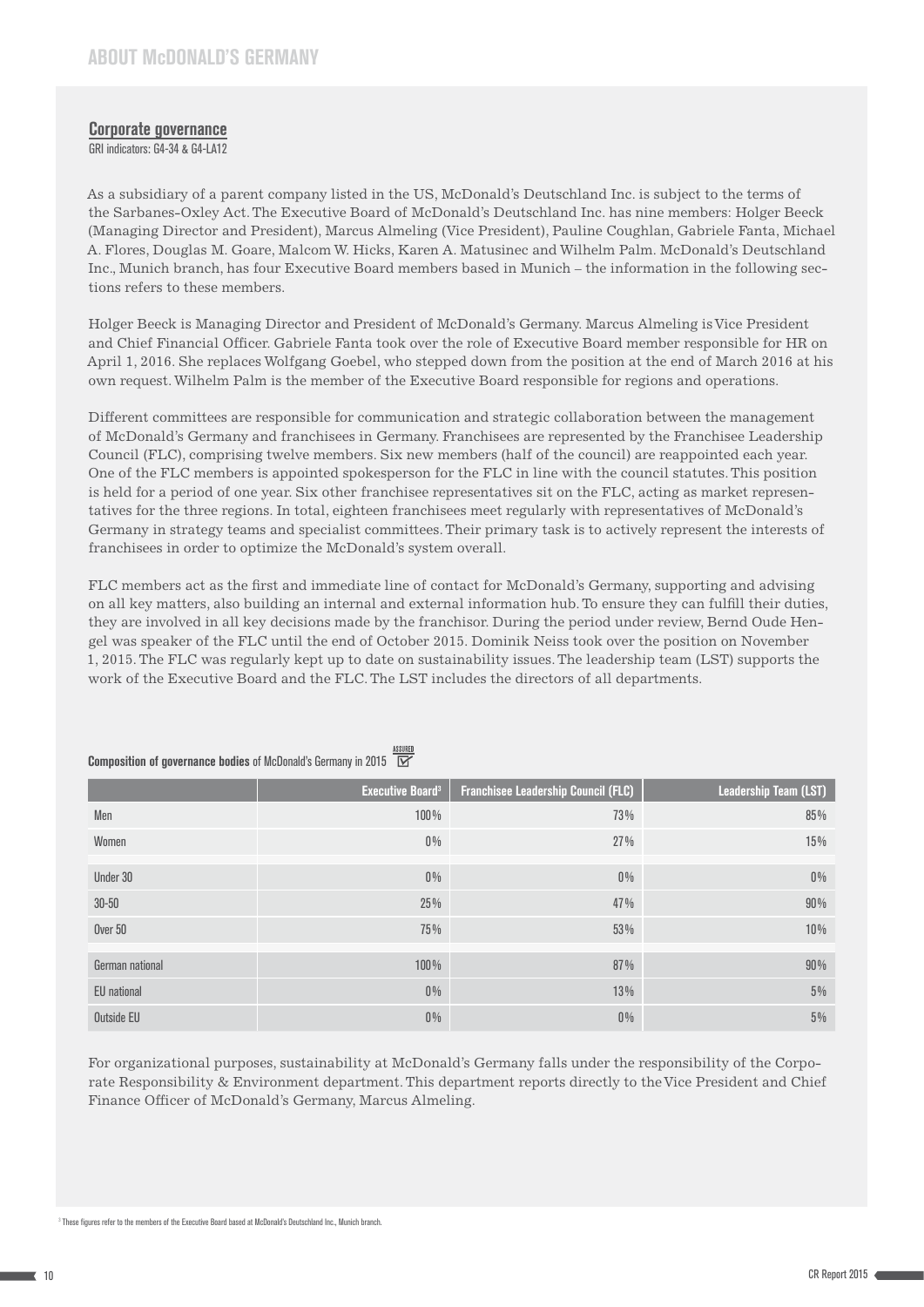#### McDonald's Corporation – Board of Directors, committees, bodies

GRI indicators: G4-14 & G4-34

The management team of McDonald's Corporation, headquartered in Oak Brook, Illinois (US), comprises a total of 15 members.<sup>4</sup> The Board of Directors is also based in Oak Brook and comprises 13 members.<sup>5</sup> All members of the management team and Board of Directors follow the Code of Conduct for the Board of Directors.<sup>6</sup> The Board of Directors forms six committees: the Audit Committee, the Compensation Committee, the Governance Committee, the Executive Committee, the Finance Committee, and the Sustainability and Corporate Responsibility Committee. The Sustainability and Corporate Responsibility Committee is a standing committee of the Board of Directors. Its role is to advise the Board of Directors with respect to guidelines and strategies, ensuring that the McDonald's Corporation meets its responsibilities and obligations as a global company as effectively as possible, above all in respect to social and sustainability issues. The Sustainability and Corporate Responsibility Committee examines and monitors social, political, economic and environmental risks and trends that could significantly influence McDonald's business operations and performance.7

#### Investor relations

Shareholders have the opportunity to put questions to company management and the Board of Directors and to approve proposals at the Annual General Meeting (AGM). In 2015, the AGM for the McDonald's Corporation took place on May 21 at the company headquarters in Oak Brook, Illinois, US. For more information about investor relations, please visit the global website.<sup>8</sup>

#### Values and guidelines

GRI indicators: G4-56

McDonald's core values provide a solid framework for the entire company. They:

- • place the customer experience at the core of all we do
- are committed to our people
- believe in the McDonald's System<sup>9</sup>
- operate our business ethically
- give back to our communities
- grow our business profitably
- • strive continually to improve

These values form the basis for McDonald's global Standards of Business Conduct, which were introduced more than 40 years ago and are continually adapted and modified to reflect changing business dynamics. The last update was in September 2015. The Standards of Business Conduct apply to all McDonald's Corporation employees worldwide. They lay the foundation for all other codes of conduct and management guidelines and are available on the global website in over 40 languages<sup>10</sup>. All codes of conduct and guidelines issued by the McDonald's Corporation can be found on the global website in the Corporate Governance section under Governance Principles, Policies & Guidelines<sup>11</sup> and Codes of Conduct<sup>12</sup>.

Our mission statement for sustainable development at McDonald's Germany can be found in the "Nachhaltigkeit" (Sustainability) section on our German website under "Mission & Werte" (Mission and values)13.

governance-principles-policies-and-guidelines.html

13 Go to: www.mcdonalds.de/uber-uns/mission-werte

<sup>4</sup> Go to: www.aboutmcdonalds.com/content/mcd/our\_company/leadership.html

<sup>5</sup> Go to: www.aboutmcdonalds.com/content/mcd/investors/corporate-governance/board-of-directors.html

<sup>6</sup> Go to: www.aboutmcdonalds.com/content/dam/AboutMcDonalds/Investors/Investor%202014/CODE\_OF\_CONDUCT\_FOR\_DIRECTORS\_SEPTEMBER\_18\_2014.pdf

 $\frac{1}{7}$  Go to: www.aboutmcdonalds.com/content/mcd/investors/corporate-governance/board-committees-charters.htm

<sup>&</sup>lt;sup>8</sup> Go to: www.aboutmcdonalds.com/content/mcd/investors.htm

 $9$  The McDonald's system is often described as a three-legged stool comprising franchisees, suppliers and the company.

<sup>&</sup>lt;sup>11</sup> Go to: www.aboutmcdonalds.com/mcd/investors/corporate-governance

<sup>12</sup> Go to: www.aboutmcdonalds.com/mcd/investors/corporate-governance/codes-of-conduct.html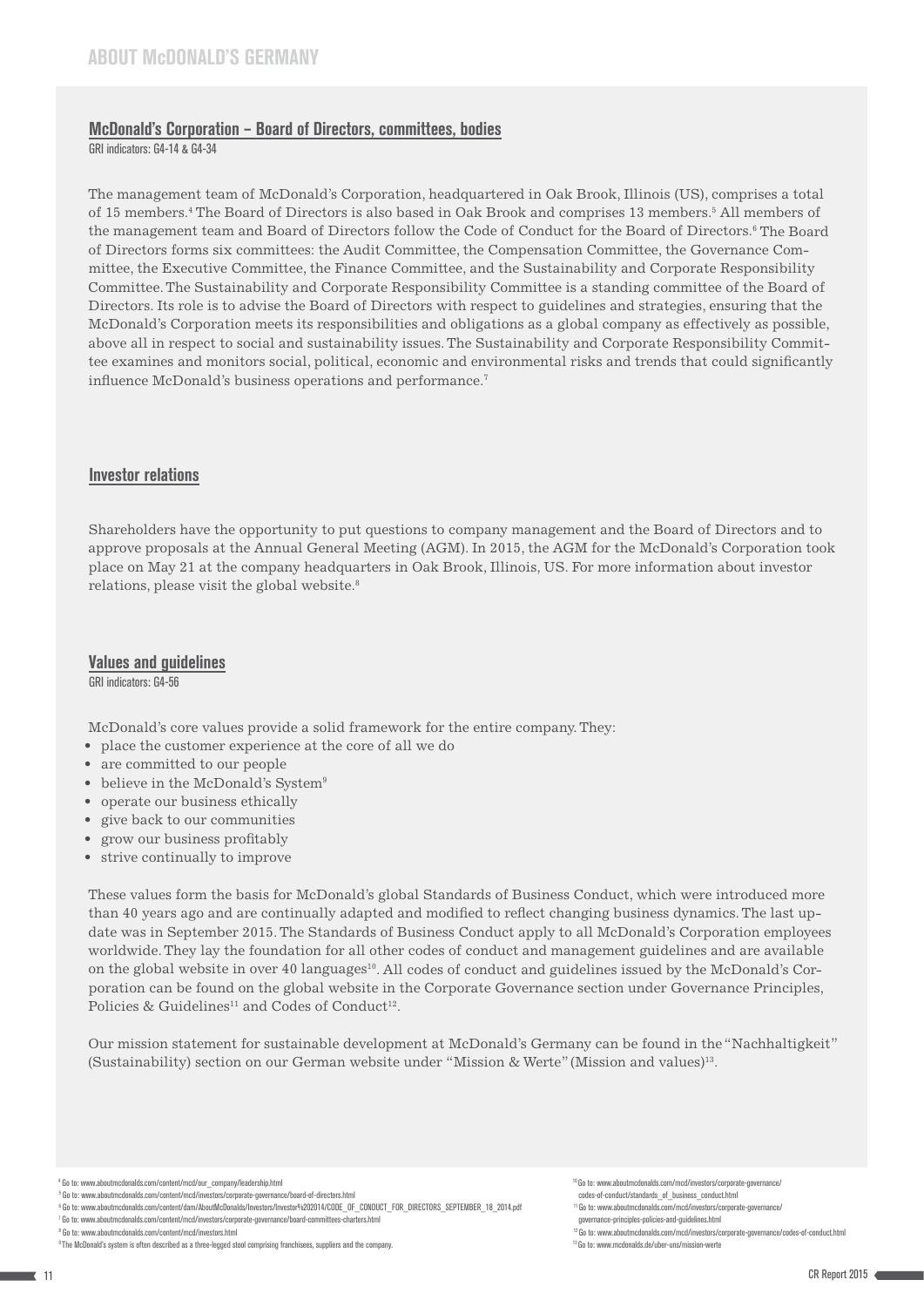#### **Compliance**

GRI indicators: DMA Anti-corruption, G4-56 & G4-SO4

McDonald's Germany has expanded the global Standards of Business Conduct to include guidelines specifically for Germany. All office staff and restaurant managers employed by McDonald's Germany have to confirm compliance with both sets of guidelines when they begin working for McDonald's and once a year for the duration of their employment. The German guidelines on business practices outline a variety of clear and concise rules, including conventions on giving and receiving gifts and handling confidential information. They also prohibit donations to political parties, candidates running for political office, political committees and other political institutions. Head of Compliance, Ulrich Bissinger, bore overall responsibility for compliance during the period under review. As of January 1, 2016, Mr. Marcus Lettschulte, General Counsel and Director Legal, is also responsible for compliance at McDonald's Germany.

The global anti-corruption guidelines are available to all office staff and restaurant managers in German on the intranet. In 2014, all office staff completed two mandatory anti-corruption training courses. In 2015, another mandatory course was held on the subject of data protection and another on working with agents and intermediaries. In addition to this, we provide a range of short online courses each year. Office staff are also required to confirm compliance with the basic anti-bribery guidelines once a year.

In signing the Supplier Code of Conduct, McDonald's business partners agree to uphold our compliance regulations and the Standards of Business Conduct.

#### Memberships and external obligations

GRI indicators: G4-15 & G4-16

Overview of key memberships McDonald's Germany

American Chamber of Commerce in Germany

Confederation of German Employer Organizations (BDA)

German Federal Association of the Foodservice Sector (BdS)

German Association for Food Law and Food Science (BLL)

German Franchising Association (DFV)

German Brands Association (Markenverband)

Global Reporting Initiative Gold Community

Pro-S-Pack (working group for service packaging)

German Advertising Association (ZAW)

Centre for Protection against Unfair Competition (Wettbewerbszentrale)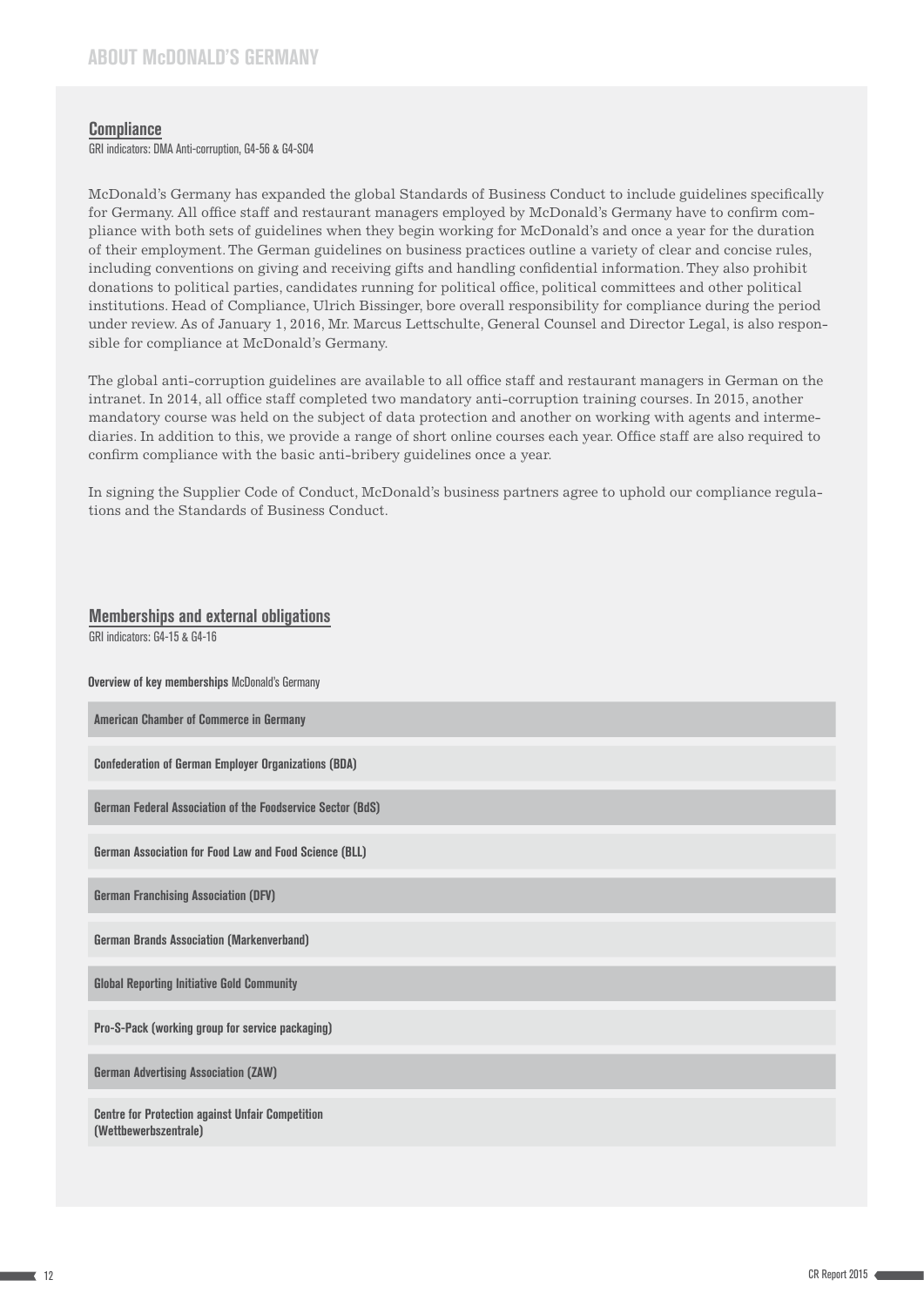#### About McDonald's Germany

| <b>Overview of key external obligations McDonald's Germany</b> |                      |  |
|----------------------------------------------------------------|----------------------|--|
| <b>Charta der Vielfalt (Diversity Charter)</b>                 | Since March 2007     |  |
| <b>Clinton Global Initiative</b>                               | Since September 2013 |  |
| <b>EU Pledge</b>                                               | Since January 2012   |  |
| <b>Soy Moratorium</b>                                          | Since July 2006      |  |
| <b>WWF Global Forest &amp; Trade Network</b>                   | Since October 2014   |  |

#### Strategy and Management

Our sustainability management activities focus on the key steps of our value chain and help ensure that our core business is positioned to meet future challenges. Our aim is to systematically and prominently anchor a sense of environmental and social responsibility at every step of our value chain.

McDonald's global sustainability strategy frames the sustainability agenda and efforts of our company. The CSR & Sustainability Framework was developed with the input of internal and external stakeholders and approved by the senior leadership team and the Sustainability and Corporate Responsibility Committee of the McDonald's Board of Directors. It defines five main pillars – Food, Sourcing, Planet, People and Community – on which McDonald's is building its mission to create shared value for our business and society all around the world. For each of these pillars, McDonald's has developed a vision. In addition, the company has defined concrete goals for the Food, Sourcing and Planet pillars for the year 2020.

This report is structured in line with the five pillars of the global sustainability strategy. The individual sections detail the ways in which McDonald's Germany is contributing to the global goals for each pillar.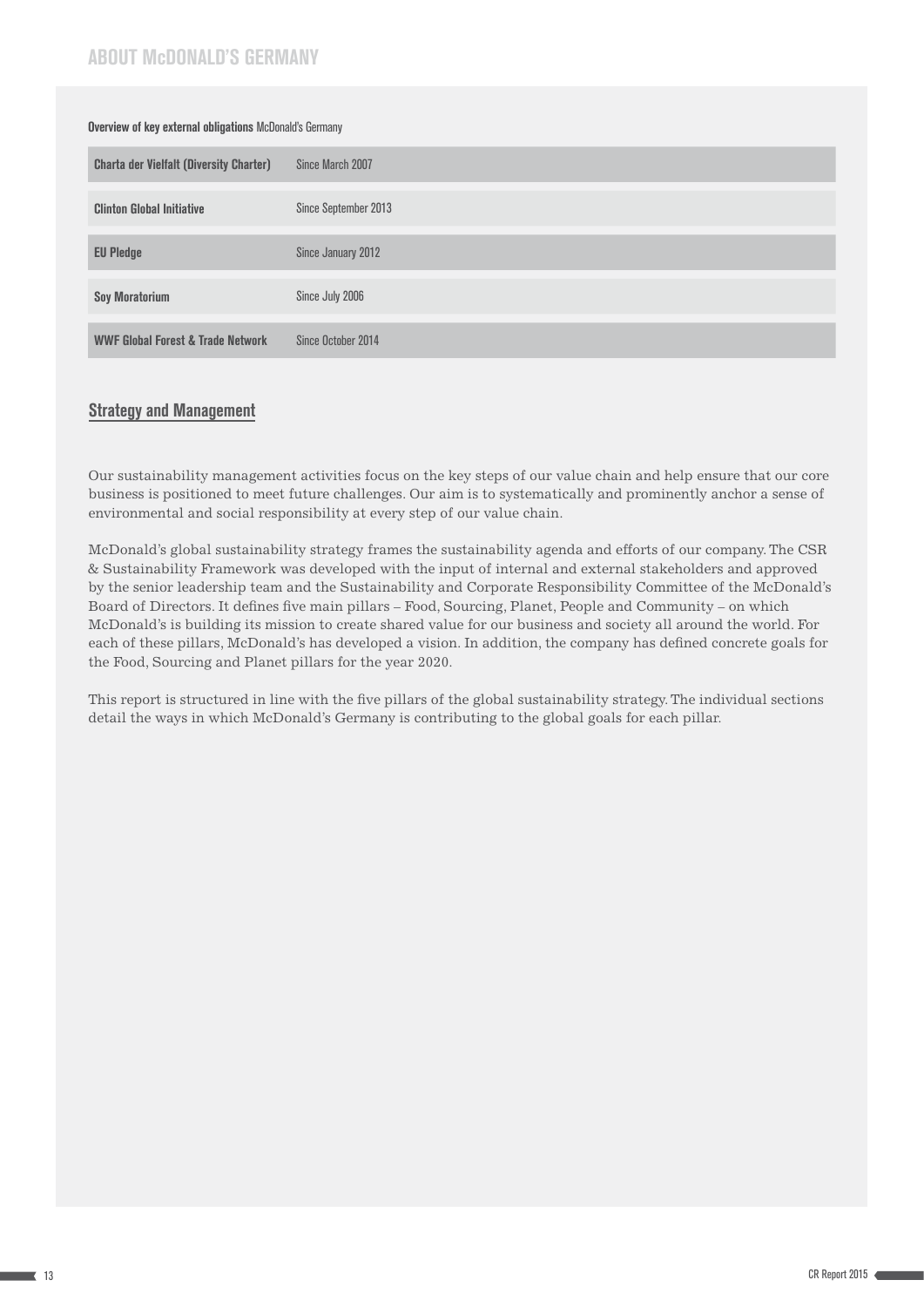

We have drawn up a plan-to-win strategy for the German market, which outlines our overarching strategic goals together with the corresponding measures required to achieve them. These are defined for the five areas of price/ profit, product, promotion, place and people by strategy groups comprising representatives from McDonald's Germany and our franchisees. The different groups convene in plan-to-win meetings, where their individual goals are aligned to create an overarching strategic framework.

In 2015, McDonald's Germany established the Trust and Innovation Bank (TIB) to complement the plan-towin strategy. The TIB primarily focuses on the many facets of brand trust, looking in particular at how this will evolve moving forward. The top topics for TIB are thus innovation, ecology and social responsibility. The TIB brings together representatives from the departments driving these issues and implementing them in a responsible manner. TIB results are presented at the plan-to-win meetings.

McDonald's Germany uses a five-year planning horizon for its sustainability strategy. The individual goals used to benchmark environmental and social sustainability progress were thus summarized in a roadmap under "Agenda 2021" during the period under review.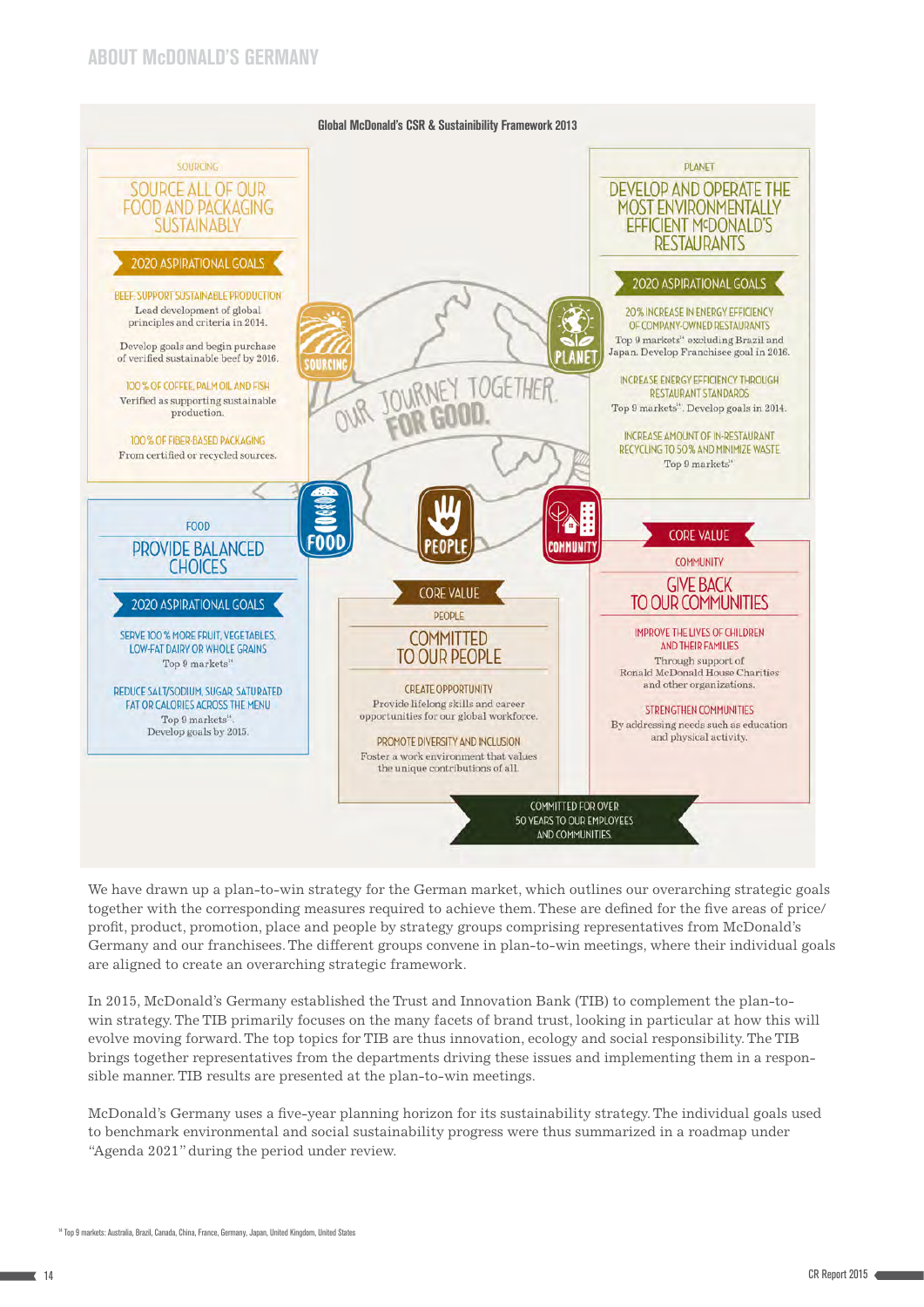# <span id="page-14-0"></span>QUALITY, SUSTAINABILITY AND BRAND TRUST GO HAND IN HAND Our suppliers sourcing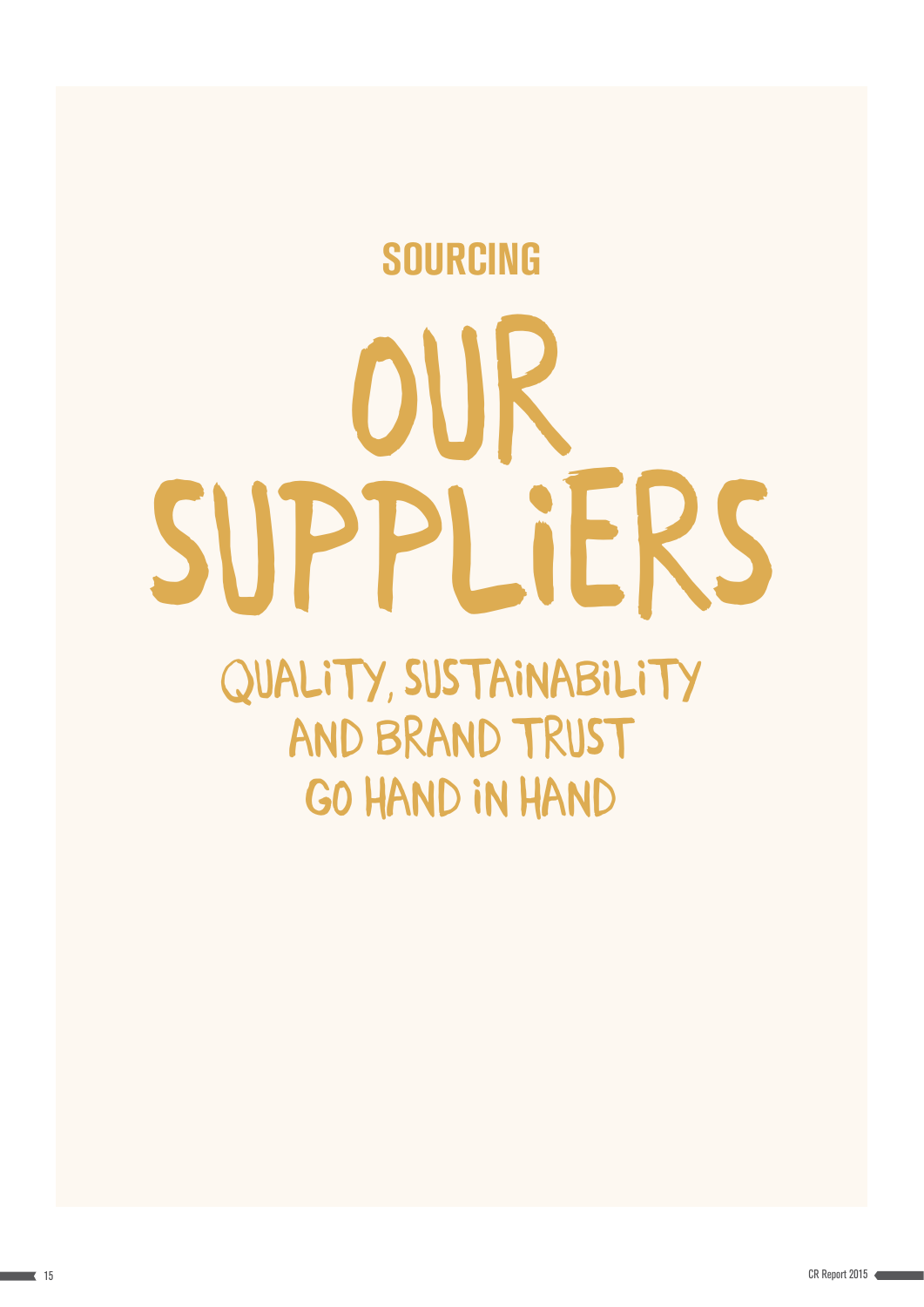## <span id="page-15-0"></span>QUALITY, SUSTAINABILITY AND BRAND TRUST GO HAND IN HAND

#### Material aspects and management approach

GRI indicators: DMA procurement, materials, animal welfare

#### $\rightarrow$  Challenges accompanying the shift in eating habits

Each generation poses different questions to the society in which it lives. High per-capita meat consumption, for example, is an increasingly controversial topic in Germany in particular. Producing meat is a resource-intensive process. For example, it takes significantly more natural resources such as water and land to produce one kilo of meat than it does to produce one kilo of vegetables. At the same time, awareness of animal welfare has increased dramatically in recent years and people expect much more to be done to protect animals. Conventional livestock breeding methods are coming under increasing attack due to ethical concerns. In addition, more and more Germans want to know what impact new technologies – such as genetically modified organisms – will have on people and the environment.

#### $\rightarrow$  Rising cost of raw materials

The world's growing population and rising levels of prosperity in Asia in particular are driving global demand for consumer goods, but also for agricultural raw materials. To add to the pressure, crop plants are now increasingly being used as an energy source (food or fuel) or as animal feed (food or feed). Greater competition for land use, in combination with the global rise in demand, has resulted in higher prices for agricultural raw materials.<sup>1</sup> Furthermore, the agricultural sector is increasingly being challenged by the effects of climate change, which include more frequent periods of drought and flooding.

#### $\rightarrow$  Supply chain innovation and responsibility

Against the backdrop of these challenges, it is vital that McDonald's Germany proactively looks for, tests and promotes new forms of sustainable agriculture. At all times, we focus here on finding solutions that will work in the mass market. Every day, we set ourselves the challenge of making conventional structures in food production and processing more sustainable, while balancing both economic and social interests.

#### $\rightarrow$  Close collaboration at every step of the McDonald's quality chain

Now more than ever, we need to forge close relationships with our suppliers, especially with a view to driving innovation. The McDonald's brand is built on a complex supply chain comprising local, national and international direct and indirect suppliers. We foster long-term business relationships with many of our partners, and every collaboration is inspired by a sense of partnership and a joint commitment to outstanding quality and continual improvement. We can only implement successful, forward-looking changes if we work closely with all partners involved in the value chain. To this end, we established a permanent working group with our largest food and non-food suppliers to address sustainability issues (see page 18).

<sup>1</sup> Results of the "Sustainable McDonald's Germany" research project by Wuppertal Institute for Climate, Environment and Energy. Report from 2013. Unpublished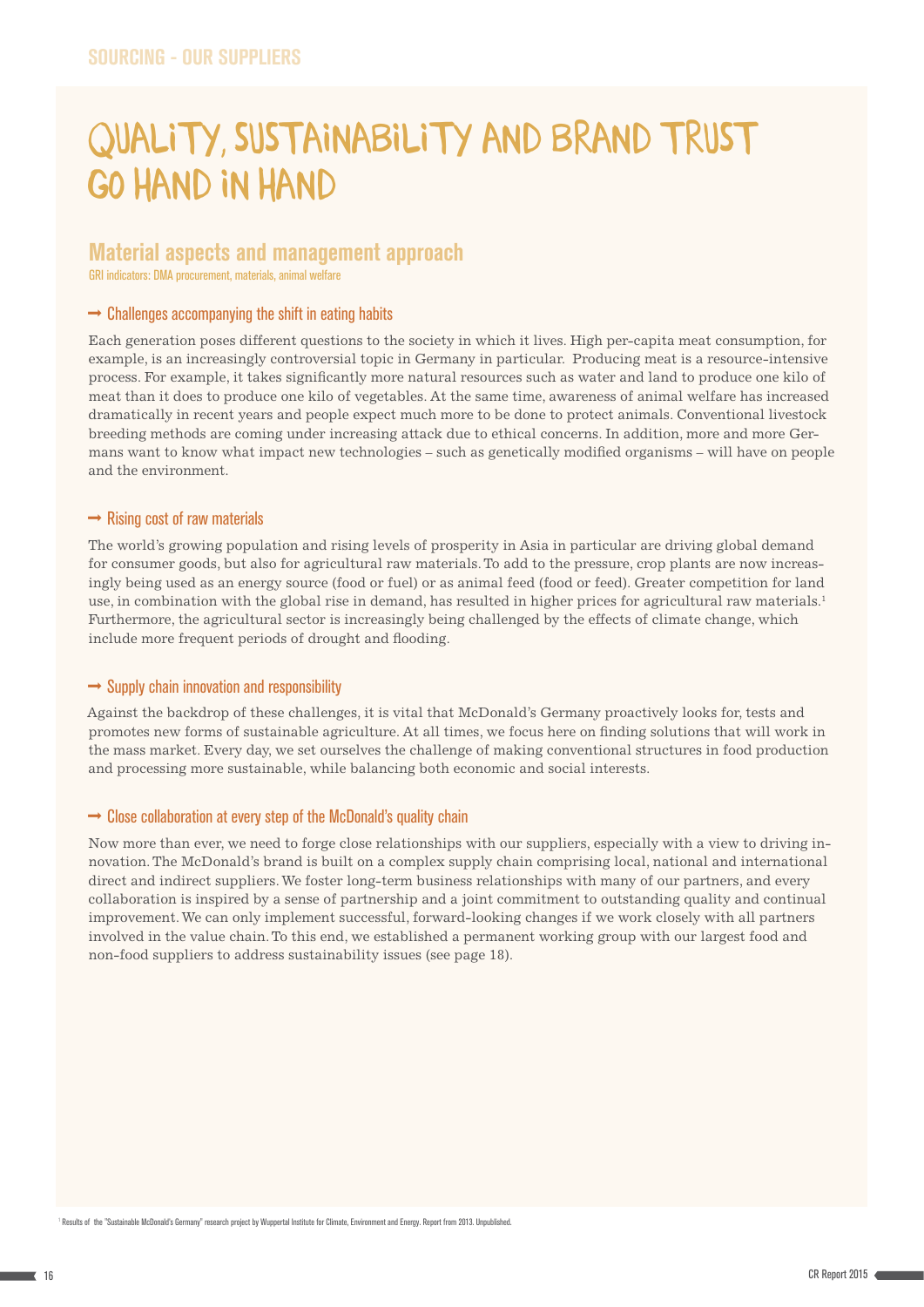#### $\rightarrow$  Supporting German agriculture

Measured as a percentage of purchased volume, we source around three quarters of all raw materials from Germany. Despite fluctuating raw material prices and declining numbers of agricultural holdings in Germany, it makes sense for us to maintain this ratio both in economic terms and with regards to securing product availability. Keeping our procurement structures as local as possible also contributes to a steady stream of fresh ingredients and reduces the distances goods are transported. It is also easier for us to drive changes towards more sustainable growing and breeding methods within these kinds of procurement structures. It goes without saying that the origin of our raw materials is also an important issue for many of our guests.

For the remaining materials that we cannot source from Germany or Europe, we rely on established quality labels to ensure they comply with key ecological and social standards (see page 24).

#### $\rightarrow$  Implementing and evolving sustainability standards

McDonald's Agricultural Assurance Program (MAAP) anchors the three Es (ethics, environment and economics) into our agricultural supply chain in our European markets. This program allows McDonald's to systematically benchmark existing standards and programs that apply to agricultural products against reference standards. The aim is to secure the quality, safety and sustainable production of raw materials, and to continually improve in this area.

We work closely with scientific and research communities and our suppliers in order to continually develop these standards and meet changing social expectations and environmental challenges. Within the framework of our BEST Beef and Chicken programs, we are exploring the effectiveness and viability of more sustainable livestock breeding methods (see page 21 and 24).

#### $\rightarrow$  Sustainability management with clear rules and controls

The Supplier Code of Conduct issued by McDonald's Corporation and the Supplier Workplace Accountability (SWA) program are the mandatory cornerstones of every relationship that McDonald's builds with direct suppliers. Both programs are valid worldwide and apply to all suppliers<sup>2</sup> of food and non-food products, including packaging, cutlery, toys or crew uniforms. Suppliers have to accept the Supplier Code of Conduct and join the SWA program in order to enter into and maintain a business relationship with McDonald's.

The Supplier Code of Conduct outlines key standards governing legal compliance, the prohibition of child and forced labor, working hours, pay and equality. It also defines mechanisms for checking compliance with these standards. Suppliers are obliged to appoint a compliance officer responsible for continuously monitoring these standards within their own company and among subcontractors. Every year, suppliers must confirm their compliance with the Supplier Code of Conduct. Each supplier has to complete a self-disclosure form once a year as part of the SWA program. Regular on-site audits are also carried out at different intervals depending on the supplier. McDonald's reserves the right to run spot checks.

Serious violations of the Supplier Code of Conduct can lead to the immediate termination of the business relationship between McDonald's and the supplier in question. Direct suppliers are obliged under the terms of the Code and the SWA program to ensure that their subcontractors also comply with the applicable standards. McDonald's now also checks the contractors engaged by our suppliers as part of the SWA audits. We have been doing this since the start of 2014 to ensure that uniform labor standards, including fair pay and occupational safety, are hardwired throughout our supply chain.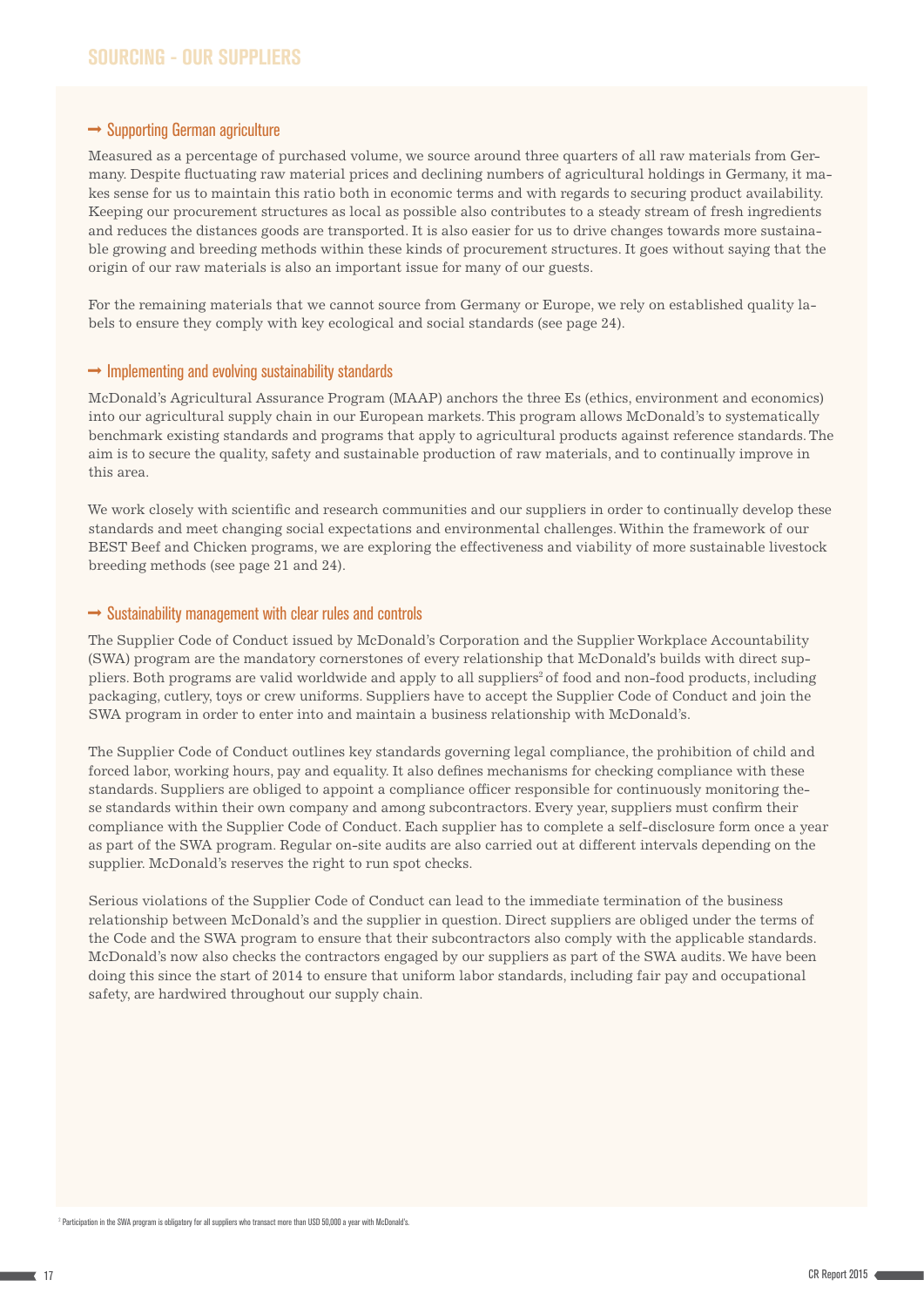#### <span id="page-17-0"></span>Sourcing: Facts and figures 2015

#### **Our suppliers**

GRI indicators: G4-EC9, G4-12

In 2015, we sourced a total of 971 different food and packaging products from 126 different suppliers. Around 75 percent of our entire procurement volume was manufactured in Germany in 2015. McDonald's fosters longterm business relationships inspired by a strong sense of partnership. We have been working with 37 suppliers for more than twenty years now, including many well-known brand manufacturers in Germany such as Develey, Bonduelle, Lieken and Hochland. In 2016, we launched a campaign aimed at making our strict supply chain quality standards more transparent for our guests. Under the banner of "Die McDonald's Qualitätskette" (The McDonald's Quality Chain), we are showcasing our key suppliers and the work they do for McDonald's. We kicked off the initiative with our cheese supplier Hochland, our coffee supplier Segafredo and our bun supplier Lieken. *More at: www.mcdonalds.de/produkte/unsere-zutaten*

For many of our suppliers, sustainability has been firmly anchored in their corporate strategies and day-to-day operations for years now. Click on the links in the following table to find out more.

| <b>1. OSI Food Solutions Germany</b> (Burger patties & chicken nuggets) | $\rightarrow$ More on sustainability at: www.osigroup.com > Sustainability                           |
|-------------------------------------------------------------------------|------------------------------------------------------------------------------------------------------|
| 2. Develey Senf & Feinkost (Sauces and pickles)                         | $\rightarrow$ More on sustainability at: www.develey.de > Wir von Develey / Nachhaltigkeit           |
| 3. Coca-Cola Erfrischungsgetränke (Soft drinks)                         | $\rightarrow$ More on sustainability at: www.coca-cola-deutschland.de > Unternehmen / Nachhaltigkeit |
| 4. Agrarfrost (French Fries)                                            | $\rightarrow$ More on sustainability at: www.agrarfrost.de > Nachhaltigkeit                          |
| 5. Aryzta (Buns)                                                        | $\rightarrow$ More on sustainability at: www.aryzta.com > 0ur Responsibilities                       |
| <b>6. Seda Germany (Product packaging)</b>                              | $\rightarrow$ More on sustainability at: www.seda-germany.de > Umwelt                                |
| <b>7. Danpo (Chicken)</b>                                               | $\rightarrow$ More on sustainability at: www.danpo.dk > Animal Welfare                               |
| 8. Hochland (Cheese)                                                    | $\rightarrow$ More on sustainability at: www.hochland-group.com > Verantwortung                      |
| 9. Lieken Brot- und Backwaren (Buns)                                    | $\rightarrow$ More on sustainability at: www.lieken.de > Nachhaltigkeit                              |
| 9. Walter Rau Lebensmittelwerke (Frying oil)                            | $\rightarrow$ More on sustainability at: www.walterrauag.de > Unternehmen / Nachhaltigkeit           |

#### Our ten largest suppliers (according to revenue supplied) 2015

#### $\rightarrow$  Sustainability working group established with key suppliers

The majority of the resources consumed during the course of our operations stems from the agricultural production of our raw materials. Back in 2013, we created a sustainability forum with our largest food and non-food suppliers. Our aim here was to start a continuous improvement process to make the production and processing of our raw materials more sustainable.

In September 2015, we turned this forum into a permanent sustainability working group. The group is affiliated with the McDonald's Germany Supplier Council, a successful platform comprising our most important suppliers, which was formed many years ago to work on optimizing selected processes. The sustainability working group has met twice to date. During this time, it has defined shared goals and – based on this information – outlined projects, which will now be implemented.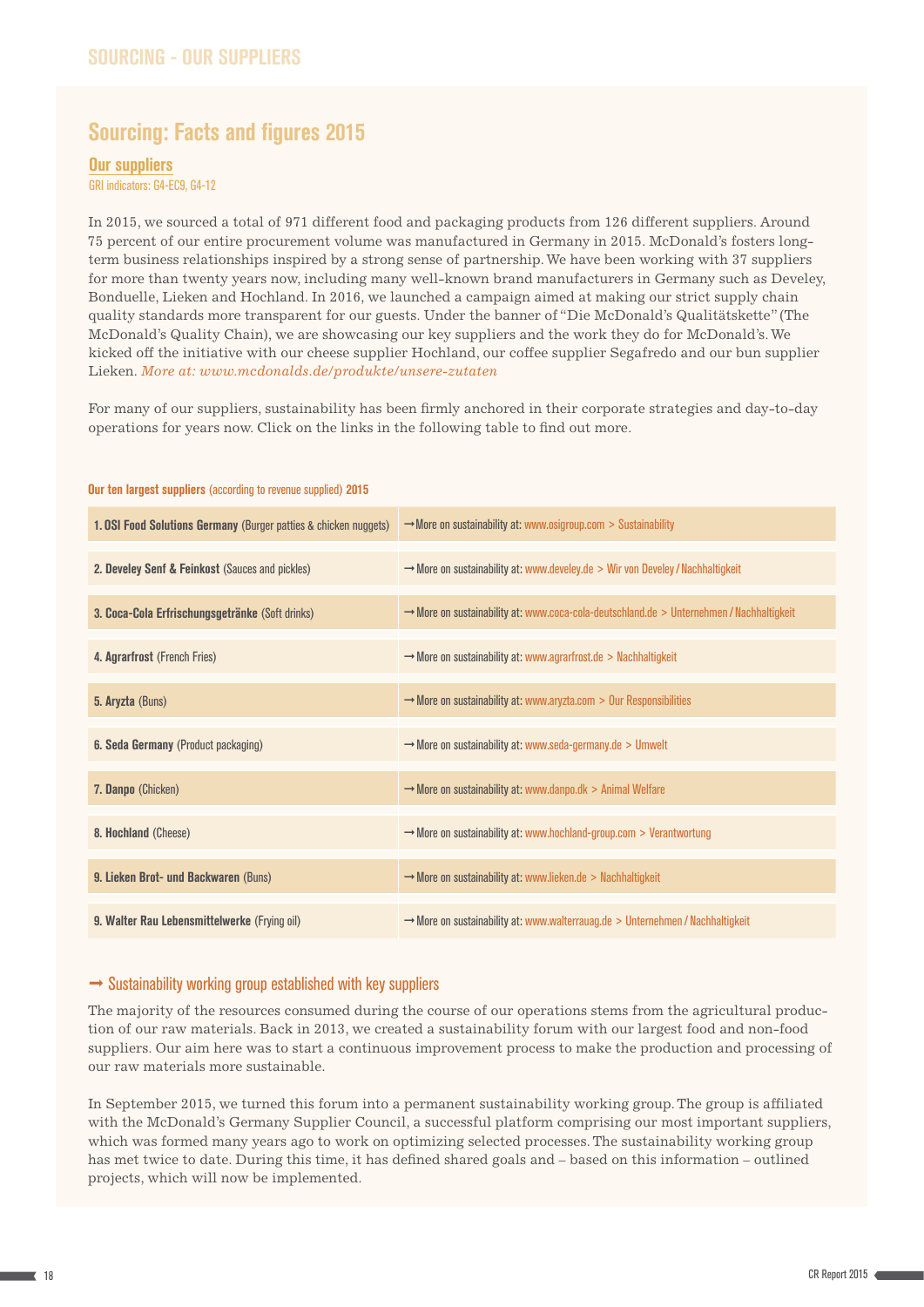#### <span id="page-18-0"></span>**Origin of our raw materials**

GRI indicators: G4-EN1, G4-FP9

Sixty-three percent of the raw foodstuffs we procured for our products in 2015 were sourced from Germany (based on volume). Most of the remaining materials originated from European countries. Only around five percent came from countries outside of Europe. We expect all products to meet the same strict quality standards regardless of origin.

Based on volume, potatoes are the largest raw materials group. In 2015, around 114,000 tons of potatoes were prepared for McDonald's Germany. 73 percent originated from Germany, primarily from Lower Saxony and Saxony-Anhalt. The remaining 27 percent were sourced from the Netherlands, Belgium and France. Our potatoes are grown under contract as we only use certain varieties for our French fries.

#### **Origin of raw materials used in 2015** in percent

| <b>Raw materials</b>                             | <b>From Germany</b> | <b>From the EU</b> (excl. Germany) | From the rest of the world |
|--------------------------------------------------|---------------------|------------------------------------|----------------------------|
| <b>Potatoes</b>                                  | 73%                 | 27 %                               | $0\%$                      |
| <b>Beef</b>                                      | 96%                 | 4%                                 | $0\%$                      |
| Wheat flour (for making products)                | 86%                 | 13%                                | $1\%$                      |
| Milk (incl. milk for shakes and sundaes)         | 94 %                | 6%                                 | $0\%$                      |
| Chicken                                          | 23%                 | 67%                                | 10%                        |
| Tomatoes (incl. tomatoes for ketchup and sauces) | 0%                  | 92%                                | 8%                         |
| Rapeseed and sunflower oil (for fryers)          | 29%                 | 54 %                               | 17%                        |
| <b>Onions</b>                                    | 3%                  | 84 %                               | 13%                        |
| Lettuce                                          | 36 %                | 64 %                               | $0\%$                      |
| Sugar                                            | 43%                 | 56%                                | $1\%$                      |
| Cheese (incl. processed cheese slices)           | 40%                 | 48%                                | 12%                        |
| <b>Cucumbers</b>                                 | 95%                 | 5%<br>П                            | $0\%$                      |
| Pork                                             | 85%                 | 15%                                | $0\%$                      |
| <b>Apples</b>                                    | 2%                  | 83%                                | 15%                        |
| <b>Oranges</b>                                   | $0\%$               | 0%                                 | 100%                       |
| Eggs                                             | 100%                | 0%                                 | $0\%$                      |
| Coffee                                           | $0\%$               | 0%                                 | 100%                       |
| Fish                                             | 0%                  | 43%                                | 57%                        |
| <b>Bananas</b>                                   | $0\%$               | 0%                                 | 100%                       |
| <b>Cherries</b>                                  | $0\%$               | 74%                                | 26%                        |
| <b>Strawberries</b>                              | 54 %                | 19%                                | 27%                        |
| <b>Shrimps</b>                                   | 0%                  | 0%                                 | 100%                       |
| <b>Bell peppers</b>                              | $0\%$               | 100%                               | $0\%$                      |
| Quinoa                                           | 0%                  | 0%                                 | 100%                       |
| <b>Blackberries</b>                              | $0\%$               | 0%                                 | 100%                       |
| <b>Total</b>                                     | 63%                 | 32%                                | 5%                         |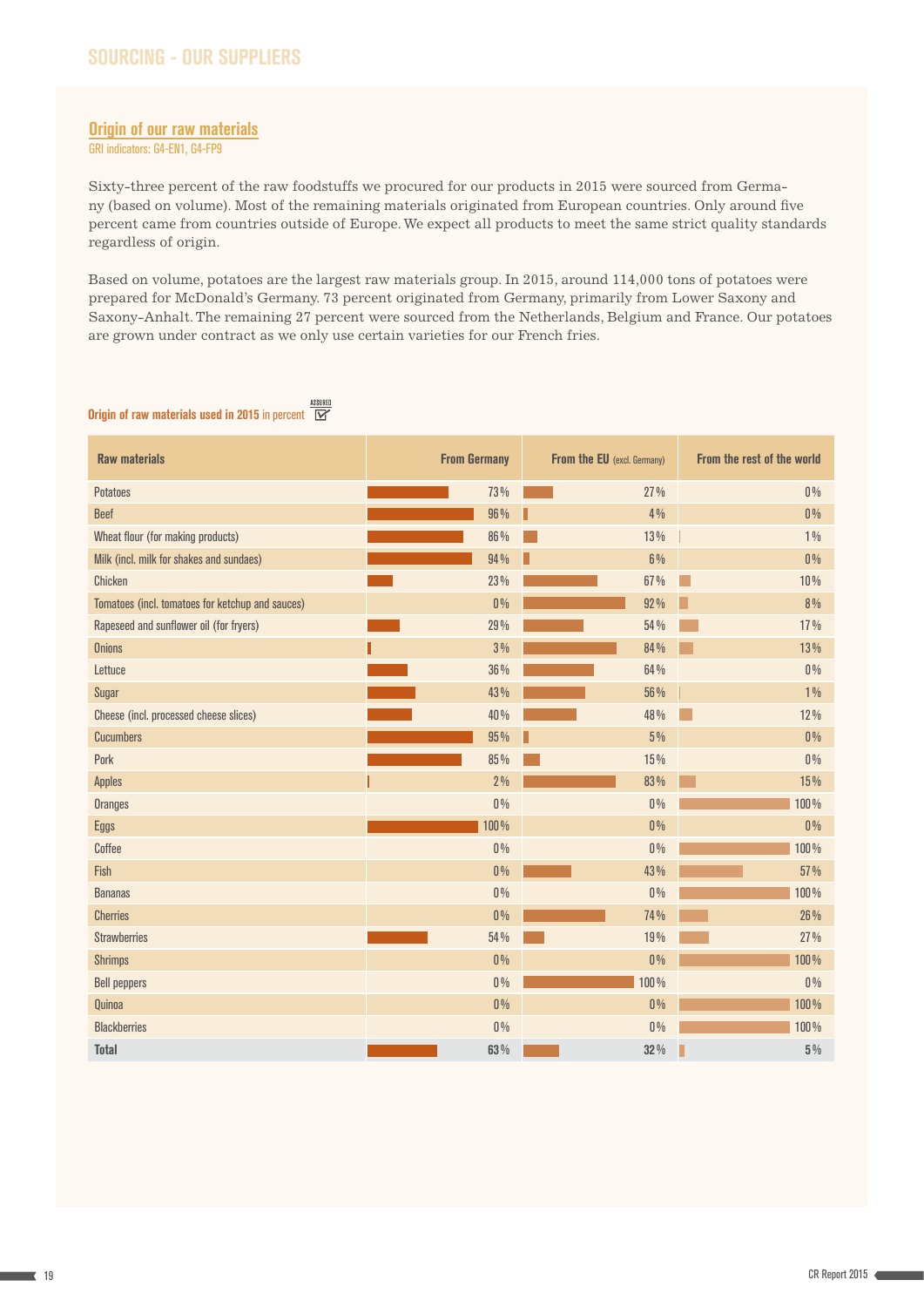#### Sourcing - Our suppliers

## **Volume of raw materials used in 2015** in tons

| <b>Potatoes</b>                                  | 113,565 |
|--------------------------------------------------|---------|
| <b>Beef</b>                                      | 37,476  |
| Wheat flour (for making products)                | 31,946  |
| Milk (incl. milk for shakes and sundaes)         | 27,617  |
| Chicken                                          | 21,521  |
| Tomatoes (incl. tomatoes for ketchup and sauces) | 17,816  |
| Rapeseed and sunflower oil (for fryers)          | 17,183  |
| <b>Onions</b>                                    | 10,910  |
| Lettuce                                          | 10,386  |
| Sugar                                            | 8,395   |
| Cheese (incl. processed cheese slices)           | 6,014   |
| <b>Cucumbers</b>                                 | 5,426   |
| Pork                                             | 5,016   |
| <b>Apples</b>                                    | 3,424   |
| <b>Oranges</b>                                   | 2,885   |
| <b>Eggs</b>                                      | 1,785   |
| Coffee                                           | 1,359   |
| Fish                                             | 1,014   |
| <b>Bananas</b>                                   | 464     |
| <b>Cherries</b>                                  | 376     |
| <b>Strawberries</b>                              | 317     |
| <b>Shrimps</b>                                   | 165     |
| <b>Bell peppers</b>                              | 155     |
| Quinoa                                           | 40      |
| <b>Blackberries</b>                              | 6       |
| <b>TOTAL</b>                                     | 325.261 |

#### $\rightarrow$  Seasonal procurement of lettuce and tomatoes

Raw foods such as lettuce and tomatoes cannot be stored for long periods of time and only grow in greenhouses in winter. We therefore have to source these products from different agricultural geographies depending on the time of year and weather conditions.

McDonald's Germany only uses lettuce that is grown outside in fields, which is why we buy from regions that have the best growing conditions in different seasons. In 2015, we purchased around 10,000 tons of lettuce. 36 percent was sourced from Germany and 64 percent from other European countries. All lettuce is grown for us under contract. In summer, it only takes up to two days to transport lettuce from field to restaurant. In winter, we source lettuce from Southern Europe. Due to the longer distance the goods are transported, it can take up to five days for lettuce to reach our restaurants.

92 percent of the tomatoes we process are sourced from Europe. The remaining 8 percent came from Morocco, Tunisia and the US. We use suppliers from outside of Europe in the winter months (from the beginning of November to the end of April).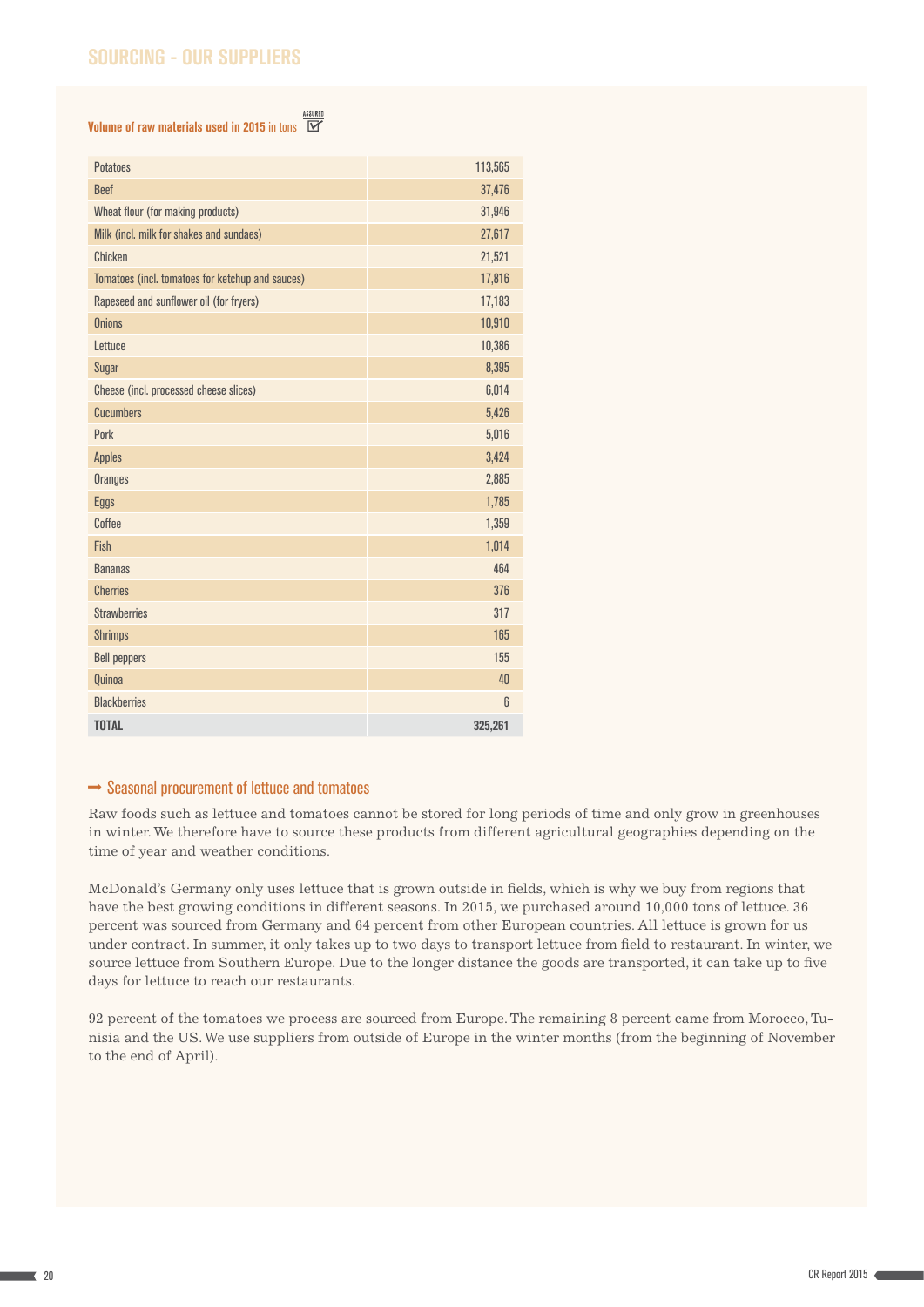#### <span id="page-20-0"></span>Beef

#### GRI indicators: DMA Animal Welfare, G4-FP2, G4-FP5, G4-FP9, G4-FP10, G4-FP11, G4-FP12, G4-FP13, G4-EN1

In 2015, 96 percent of the beef we processed came from approximately 73,000 farms in Bavaria, Baden-Württemberg, Rhineland-Palatinate, Schleswig-Holstein and North Rhine-Westphalia. The remaining four percent came from the Netherlands, Denmark, Poland and Austria.

#### $\rightarrow$  Meat from dairy cattle

In 2015, we sourced around 70 percent of our beef from dairy cattle, 25 percent from young bulls and five percent from heifers. Sourcing the majority of our beef from dairy cattle means that the environmental footprint is distributed between milk, calving and meat. Whereas beef cattle are reared exclusively for meat production and slaughtered after 18 to 24 months, dairy cattle produce milk for around four to five years before slaughter. In order to produce milk, a cow must give birth to a calf.

Dairy cattle are mainly fed grass, hay and silage. This diet is supplemented with nutrient and protein-rich plantbased fodder such as pelleted feed. As with humans, water is the most important nutrient for cattle. Loose housing is considered the best option for housing dairy cattle in Germany as they can move freely and have access to lying, feeding and drinking areas at all times.

#### $\rightarrow$  BEST Beef program

McDonald's Germany has been running the Program for Excellence, Safety and Transparency in Cattle Breeding (BEST Beef) since 2010. The aim of the initiative is to help McDonald's maintain a high percentage of beef sourced from Germany and to promote a more sustainable approach to cattle farming in Germany. McDonald's Germany has been collaborating with partners from the agriculture and meat processing sectors and the scientific community to develop a practical bonus program that rewards sound agricultural practices and improvements in animal welfare and health. The program strengthens the agricultural sector in Germany by providing farmers with a guaranteed buyer. McDonald's benefits from a more secure supply of beef reared in Germany.

BEST Beef comprises three modules. Farmers that meet the criteria of all modules receive a bonus of EUR 0.09 per kilogram of slaughtered meat. The bonus prices are individually listed in invoices, providing farmers with a transparent breakdown. *More at: www.best-programm.de*

#### BEST Beef modules

| <b>Module</b>                                                               | <b>Requirement</b>                                                                                                                                                                                                                                                                                                                                     | <b>Bonus per kilo-</b><br>gram of slaugh-<br>tered weight |
|-----------------------------------------------------------------------------|--------------------------------------------------------------------------------------------------------------------------------------------------------------------------------------------------------------------------------------------------------------------------------------------------------------------------------------------------------|-----------------------------------------------------------|
| <b>Module 1: Husbandry</b><br>(implementation since)<br>October 2012)       | Loose housing or<br>Stanchion barns with at least three months on pasture<br>п                                                                                                                                                                                                                                                                         | 0.03E                                                     |
| <b>Module 2: Feed</b><br>(implementation since)<br><b>August 2012)</b>      | The feed ration per cow comprises at least 60 percent dry roughage and at least 17 percent dry crude fiber<br>٠<br>Percentages must be documented<br>٠                                                                                                                                                                                                 | $0.03 \in$                                                |
| <b>Module 3: Management</b><br>(implementation since)<br><b>April 2012)</b> | Lifecycle: The lifecycle of individual animals is documented. The lifecycle must be at least 40 months.<br>٠<br>The lifecycle is the age at which the cow is slaughtered minus the age at which it has its first calf<br>Hygiene: Protective clothing is available for visitors from outside the farm (e.g. vets) to ensure a hygienic<br>environment. | $0.02 \text{ E}$                                          |
|                                                                             | • If these two lifecycle and hygiene criteria are met, the farm can receive an additional bonus for<br>having a separate calving box                                                                                                                                                                                                                   | $0.01 \in$                                                |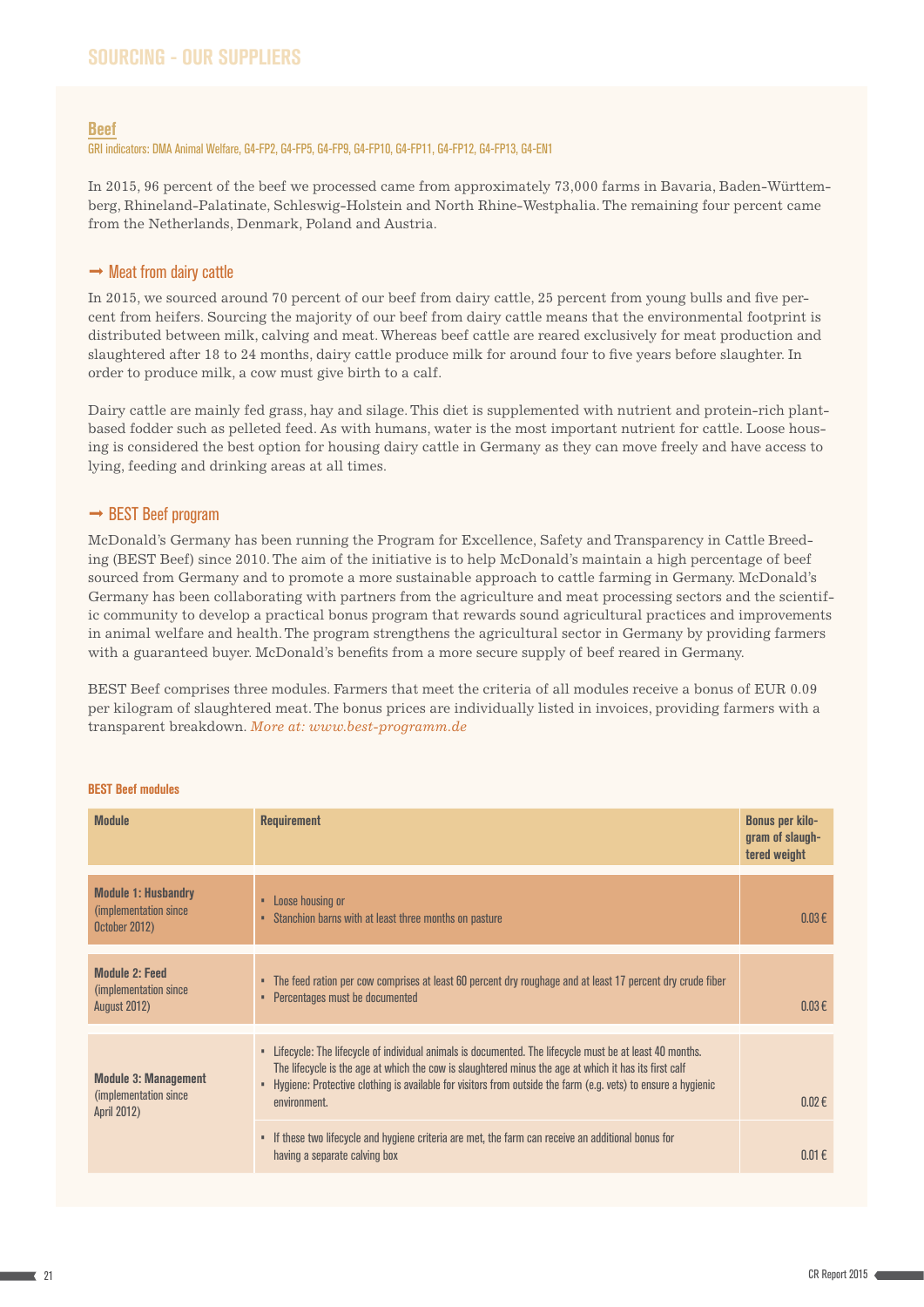#### Sourcing - Our suppliers

In order to join the program, farmers must first be certified to or recognized by the QS test and inspection system3 . In 2016, we started to check compliance with BEST Beef modules within the framework of the QS audits regularly performed at farms. McDonald's Germany bears the costs for these tests.

The BEST Beef program is still in the pilot phase. Since the pilot phase started in October 2012, BEST Beef bonus payments have been made for approximately 39,685 cows.

Five farming cooperatives and four abattoirs are currently participating (see following table). In 2015, a total of 2,189 agricultural holdings were involved in the program. BEST Beef payments were made to the farmers for 17,692 cattle. In 2015, meat certified under the BEST Beef program accounted for around four percent of all beef processed for McDonald's Germany

#### BEST Beef pilot phase

| <b>Abattoir</b>                           | <b>Farming cooperative</b>                            | <b>Participating since</b> |
|-------------------------------------------|-------------------------------------------------------|----------------------------|
| <b>Alpenrind Traunstein</b>               | Schlachtvieh w.V. Traunstein (Traunstein) cooperative | October 2012               |
|                                           | Schlachtvieh w.V. Miesbach (Miesbach) cooperative     | October 2012               |
| <b>Vion Buchlohe (Moksel)</b>             | Schlachtvieh Allgäu w.V. (Kaufbeuren) cooperative     | <b>June 2013</b>           |
| <b>Bayreuther Fleisch (Müllerfleisch)</b> | NVG Botex (Stuttgart)                                 | August 2013                |
| Jade Schlachthof Wilhelmshafen (Tönnies)  | <b>Masterrind</b>                                     | June 2014                  |

We are currently looking at ways of expanding the BEST Beef program and are holding talks with dairies and the retail sector. We are also evaluating feedback from participating farmers to factor in their needs wherever possible.

<sup>3</sup> QS is a quality assurance system that covers all stages and companies involved in the production, processing and marketing of foodstuffs. The system was originally created for meat and meat products in 2001 but was expanded to include fruit, vegetables and potatoes in 2004. www.q-s.de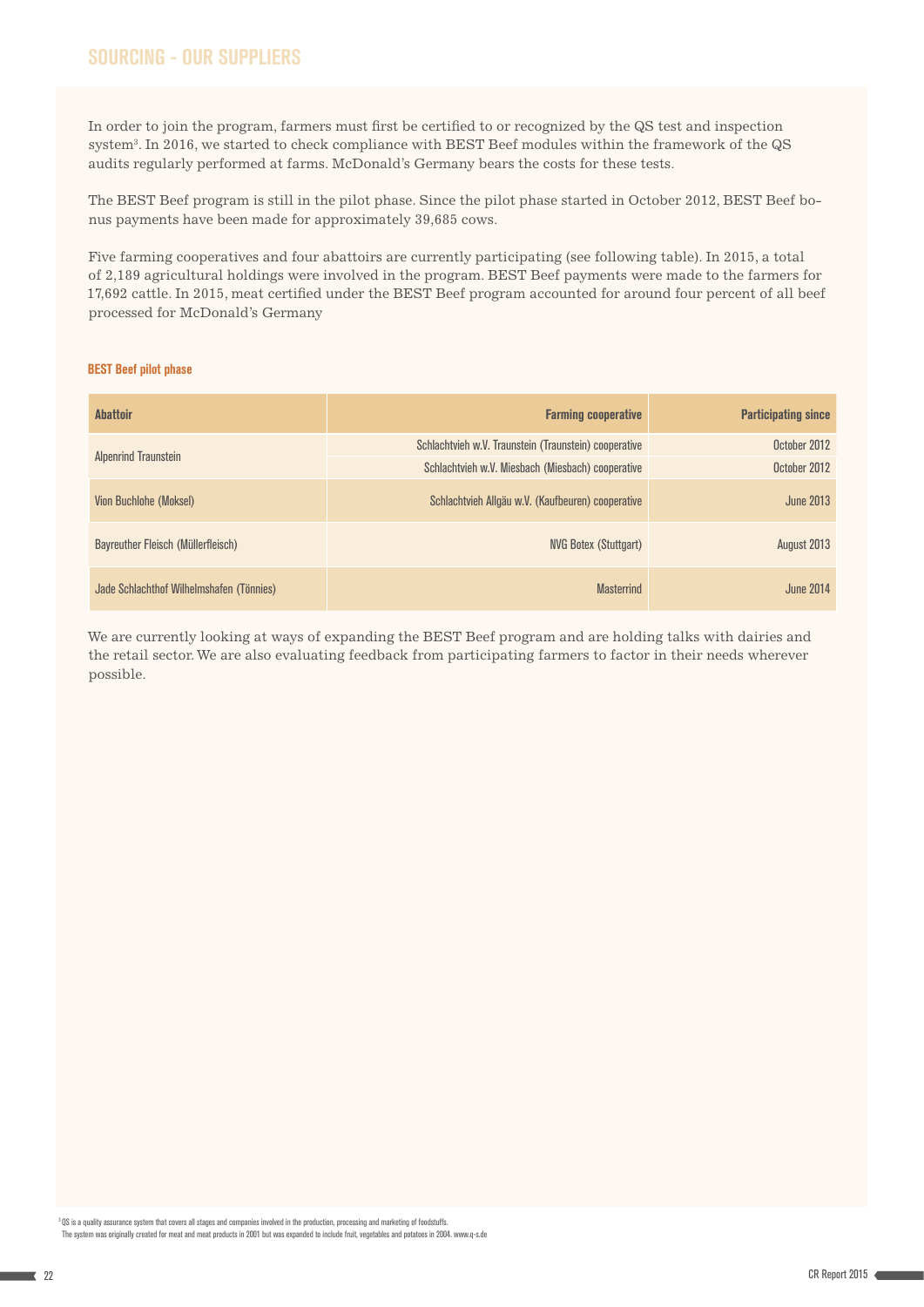#### <span id="page-22-0"></span>**CHICKEN**

#### GRI indicators: DMA Animal Welfare G4-FP2, G4-FP9, G4-FP10, G4-FP11, G4-FP12, G4-FP13

In 2015, around 22,000 tons of chicken meat was processed for McDonald's Germany. 23 percent of this was sourced from Germany, primarily from the state of Lower Saxony. 67 percent originated from other European countries and 10 percent from Brazil. Regardless of source, our chicken meat always complies with the same high quality standards.

#### $\rightarrow$  Breeding and feed

Our suppliers source their chicken meat from farms that use conventional breeding methods. McDonald's has developed additional breeding standards that go above and beyond legal requirements:

- • Obligatory establishment and implementation of a recognized farming standard: All breeding farms are checked by an external auditor to ensure compliance with at least one internationally recognized standard, for example Global GAP<sup>4</sup>, QS or IKB.<sup>5</sup>
- Heat treatment of feed to increase biosafety and 100-percent vegetarian feed.
- Maximum stocking density in intensive farms of 38 kg/m<sup>2</sup> (EU regulation: 42 kg/m<sup>2</sup>, Germany: 39 kg/m<sup>2</sup>).
- • Special requirements governing the collection, monitoring and ongoing improvement of key animal health and welfare indicators such as footpad lesions, heel dermatitis and hematomas.
- • Special requirements regarding the collection, monitoring and ongoing reduction of antibiotic use. McDonald's has been monitoring the use of antibiotics in its poultry supply chain in Europe since 2001. Between 2012 and 2015, we were able to reduce the amounts of antibiotics given to all broilers by around 15 percent (based on mg/kg of live weight). In 2015, we also started to gradually reduce the use of antibiotics with "critically important antimicrobials" as defined by the World Health Organization (WHO) at our poultry suppliers across Europe. According to the WHO, "critically important antimicrobials" are antimicrobial agents in antibiotics that are used to treat specific, serious infections and diseases in humans.

The animals in certified intensive poultry farms usually have straw bedding and access to feed and water at all times. Wheat, corn, pelleted soy extract and protein-rich plants such as rapeseed are the main sources of feed for the chickens here. These mixtures are enriched with micronutrients such as minerals, vitamins and amino acids.

Feed from genetically modified organisms is no longer used by the suppliers we source our chicken from. In 2014, McDonald's permitted the use of genetically modified feed for chickens for a short period. At the time, our suppliers informed us that they could not guarantee sufficient amounts of non genetically modified feed at economically viable prices. Based on the emotionally charged reaction to permitting gene-modified soy as part of the feed for intensively reared chickens, we learnt that we have to listen more carefully here and react appropriately. As a result, we returned to the exclusive use of non gene-modified soy by the end of 2015.

#### $\rightarrow$  Supporting the Soy Moratorium

McDonald's is a supporter of the Soy Moratorium together with other leading companies in the food and drinks industry as well as environmental organizations such as Greenpeace. The Soy Moratorium was introduced in 2006 to protect the Amazon rainforest in Brazil. Under the terms of the moratorium, supporters are prohibited from purchasing or trading any soy grown in the Amazon on land deforested after 2008. The successful collaboration between society, industry and the Brazilian government led to a significant drop in deforestation. The Soy Moratorium was extended indefinitely in May 2016. The agreement will remain in place until destruction of the Amazonian rainforest has been generally halted.

*More (in German) at: www.greenpeace.de/themen/waelder/fristlos-geschuetzt*

4 GAP stands for Good Agricultural Practice. Global GAP is the global standard that ensures these practices are upheld. www.globalgap.org/de/

<sup>5</sup> IKB is the quality control system uniformly applied in the Dutch meat sector. It stands for Integrale Keten Beheersing, or integrated chain control. IKB quarantees traceability and quality throughout the entire Dutch p

Today, companies in the European and American poultry sector also adhere to these guidelines. www.gefluegel-info.de/ikb/ (in German)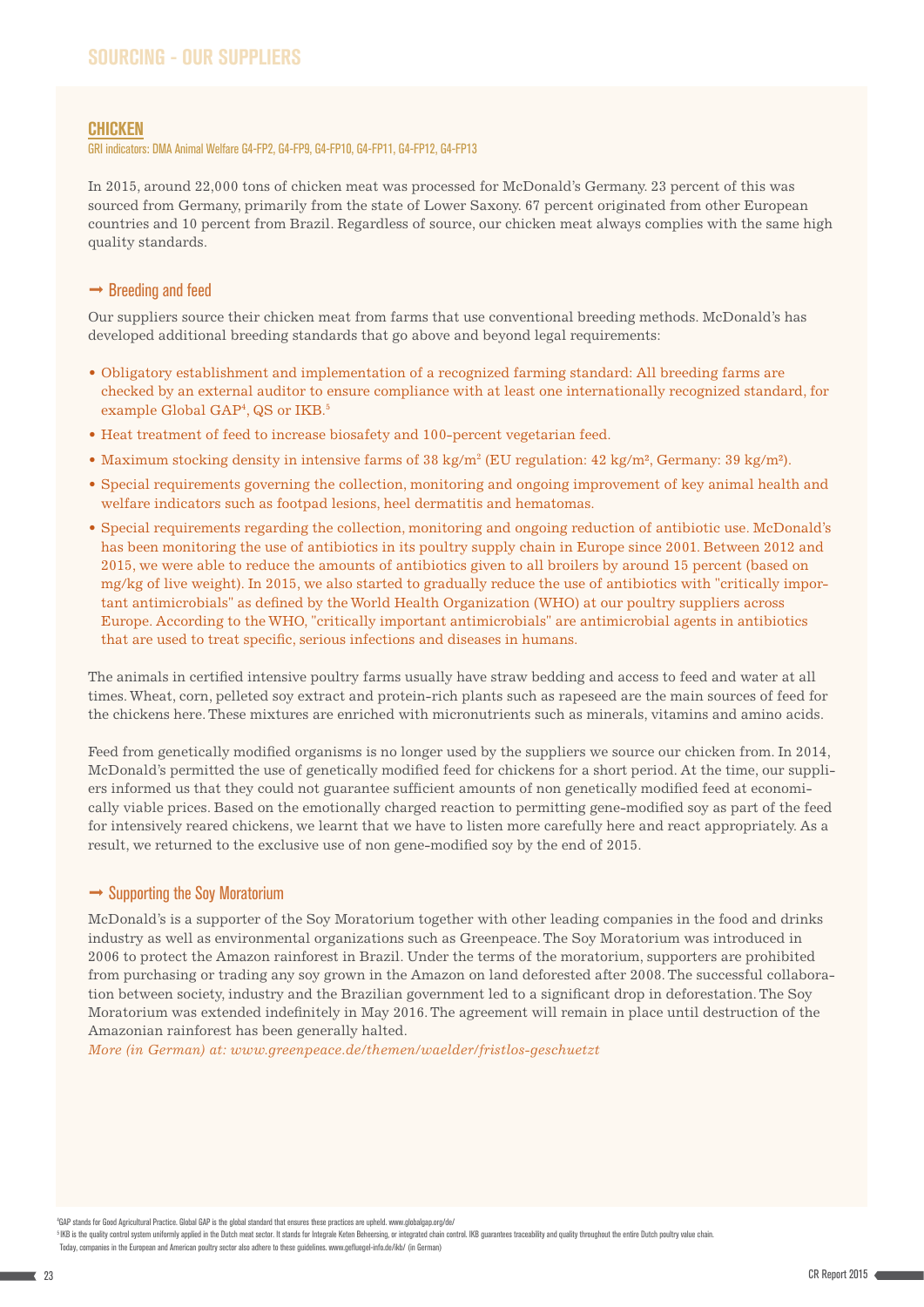#### <span id="page-23-0"></span> $\rightarrow$  BEST Chicken program

McDonald's Germany has been working with selected agricultural holdings on its BEST Chicken program since 2013. The initiative is geared towards improving conditions for rearing chickens. The program is also supported by scientists from the Department of Animal Welfare, Animal Behavior, Animal Hygiene and Animal Husbandry at Ludwig-Maximilians-Universität in Munich, Germany. During the first module from April 2014 to April 2015, we looked at the impact of a lower stocking density and a more varied stall environment (bales of straw, pickstones and perches) on the welfare and behavior of the animals.

In March 2016, we started a second module encompassing feed trials. Our aim here is to test whether pelleted soy feed can be replaced with regional protein-rich feed such as peas, broad beans and rapeseed meal. This trial is supported by the Bavarian Ministry for Food, Agriculture and Forestry.

#### $\rightarrow$  Eggs

McDonald's Germany exclusively uses free-range chicken eggs for its breakfast menu and has done so since 1999. In 2015, we sourced a total of 32,581,338 eggs from our exclusive supplier ovofit Eiprodukte GmbH. We have been working with this company since 1986.

The animals are reared in accordance with legal standards, with nine hens per square meter of stall surface. Each hen has four square meters of space in outside ranges. No genetically modified feed is used.

Quality labels GRI indicators: G4-FP2, G4-EN1

#### $\rightarrow$  Organic products

Germany's Bio-Siegel (organic label) identifies produce from certified organic agricultural holdings which produce, process and store and label products in accordance with EU legislation on organic farming. Our organic products (organic apple slices, organic fizzy apple juice drink and organic milk) are mainly sold as part of our Happy Meals.

In 2015, we also launched the first ever McDonald's burger with 100-percent organic beef in Germany for a limited period. The meat was sourced exclusively from organic farms in Germany and Austria. Sourcing sufficient amounts of meat that met organic criteria and our own quality standards proved to be a major challenge here. (See also page 29 in the Food section)

We purchased a total of 4,125 tons of organically certified raw materials in 2015.

#### Volume of organically-certified raw materials used in 2015 in tons

| Organically certified raw materials | <b>McDonald's product</b>                          | <b>Volume</b> | Organic raw material as a percentage of<br>total raw materials |
|-------------------------------------|----------------------------------------------------|---------------|----------------------------------------------------------------|
| Apples                              | Organic apple slices,<br>Organic fizzy apple drink | 2.367 tons    | 69%                                                            |
| <b>Milk</b>                         | Organic milk<br>Organic yoghurt drink <sup>6</sup> | 1,240 tons    | $4\%$                                                          |
| Beef                                | McB. burger                                        | 452 tons      | $1\%$                                                          |
| <b>Strawberries</b>                 | Organic yoghurt drink <sup>6</sup>                 | 60 tons       | 19%                                                            |
| <b>Blackberries</b>                 | Organic yoghurt drink <sup>6</sup>                 | 6 tons        | 100%                                                           |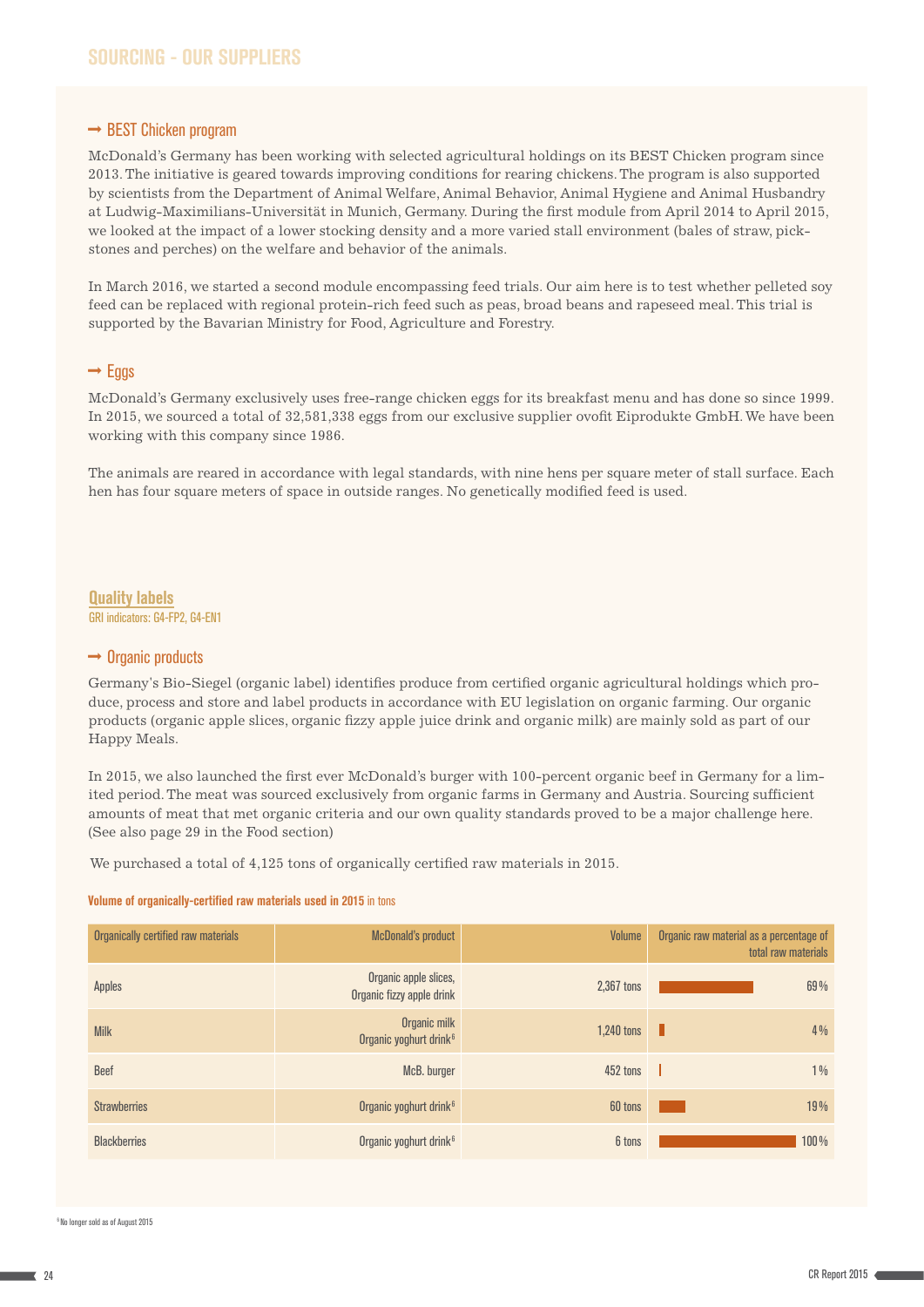#### $\rightarrow$  Fish and seafood



As of October 2011, 100 percent of the fish used in Germany for our Filet-o-Fish offering is sourced from sustainable fisheries, certified in line with the Marine Stewardship Council (MSC) standard. The Marine Stewardship Council (MSC) is an independent, non-profit organization which awards an eco-label for fish sourced from sustainable fisheries. Its aim is to mitigate the global problem of overfishing. In 2015, we procured 1,014 tons in total of MSC-certified fish from Poland, Lithuania, the US and New Zealand. *More at: www.msc.org/de*

All of the shrimps we offered as part of our Monopoly promotion were sourced from responsibly managed aquaculture farms certified in line with the Aquaculture Stewardship Council (ASC) standard. Endorsed by the WWF, the label identifies fish farms that act responsibly towards the environment, offer their employees good and secure working conditions and show respect towards local communities. *More at: [www.asc-aqua.org](http://www.asc-aqua.org/index.cfm?lng=5)*

In May 2016, McDonald's and a number of other providers from the fish industry signed a voluntary agreement to limit their fishing activities in the Arctic. McDonald's also agreed to no longer source cod from areas in the north of the Barents Sea previously covered by ice. This move comes in response to a call-to-action from Greenpeace. According to Greenpeace, around 70 percent of Atlantic cod sold worldwide comes from the Barents Sea. As a result of climate change, fishing fleets have been able to expand into new areas that were previously covered by sea ice and, as a result, are not protected by legislation.



#### $\rightarrow$  Coffee

Since 2008, 100 percent of our coffee is Rainforest Alliance certified (excluding decaffeinated coffee). The Rainforest Alliance Certified™ label is awarded to plantations that meet stringent standards for sustainable agricultural practices. We purchased a total of 1,359 tons of coffee from Rainforest Alliance certified plantations in South and Central America in 2015. *More at: www.rainforest-alliance.org/de*

#### $\rightarrow$  Palm nil

In Germany, no palm oil is used in the production of our fries, neither by our suppliers for processing nor in our restaurants for frying. We only use sunflower and rapeseed oil in our frying oil. Palm oil is only used in some McCafé products and breakfast products. We require that our suppliers only use certified palm oil.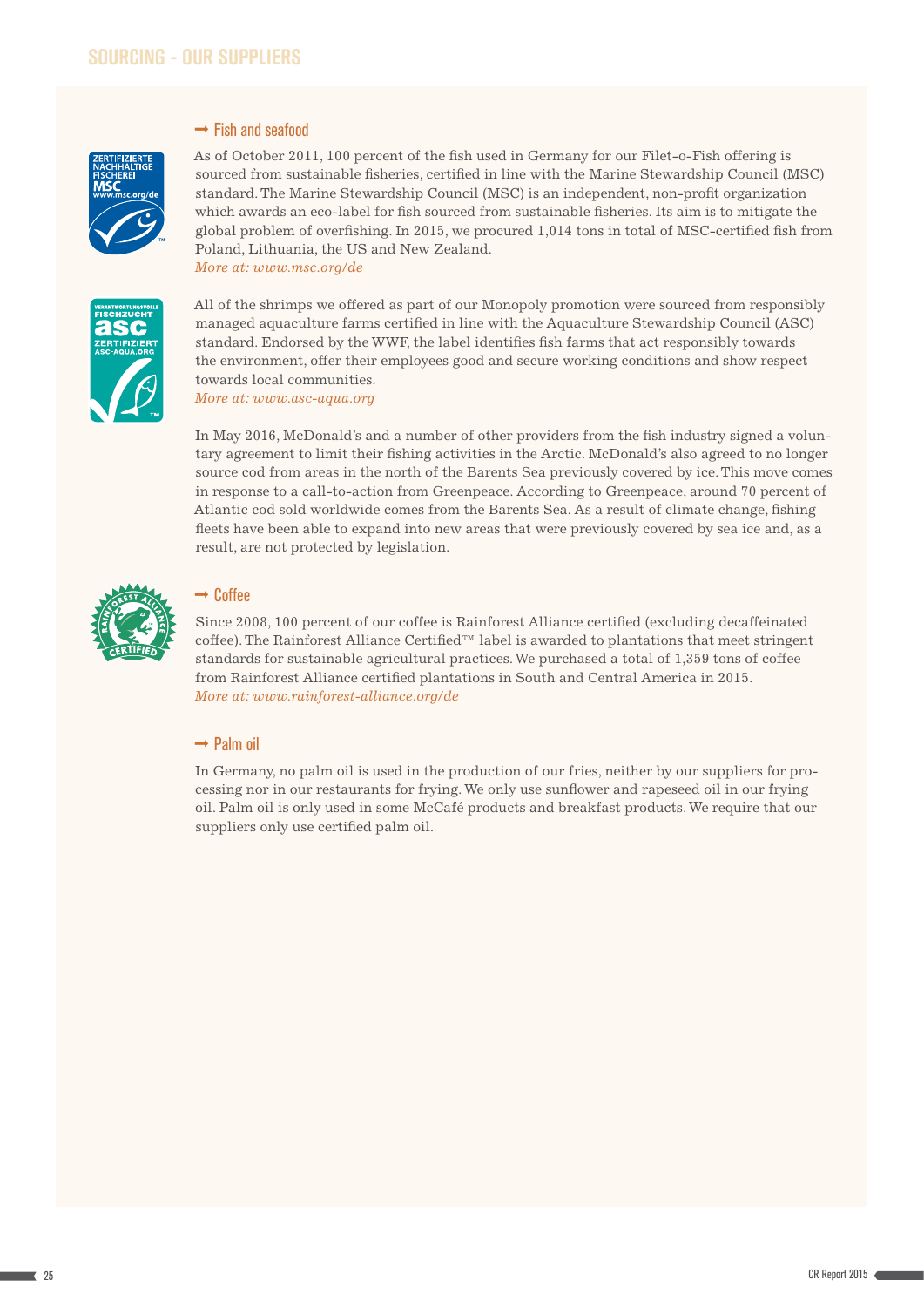<span id="page-25-0"></span>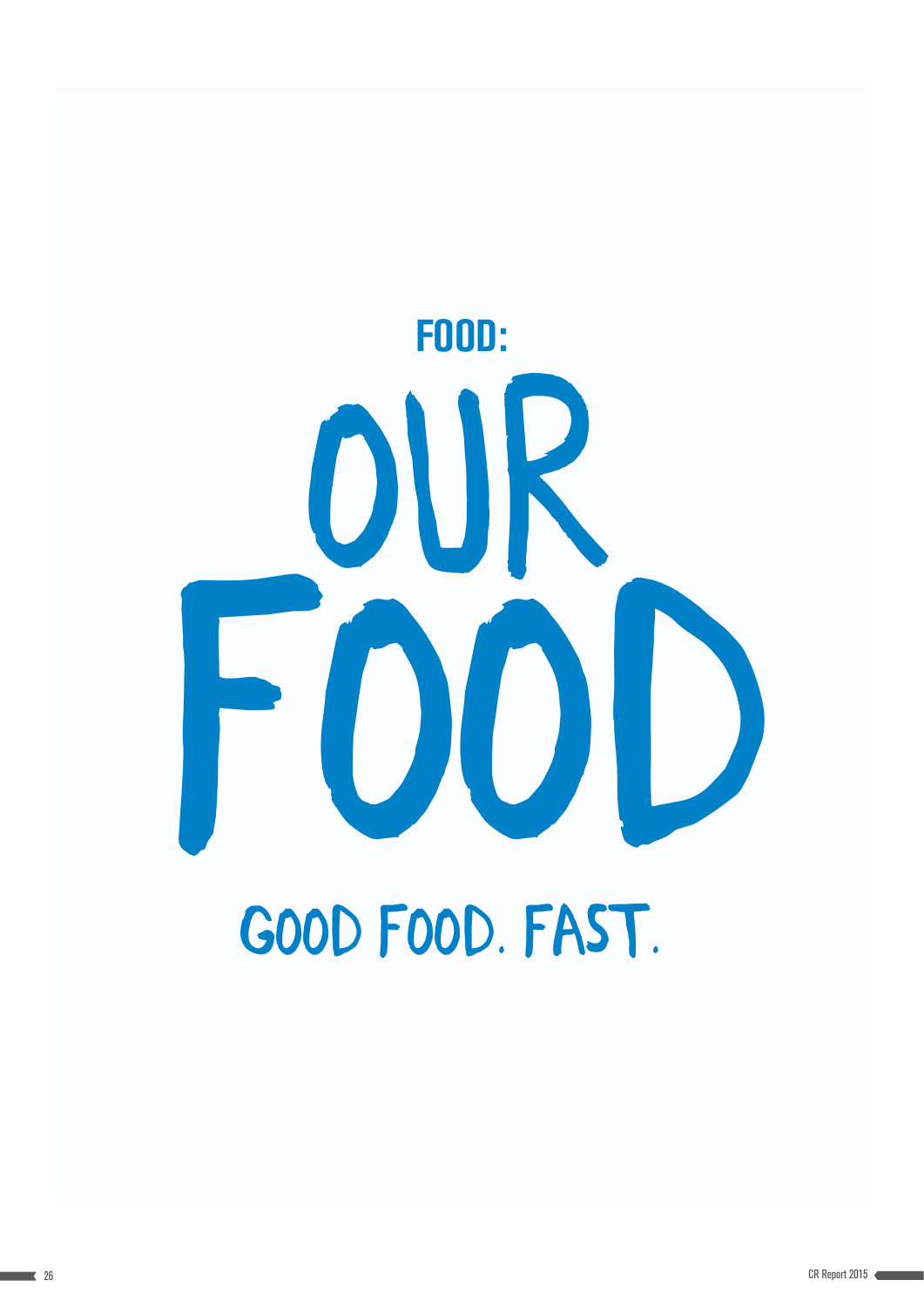## <span id="page-26-0"></span>GOOD FOOD! FAST.

#### Material aspects and management approach

GRI indicators: DMA Customer health & safety, Product & service labeling

#### $\rightarrow$  Industry challenged by high quality demands and price sensitivity

Many consumers view ecology and fair trade as essential elements in the overall quality of food. This means that – now more than ever – ecological and social sustainability considerations have to be placed at the heart of today's raw material sourcing policies. The key question, also for McDonald's Germany, is how many consumers are prepared to follow through on this wider perception of quality through greater brand loyalty or an acceptance of higher prices at the till? In fall 2015, we included our first-ever burger with 100-percent certified organic beef in our offering for a limited period. Although this move aligned with the wishes of some of our guests, many were not willing to pay a higher price for the higher-quality organic beef (see page 29). This high level of price sensitivity with regards to food is one of the biggest challenges facing the food sector as a whole.

#### $\rightarrow$  Changing eating habits

Consumers are becoming more discerning about quality in food. This is fueling a shift in eating habits, with people focusing increasingly on a more health-conscious diet with less industrially processed foods. On our interactive online platform *www.frag.mcdonalds.de*, for example, users frequently post questions about vegetarian, vegan and gluten-free choices. At same time, illnesses such as obesity, high blood pressure and diabetes are also on the rise in Germany, and these are partly caused by poor nutrition.<sup>1</sup> The Sustainable Development Goals released by the United Nations in 2015 underscore the high importance of a balanced, healthy diet and sustainable food production.2

#### $\rightarrow$  More choice and information for a balanced diet

As a leading player in the foodservice sector, we influence how people eat every day. Our product offering can help contribute to a varied and diverse diet. Concrete measures include for example offering more nutritionally balanced product options and variations. In August 2015, for example, we launched the Veggie Clubhouse, our first premium vegetarian burger.

As part of the Clinton Global Initiative (CGI) in cooperation with the Alliance for a Healthier Generation, the McDonald's Corporation has made a voluntary commitment to increase guests' access to fresh fruit and vegetables and to help families and children in particular to select balanced food and beverage options by providing specific information and greater choice.

For our guests to make informed, considered decisions, we have to provide transparent, easily accessible information on the ingredients, content and nutritional value of our products. Our guests can therefore find details about all products at various points in our restaurants and also online (see page 33).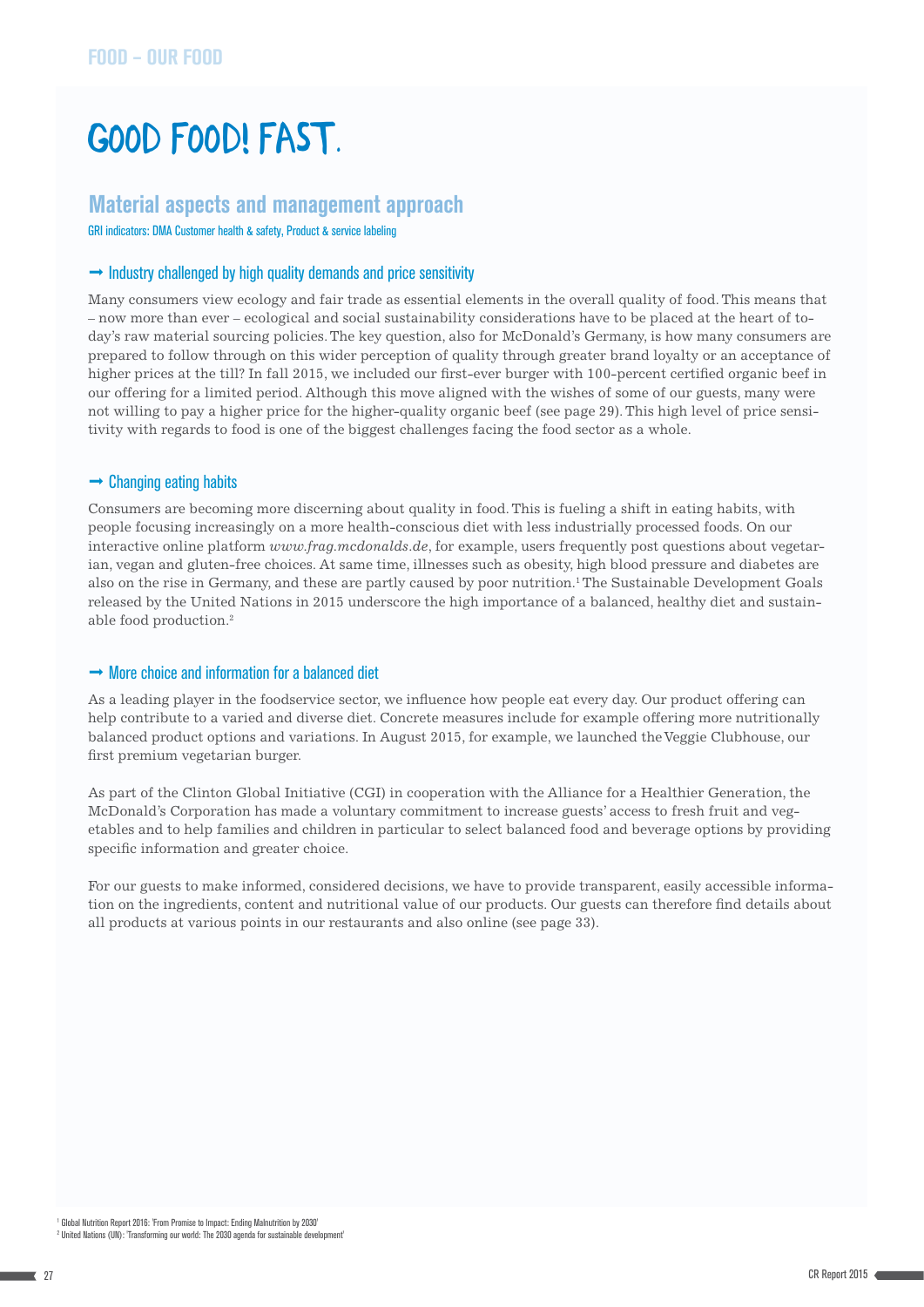#### $\rightarrow$  Always evolving and innovating

We are modernizing our kitchen technology. This will enable us to respond even more effectively to individual requests from guests in our restaurants and provide a more flexible selection of products and product combinations. Every year, our product development team tests numerous new product ideas that reflect the latest nutrition trends. We then organize consumer tests to decide which new products make it into our restaurants.

In 2015, McDonald's Germany became an industry partner in "enable", a nutrition research cluster funded by Germany's Federal Ministry of Education and Research (BMBF). enable develops new strategies aimed at promoting healthier food choices for people at all stages of life, from birth through to old age. Modern convenience foods such as ready meals and fast food do not necessarily have to be at odds with healthier lifestyles. enable aims to help bridge the gap here. The initiative is also utilizing modern information and communication technology to explore ways of promoting healthy food choices among consumers (see page 30).

#### $\rightarrow$  The plan, train, do and review approach to quality, freshness and safety

Food quality and food safety are top priorities for us. Our customers expect safe, high-quality products from McDonald's – each and every day. In addition to adhering to all legal regulations, our suppliers must also comply with our own Quality Assurance Requirements. We regularly check compliance with these standards through scheduled and unannounced audits carried out by employees of McDonald's Germany or accredited auditors, as well as through our annual supplier evaluation process.

The ability to quickly trace produce right back to the first steps in the supply chain also plays a crucial role in ensuring food safety and quality. We regularly simulate "worst case" scenarios, known as withdrawal exercises. Within a few hours, we can seamlessly trace every product or its constituent parts back to the source.

Freshness is not just a priority for our guests. It is also extremely important to us. The methods used to guarantee freshness vary from product to product. The meat for our burgers, for example, is immediately shock frozen once it has been processed into patties. The frozen patties are then delivered to our restaurants without any interruption in the cooling chain. In the restaurants, the burgers are not defrosted before use – they are placed directly on the grill without any additional fat. This flash freezing process is the best way to retain the nutritional value, taste and juiciness of the meat. In contrast, the only way to guarantee the freshness of lettuce is to make sure it is delivered as quickly as possible from the field to our restaurants. All of the lettuce that McDonald's uses is grown outdoors. Our procurement process therefore reflects seasonal fluctuations in growing conditions. In summer, it takes just two days or less to transport lettuce from field to restaurant. In winter, we source our produce from Southern Europe, which results in longer transport routes. In this case, it can take up to five days for lettuce to reach our restaurants.

#### $\rightarrow$  Quality control from field to fork

We have developed quality, service and cleanliness (QSC) guidelines that govern the many different workflows in our restaurants. These guidelines are applicable worldwide. QSC standards define numerous critical control points for food safety in our restaurants. These range from incoming deliveries and storage through food preparation hygiene to the defined shelf/serving times for all products. QSC guidelines in restaurants close the loop in our end-to-end quality control system – stretching from field to fork.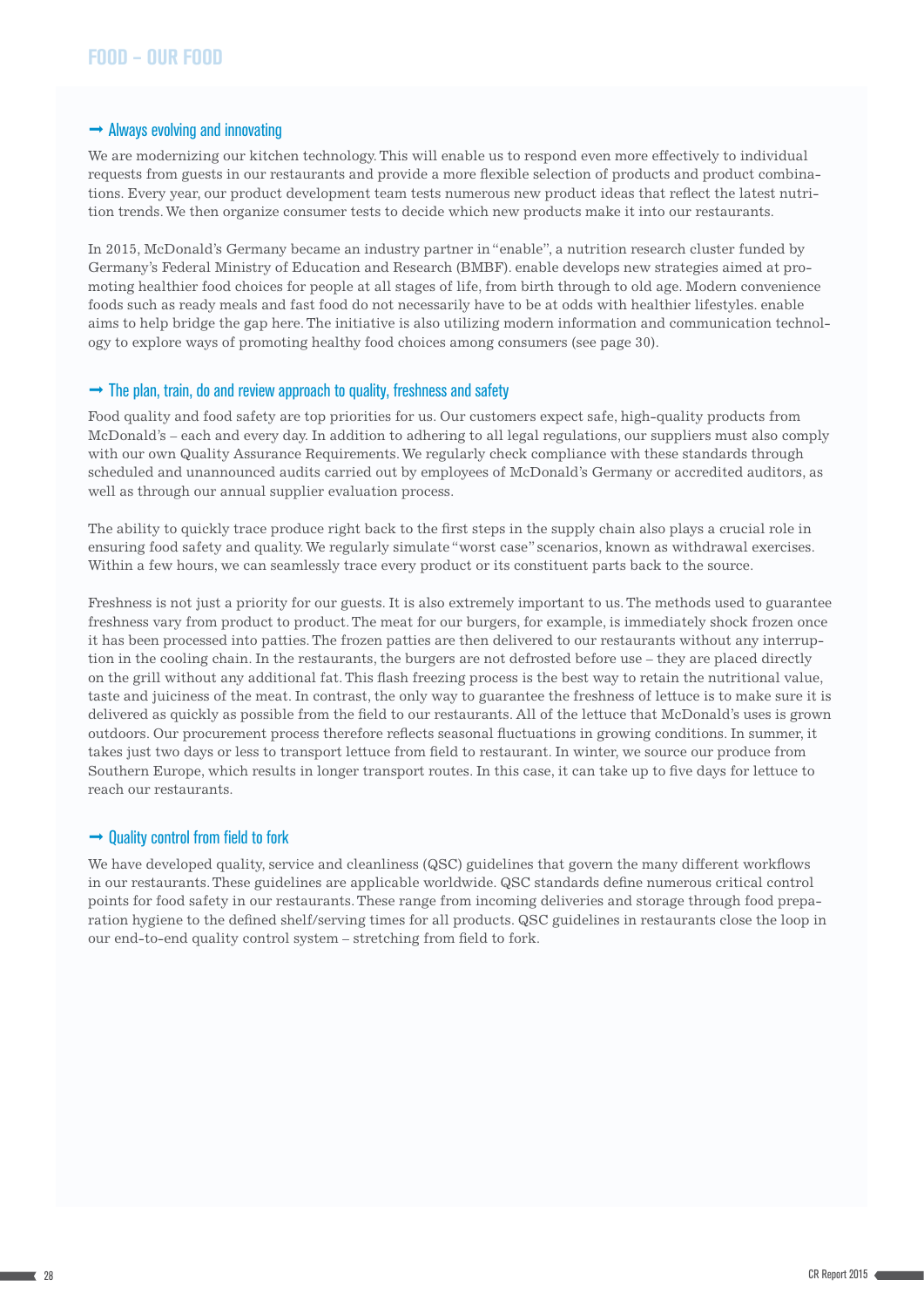#### <span id="page-28-0"></span>Facts and figures 2015

#### Balanced product offering

GRI indicators: G4-PR1, G4-FP2, G4-FP7

#### $\rightarrow$  First burger with 100 % organic beef

On October 1, 2015, we launched the world's first McDonald's burger made with organic beef. The McB. and Long McB. were introduced in two phases for a limited period of six weeks in total. The meat was sourced exclusively from organic farms in Germany and Austria.

The preparation and sale of organic beef is a particular logistical and organizational challenge for McDonald's. Suppliers, McDonald's Germany and all of our franchisees and their operators had to undergo a complex certification procedure carried out by state-approved organic control bodies. The launch of the McB. was accompanied by a multimedia marketing and interactive campaign under the banner of "Darf McDonald's das?" (Can McDonald's do that?). This included an online survey, where around half of the participants were in favor of a new burger made of organic beef. We received around 700 questions and comments about the McB. burger via the "Our Food – Your Questions" platform.

We launched the McB. to see if organic meat could be a viable option for our restaurants in the mid-term. We learnt that the McB. generated a lot of interest amongst our guests and other stakeholders. Sales of the burger, however, developed below expectations.

#### $\rightarrow$  Fruit in Happy Meals

As one of the largest family restaurants in Germany, we feel it is important to provide an opportunity for children to include a portion of fruit in their daily diet. Which is why we started including a fruit product in every Happy Meal back in February 2014. In addition to the main course, side and drink, our young guests were able to choose between the following child-sized fruit options in 2015: Organic apple slices, Fruchtquatsch (fruit puree without additional sugar, aromas, colorings or preservatives) and an organic yoghurt drink (only through August 2015). In 2015, we sold a total of 4,031 tons of fruit in our Happy Meals. All fruit products can also be bought individually.

#### $\rightarrow$  New vegetarian quinoa patty

In August 2015, we added a vegetarian product to our Clubhouse Premium Burger offering. The Veggie Clubhouse is the first McDonald's burger in the world to feature quinoa. In addition to quinoa, which is a grain from South America, the patty also includes grilled bell pepper, onions, leek and herbs. We developed the Veggie Clubhouse in collaboration with vegetarians and flexitarians.

The vegetarian quinoa patty is also available in our honey-mustard Quinoa McWrap and our Big Salad.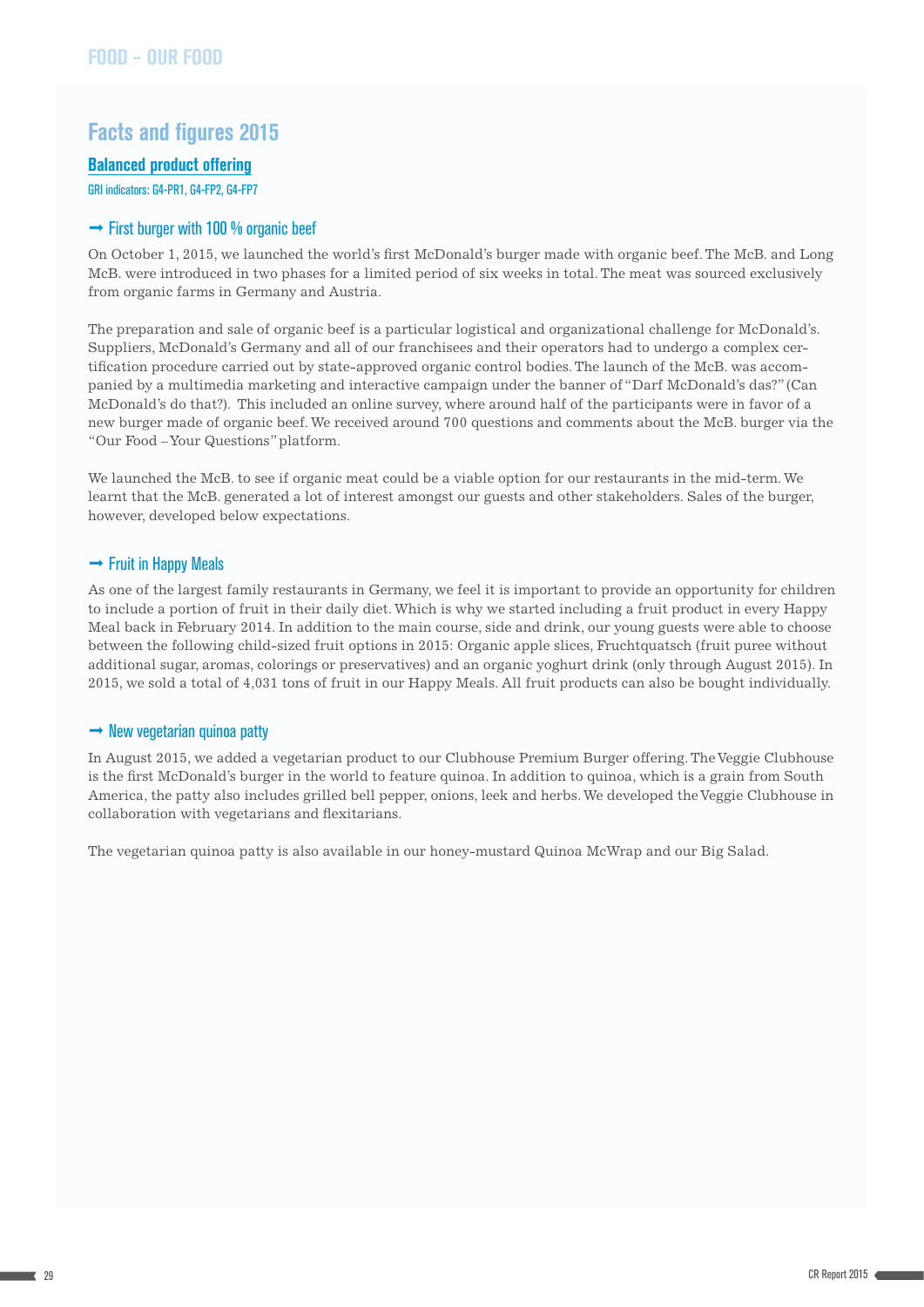#### <span id="page-29-0"></span>Evolving our products

GRI indicators: G4-PR1, G4-FP6

#### $\rightarrow$  More choice and personalization

In March 2015, we opened our new flagship restaurant in Frankfurt airport. This new site provides an insight into what the McDonald's restaurant of the future could look like. The new concept focuses on two key trends in society: digitalization and personalization. In summer 2016, we started to convert all of our restaurants to this flagship design. This includes the installation of Easy Order Terminals known as kiosks. In future, our guests will be able to personalize their burgers at these terminals. This is all backed by our new kitchen system, which ensures that a product is only made once it has been ordered.

We also launched new options for our McMenü meals in February 2016 in response to our guests' desire for more individual food choices. In addition to soft drinks, fries and the Snack Salad Classic, guests can select from a range of additional sides in any combination. A classic like the Big Mac, for example, can now be combined with a Snack Salad Classic and an Iced Fruit Smoothie.

Within the framework of the McDonald's Basics program, a total of ten products priced from one euro upwards (RRP) are on offer in all participating restaurants across Germany.

#### $\rightarrow$  Ongoing reduction of salt, fat and sugar

We continue our efforts to reduce the salt, fat and sugar content in our products wherever possible without sacrificing the taste that our guests know and love. Furthermore, we collaborate with our suppliers on an ongoing basis to optimize recipes in a bid to reduce additives as much as possible, for example, or to ensure we only use natural colorings and aromas. We also continually look at ways of reducing allergenic ingredients.

Global core products are regularly checked worldwide to determine whether fat, salt and sugar content can be reduced. This includes our Big Macs, cheeseburgers and fries. In recent years, McDonald's has analyzed and optimized all key ingredients that make up its global core products.

A similar process is also deployed at European level for optimizing products that are only sold in Europe. In 2015, the saturated fat content in our chicken value patty (used for example in our Chickenburger) was reduced by almost 15 percent for the German market.

#### $\rightarrow$  Current research partnerships

enable is one of four nutrition research clusters funded by Germany's Federal Ministry of Education and Research (BMBF). An interdisciplinary team of researchers from four universities and renowned research institutes in Bavaria is developing new strategies to promote healthier food choices for people at different stages in life. The scientists aim to make it easier for people to eat healthily at every age. They also want to develop new foods, in particular convenience products, that meet the needs of different age groups.

McDonald's Germany is one of several industry partners in the research project. We are taking part in two out of a total of twenty-two sub-projects. At the start of 2016, students at the Technical University of Munich programmed a McDonald's terminal to display a virtual figure that provides nutritional information on screen in a number of different ways. This prototype will be used as a basis for testing an interactive process for ordering terminals in fast food restaurants that will help young people make improved meal choices. The aim of the second sub-project is to develop a product that has fewer calories than conventional options yet appeals primarily to young people.

*Find out more at: www.enable-cluster.de and on our sustainability blog Change M at www.change-m.de*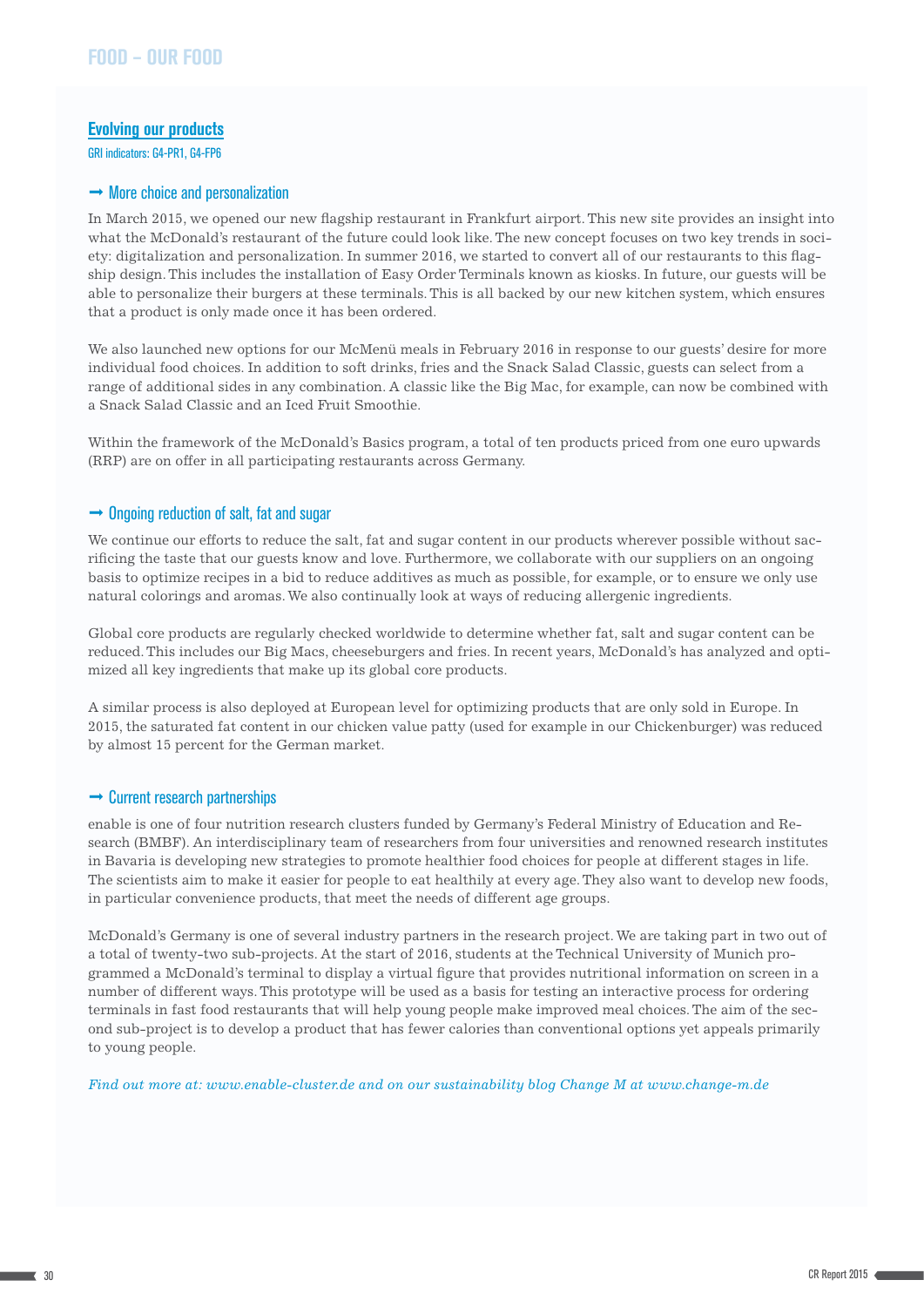#### <span id="page-30-0"></span>Product quality and safety

#### GRI indicators: G4-PR1, G4-PR2, G4-FP5

All participants in the McDonald's System are committed to doing their utmost to help us keep our promise of quality to our guests. This commitment extends from the individuals involved at each stage of our supply chain to the employees in our restaurants.

#### $\rightarrow$  Quality and safety checks in our supply chain

When producing food for McDonald's, our direct suppliers must comply with the standards set down in the McDonald's Supplier Quality Management System (SQMS). SQMS is our own guideline outlining standards for quality assurance and food safety among direct suppliers. It builds on conventional GFSI standards<sup>3</sup> (IFS, BRC, FSSC 22000), complementing these with a number of requirements specific to McDonald's.

All suppliers of standard products are audited in line with SQMS. Only suppliers that successfully pass these audits can become standard suppliers for McDonald's. Promotional product suppliers have to be audited either to the International Food Standard (IFS) and/or the British Retail Consortium (BRC) standard, or according to the ten core requirements of the SQMS. In individual cases, we also accept a supplier's own standards, provided they correspond with McDonald's own requirements.

Regular audits and spot checks as well as annual supplier assessments ensure that our suppliers comply with these standards. The audits are carried out by external auditors and McDonald's employees. The frequency of audits depends on the risk level assigned to individual suppliers as well as the frequency with which they supply goods and the volume of the products in question. SQMS, IFS and BRC audits are generally carried out once a year. A total of 103 SQMS audits were carried out in 2015.

#### $\rightarrow$  Quality and safety checks in our restaurants

#### *McDonald's QSC standards*

We control the quality and safety of the products in our restaurants in a number of ways. We have developed quality, service and cleanliness (QSC) standards outlining numerous critical control points in our restaurants. Food safety is always the top priority here. Our field & operations consultants regularly check and rate compliance with our QSC standards under the umbrella of our Restaurant Operations Improvement Process (ROIP). Over a period of one year, they visit every restaurant at least six times. Some of these visits are announced in advance, while others are spot checks.

#### *Product quality*

Our across-the-counter quality (ATCQ) consultants regularly assess the quality of our core products in restaurants. These include bread, meat, fries and salad, starting with the raw produce in storage and finishing with the end product that we serve to our customers. A total of 1,044 ATCQ checks were carried out in 2015. The ATCQ consultants also act as advisors to restaurants and offer training on technical issues relating to equipment and workflows in kitchens. We also channel the feedback from these visits back to our suppliers, who then channel it into the ongoing optimization of their raw products.

#### *Food safety*

Within the framework of our own company audits, all of our restaurants are checked four times a year by external laboratories. Samples of milkshakes and McSundaes are taken for each of these four audits. Syrup samples and samples from BIC machines (used to make Iced Fruit Smoothies and Iced Frappés) are taken twice a year and all other relevant samples are taken once a year. We work with three accredited laboratories in Germany. In total, just under 37,000 samples were taken and analyzed in 2015. Our system of internal checks complies with Germany's Food Hygiene Act, which requires that all food companies carry out their own company checks.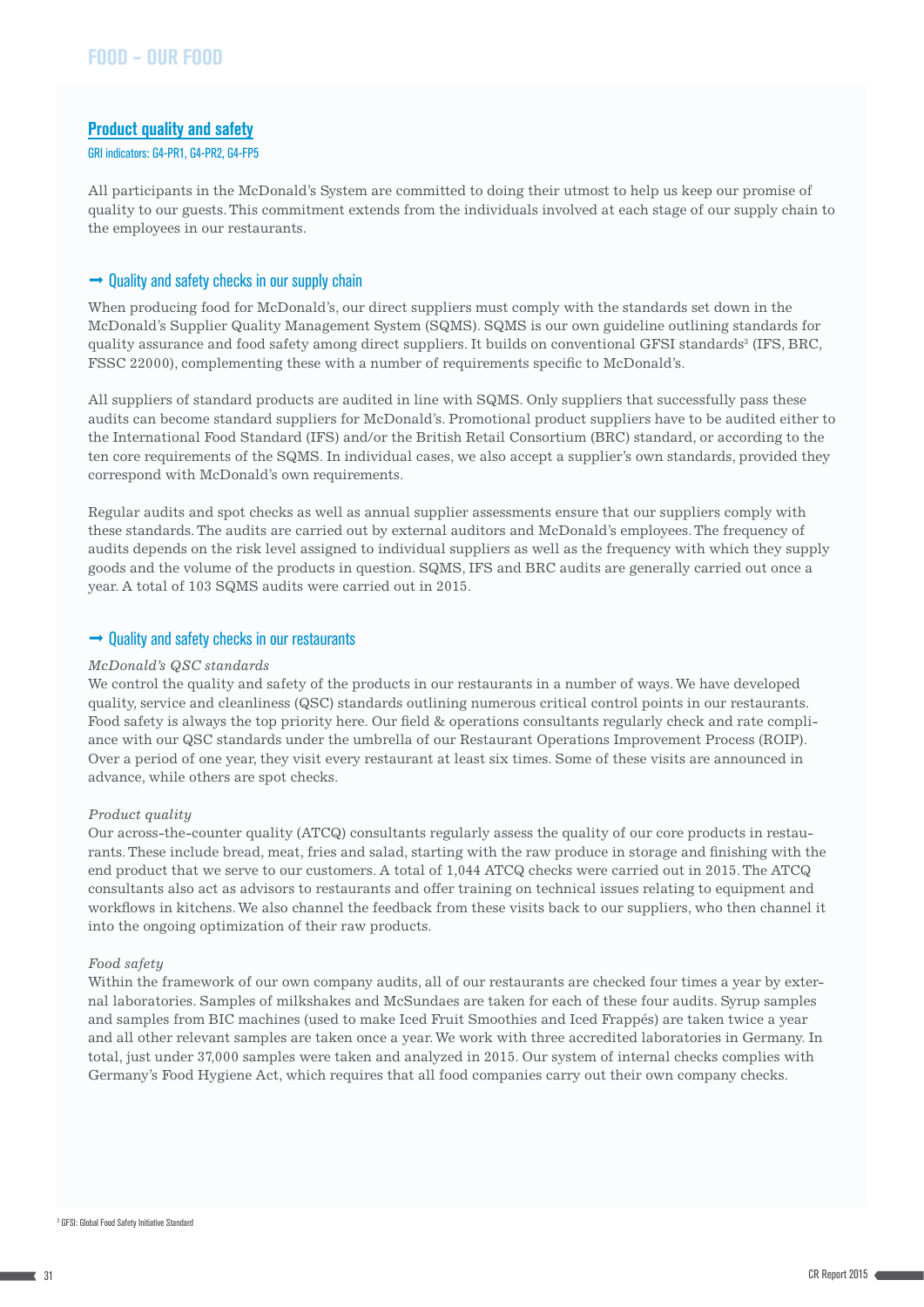#### <span id="page-31-0"></span>Food – Our food

| 4x                | Shakes and sundaes                                                            |
|-------------------|-------------------------------------------------------------------------------|
| $\left(2x\right)$ | Syrup (for shakes)                                                            |
| $\binom{2x}{ }$   | BIC machines: Ice cubes, outlet valve, mixing chambers, frappés and smoothies |
| (1x)              | Ice cubes in kitchens                                                         |
| $\left(1x\right)$ | Ice cubes at serving counters and / or lobby areas                            |
| (1x)              | <b>Carbonated water</b>                                                       |
| $\left(1x\right)$ | Drinking water (from sink faucets)                                            |
| (1x)              | Lettuce                                                                       |
| (1x)              | Hands of kitchen staff                                                        |
| $\binom{2x}{ }$   | Different surfaces in the kitchen                                             |
| 1x                | Test for Legionnaires' disease                                                |

#### Samples taken within the framework of McDonald's own company checks annually per restaurant

In addition to our own company checks, we commission food safety audits at around ten percent of our restaurants each year. These audits are unannounced and carried out by independent accredited labs. During these audits, lab employees use an extensive questionnaire to check food safety levels and take additional samples. 145 food safety audits were performed in 2015 and almost 500 samples taken and investigated.

#### *Mystery shoppers*

In 2015, each of our restaurants was visited twice a month by undercover restaurant testers, known as mystery shoppers. Using a catalog of predefined questions, the mystery shoppers check and rate product quality, speed of service, friendliness, communication, cleanliness and a range of other factors at each restaurant. The restaurants then receive a detailed feedback report which they use to monitor trends in customer satisfaction over recent months, compare their performance with other restaurants and draw up an action plan.

#### *Visits from authorities*

Our internal checks are flanked by regular inspections from local authorities. During the period under review, the authorities made around 195 visits to restaurants run directly by McDonald's Germany. Seventy-six percent of these were routine visits, 13 percent were based on a suspicion of non-compliance and 11 percent were follow-up inspections.

#### Providing information and talking to guests

GRI indicators: G4-PR3, G4-PR5, G4-PR6

Our guests can access a number of different channels to find out more about McDonald's. They can also contact us directly.

#### $\rightarrow$  Information on nutritional value and content

Consumers need access to transparent information on nutritional values, ingredients and contents to make wellinformed food choices. We provide our guests with all important information – in our restaurants, online and via our McDonald's app.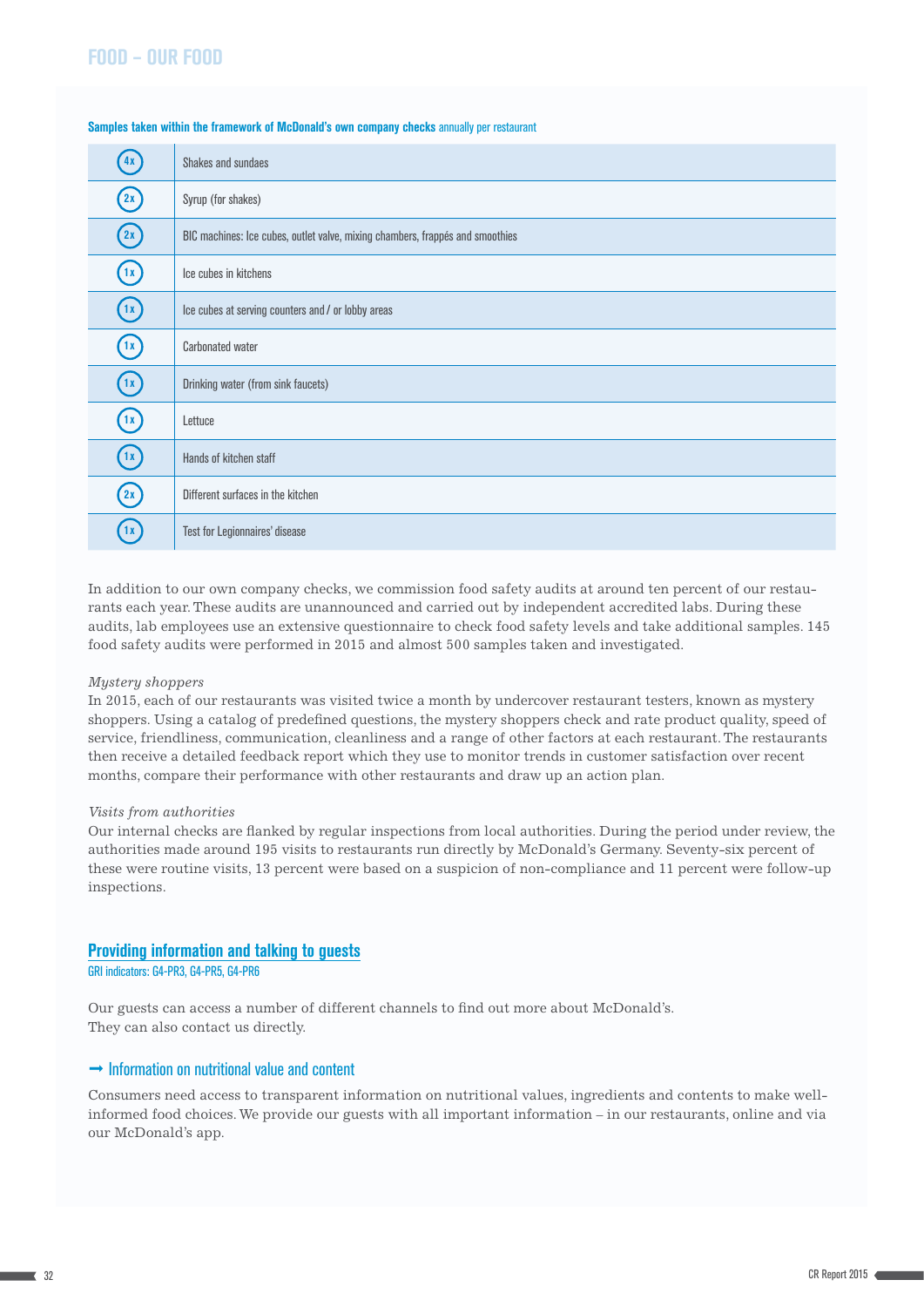#### Food – Our food

#### Overview of information on nutritional values, contents, ingredients and allergens

| In restaurants                           |                                                                                                                              |
|------------------------------------------|------------------------------------------------------------------------------------------------------------------------------|
| Product packaging                        | Graphic showing nutrition information on the packaging of all standard products                                              |
| <b>Tray liners</b>                       | Nutritional values of all standard products on the reverse side of each tray liner                                           |
| Posters in till areas                    | Overview of allergens                                                                                                        |
| Info boards                              | Flyer with nutritional values of all standard products (incl. McCafé)                                                        |
| <b>Internet</b>                          |                                                                                                                              |
| www.mcdonalds.de/produkte/unsere-zutaten | Up-to-date lists of all ingredients, contents and allergens in our standard products and promotional products (incl. McCafé) |
| www.mcdonalds.de/produkte/alle-produkte  | Nutritional values and allergens are listed on the individual product pages                                                  |
| <b>McDonald's app</b>                    |                                                                                                                              |
| Section: All products                    | Nutritional values and allergens are listed on the individual product pages                                                  |

#### $\rightarrow$  Interactive online platform

We maintain open dialog with our guests and answer all questions about our food at *www.frag.mcdonalds.de*. A dedicated team, supported by our different departments, responds to each query. The answers are displayed publically on the platform for everyone to see. Since starting the online dialog platform in mid-2013, we have received around 23,000 questions.

This interactive platform helps us find out what issues are important to our guests, fans and critics and gives us better insights into their needs, wishes and suggestions. We received around 3,600 questions in 2015. The most important issues for our guests were:

- Product suggestions and requests (e.g. When will the Big Tasty Bacon be back? Why don't you make a burger with...?)
- Preparation (e.g. What is in the products? How are they prepared?)
- • Nutrition/diet (e.g.What products are vegetarian / gluten-free? I have an allergy. What can I eat at McDonald's?)
- Origin (e.g. Where do the ingredients come from?)

#### $\rightarrow$  McDonald's guest service

McDonald's guest service is a central contact point for customer questions and complaints. Our customer service team was contacted 62,702 times by phone, letter and e-mail in 2015. Around half of these were guest complaints. The other half were specific queries or praise.

#### Contacts with McDonald's guest service

|                            | 2011        | 2012   | 2013   | 2014   | 2015   |
|----------------------------|-------------|--------|--------|--------|--------|
| <b>Total contacts</b>      | 73,034      | 74.946 | 71,015 | 69.978 | 62,702 |
| Contacts per 100,000 guest | 100<br>L.L. | 12,8   | 12,9   | 13,6   | L, L   |

#### $\rightarrow$  "Burger Battle" promotion

We held our crowd sourcing initiative "Burger Battle" (previously "Mein Burger") for the fourth time in 2015. This campaign gives our guests the chance to play an active role in product development. Our guests and fans used the online configurator to create approximately 190,000 different burgers between March 15 and April 15, 2015. Unlike other years, all sixteen states in Germany competed against each other for the first time in 2015. A total of 17 million votes were submitted to choose the winners in each state. A jury then selected four burgers that went on sale across Germany in summer 2015 in two phases, each lasting two weeks.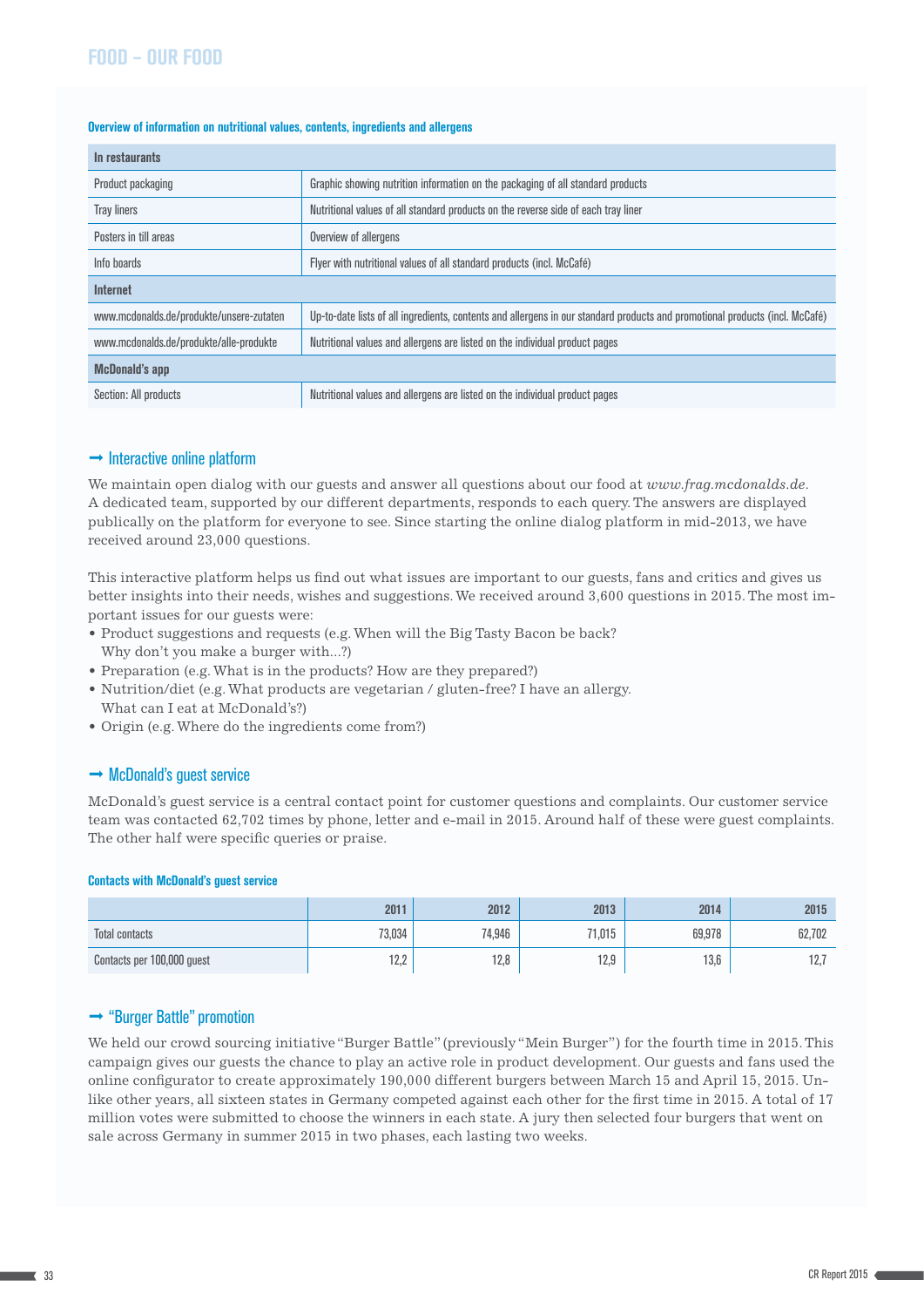#### <span id="page-33-0"></span>Advertising to children

GRI indicators: DMA Marketing, G4-PR7, G4-SO1

#### $\rightarrow$  Voluntary commitment

In Europe, McDonald's has been a member of the EU Pledge, a voluntary initiative for self-regulation in children's advertising, since January 2012. This agreement also applies to McDonald's Germany. You can read the Pledge's rules and annual monitoring report at *www.eu-pledge.eu*. An external organization regularly checks whether member companies comply with the rules. In 2015, McDonald's Germany met all requirements.

#### $\rightarrow$  Books in Happy Meals

In 2015, we continued to implement our Happy Meal book promotion, which we started back in 2012. For two four-week periods in March and August, children and adolescents were able to choose from eight different books with every Happy Meal order. For four weeks in November 2015, our young guests could choose one of seven different Ravensburger games to go with their Happy Meals. 6.1 million books and 2.9 million Ravensburger games were distributed during the period under review.

The temporary book promotions are very popular among our guests. A total of 27.8 million books have been distributed since the initiative started in 2012. According to a recent study, 71 percent of all children in Germany between the ages of 4 and 13 have at least one book from a Happy Meal. 78 percent of all children are aware of the McDonald's Happy Meal book promotion.5 The German Reading Foundation (Stiftung Lesen) rates McDonald's book campaign as an ideal, everyday vehicle to incentive children to read more.6

In light of this, we have continued to develop our Happy Meals. As of April 2016, our young guests always have the option to choose a book as part of their Happy Meal instead of the toy promotions. McDonald's Germany donates 10 cents to the Rainforest Alliance for each book chosen. This environmental organization is committed to preserving biodiversity, protecting sensitive ecosystems and improving conditions for people who live in the tropics and subtropics.

#### $\rightarrow$  Family Days

McDonald's Germany launched its Family Days in 2015. On these days, participating restaurants offer a range of different activities such as bouncy castles, soccer goal shooting walls and events with local clubs. Over 900 Family Days were held in our restaurants in Germany in 2015. In 2016, we have fine-tuned and continued this initiative.

#### $\rightarrow$  McDonald's birthday parties

596 restaurants across Germany have a separate children's party room. Our trained employees on site organize children's parties on request. These include age-appropriate games and also restaurant tours that give our young guests a look behind the scenes.

#### → McDonald's Soccer Badge and Player Escorts

McDonald's Germany is an official partner of the German Football Association (DFB). Together, the two organizations offer two successful sport programs. McDonald's Germany has been collaborating with DFB since 2007 to help clubs organize the DFB Soccer Badge. This sports activity program is designed to foster a love of soccer and fitness among children, young people and also adults. Clubs are given the opportunity to incorporate this event into their own sports programs free of charge. To date, almost 24,000 events have been held and around 1.8 million participants have taken advantage of the program.

The McDonald's Player Escort Program gives children between the ages of six and ten the opportunity to run into a soccer stadium holding the hand of a German national player. This dream has come true for almost 1,500 children to date.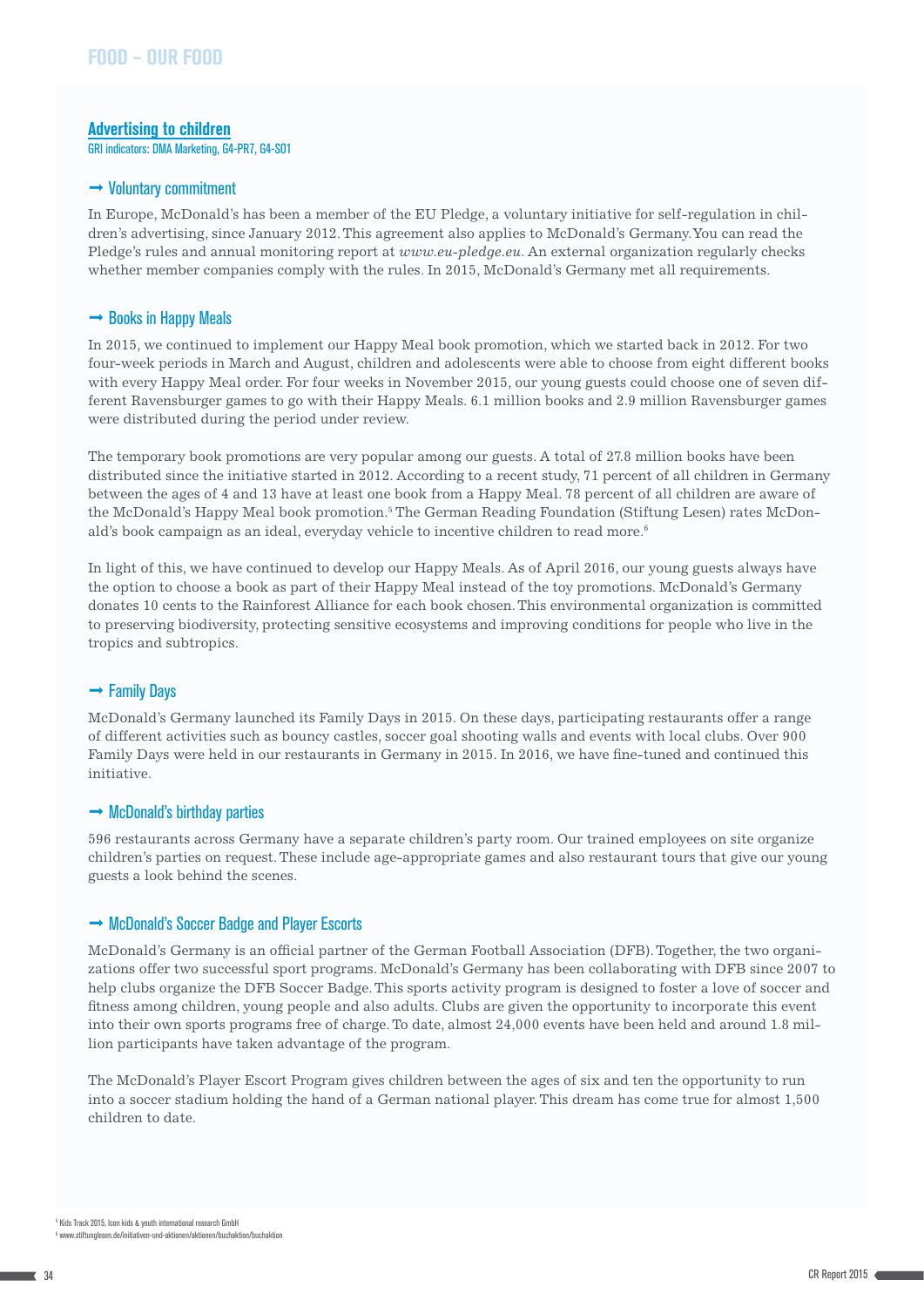# <span id="page-34-0"></span>our ENVIRONMENT planet:

RESOURCE EFFICIENCY AND A CIRCULAR ECONOMY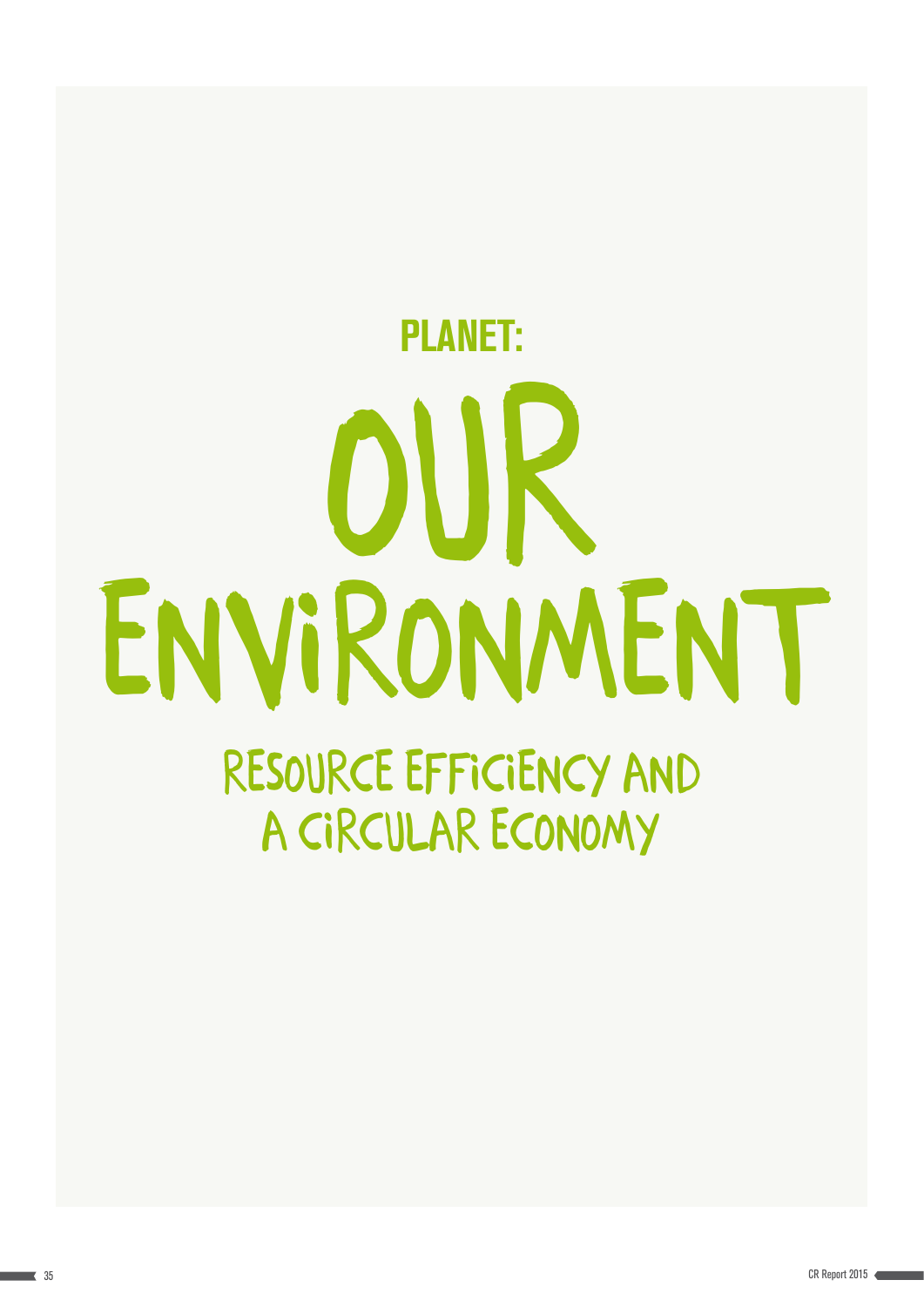## <span id="page-35-0"></span>RESOURCE EFFICIENCY AND A CIRCULAR ECONOMY

#### Material aspects and management approach

GRI indicators: DMA materials, energy, emissions, waste water and waste

#### $\rightarrow$  Using resources efficiently benefits everyone

McDonald's Germany, our franchisees and our suppliers source the majority of all raw materials and other goods directly and indirectly from the agricultural and forestry industries. Furthermore, the production, processing, storage, transport and preparation of our products consume large amounts of other natural resources such as energy. As a result, perceptions of our company and our partners by society at large and the future development of our business will hinge on factors such as the extent to which we manage to efficiently use and conserve natural resources and energy, reduce harmful emissions and close the materials cycle along the entire value chain.

#### $\rightarrow$  Working together to develop and optimize resource-efficient processes

A significant share of the resources consumed and emissions released in connection with our business is attributable to steps in our value chain that are upstream of our core business, in other words in the agriculture and processing stages. Although we only have an indirect impact on the development and optimization of resourceefficient processes here, we step up to our responsibilities by providing innovative impetus to a large number of players in our supply chain. One of the ways in which we coordinate the development, organization and management of these activities is via the sustainability working group, which we created in 2015 under the auspices of the McDonald's Germany Supplier Council (see page 18).

#### $\rightarrow$  Continuous improvements to our energy, packaging and waste balance

We have direct influence over energy consumption, emissions and waste at our restaurants and are working on ways to further improve our energy and waste balance. In 2014, we massively reduced our greenhouse gas emissions by switching our restaurants to green energy. Going forward, we aim to continually reduce energy consumption at our restaurants by deploying efficient technologies and energy management systems (see page 38).

We are taking a two-pronged approach to reducing levels of waste. On the input side, we regularly investigate new ways of reducing and optimizing packaging, for example, by using more recycled materials and fresh fiber from certified sustainable sources (see page 41).

On the output side, we are focusing on increasing the quantity and quality of all recycled waste from restaurants and on optimizing the recycling value chain. Increasingly, we are regarding material input and recovery processes as two sides of the same coin. This holistic approach is crucial for ensuring we develop an effective materials cycle and make improvements that are also economically viable.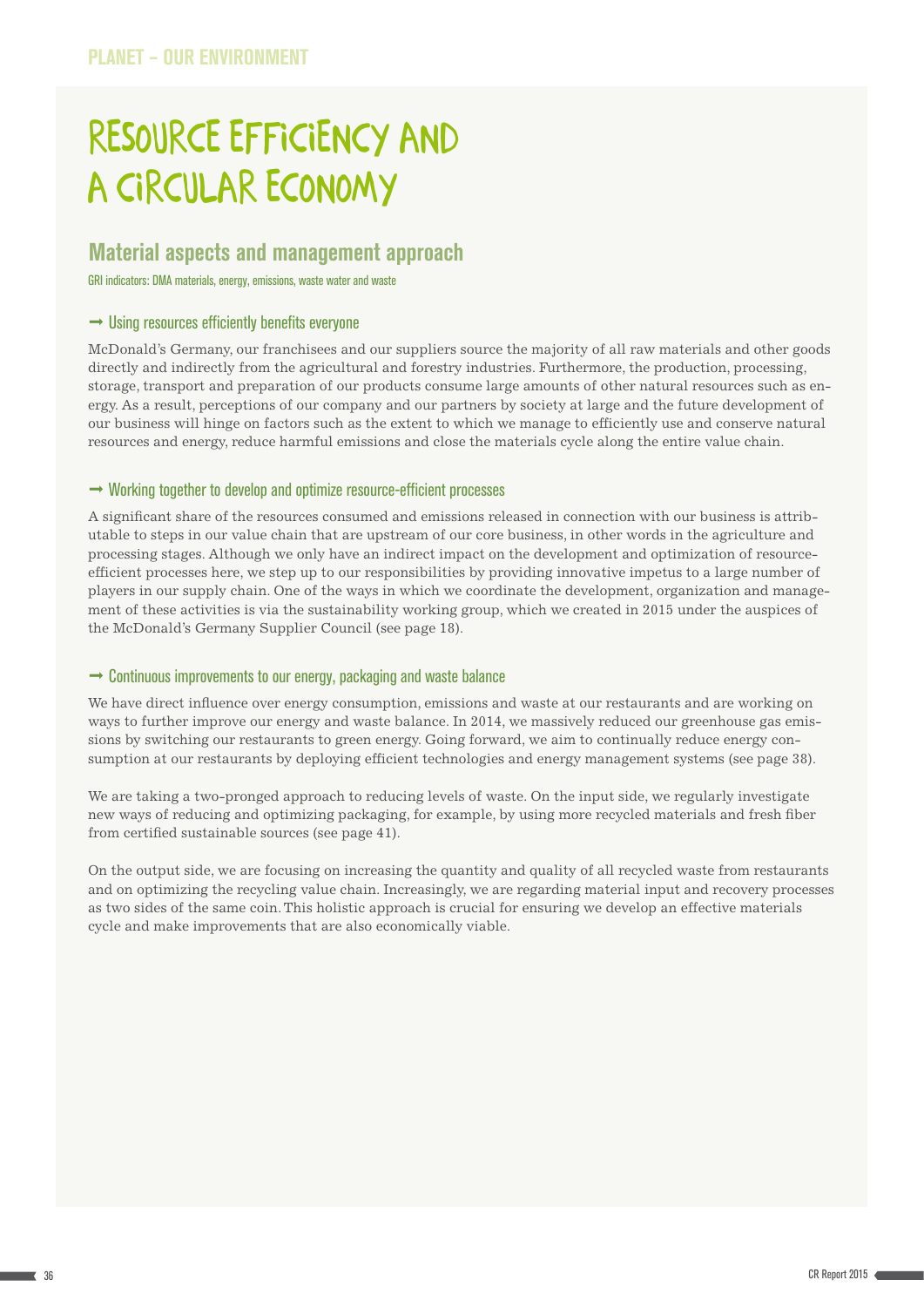#### <span id="page-36-0"></span> $\rightarrow$  Reducing food waste through training and new kitchen processes

Reducing food waste is another goal for us. Here too, we are tackling this issue from two sides. Internal analyses show that the amount of food prepared but not sold in the time defined by our quality standards is significantly lower under highly qualified, experienced shift managers. We can make improvements here through education initiatives and continuous training for our restaurant employees.

At the same time, our kitchen technology and ordering system also impacts the amount of food waste we produce. In spring 2015, we showcased our first "restaurant of the future" in Frankfurt. All food in this new restaurant is prepared exclusively to order. Around 75 restaurants in Germany have already transitioned to this new preparation and ordering system and we will gradually be expanding it to all restaurants.

#### Planet: Facts and figures 2015

CO<sub>2</sub>-footprint GRI indicators: G4-FN15, G4-FN16, G4-FN17, G4-FN18

McDonald's Germany carbon footprint Percentage distribution across our value chain for 2015



#### $\rightarrow$  CO<sub>2</sub> emissions in our supply chain

Looking at the McDonald's Germany value chain as a whole, this chart shows that food production (i.e. agriculture and subsequent raw materials processing) accounts for the lion's share of the CO<sub>2</sub> emissions resulting from our business activities (76 percent). Six percent of our  $\mathrm{CO}_2$  emissions are attributable to the production of nonfood items such as packaging and four percent to the transport of our products from suppliers to our restaurants (see page 40). We are working with our suppliers to continually reduce  $\mathrm{CO}_2$  emissions across our supply chain.

#### $\rightarrow$  CO<sub>2</sub> emissions from our restaurant operations

The CO $_{\tiny 2}$  emissions directly generated by McDonald's Germany and our franchisees make up 14 percent of our carbon footprint overall. These emissions result from the operation of our restaurants and our administration activities. We have a direct influence over our performance in this area, for example through measures to make our restaurants more energy-efficient or increase our share of renewable energies.

In 2014, we completed the gradual process of switching our restaurants over to green energy. This initiative has enabled us to significantly lower our  $\mathrm{CO}_2$  emissions from restaurant operations in recent years. Compared with 2011, our emissions in this area have fallen by 67 percent. The slight 2-percent increase between 2014 and 2015 is primarily due to improved data quality for waste figures and the rise in natural gas consumption relative to 2014 (see page 39 and 42).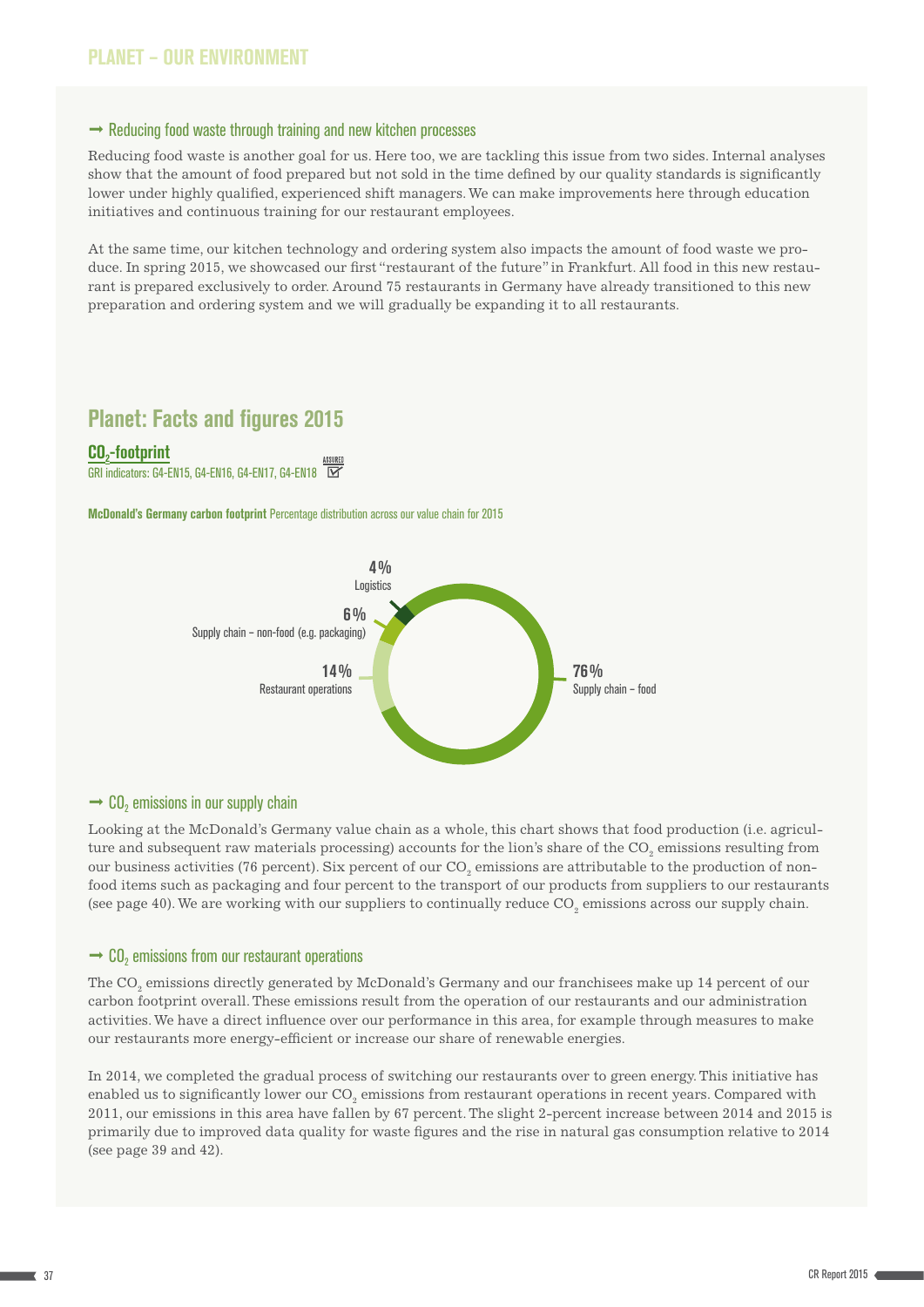#### <span id="page-37-0"></span>Planet – our environment

### CO<sub>2</sub> emissions from our restaurant operations (scope 1 and 2) in tons  $\overline{B}$

|                                                   | 2011    | 2012    | 2013    | 2014    | 2015    |
|---------------------------------------------------|---------|---------|---------|---------|---------|
| <b>Electricity consumption</b>                    | 294,807 | 203,237 | 99,896  | 17,379  | 15,925  |
| Heating                                           | 64,581  | 64,611  | 71,795  | 58,297  | 62,933  |
| Coolant                                           | 11,793  | 10,922  | 11,157  | 11,032  | 10,741  |
| Restaurant buildings, water consumption and waste | 10,050  | 11,175  | 10,262  | 10,408  | 10,737  |
| Fleet, air kilometers and office buildings        | 7,122   | 6,589   | 5,197   | 4,565   | 3,926   |
| Staff travel                                      | 33,905  | 34,731  | 35,371  | 35,929  | 35,745  |
| <b>Total</b>                                      | 422,257 | 331,265 | 233,679 | 137,609 | 140,006 |

The average CO<sub>2</sub> emissions of 0.28 kilograms per guest from our restaurants remained at the same level as 2014.

#### **CO<sub>2</sub>** emissions (scope 1 and 2) per restaurant visit in quest count/kilogram

| 2011 | 2012 | 2013 | 2014         | 2015         |
|------|------|------|--------------|--------------|
| 0.71 | 0.57 | 0.43 | 0.07<br>U.ZI | n nn<br>U.ZO |

#### $\rightarrow$  Calculation method

We use a carbon footprint calculator that McDonald's European markets have been using to analyze their carbon footprints since 2009. Figures for restaurant operations are primarily based on country-specific emissions factors. Figures for logistics and the supply chain are based on average European emissions factors. Our carbon footprint calculation for this report was audited by KPMG for the first time (see page 64 for details on calculation).

#### Energy consumption from restaurant operations

GRI indicators: G4-EN3

#### $\rightarrow$  Electricity consumption

During the period under review, our 1,478 restaurants consumed 534,986 megawatt hours of electricity. This corresponds to an average annual consumption of 362 megawatt hours of electricity for a comparable restaurant.<sup>1</sup> Energy consumption for a comparable restaurant was around three percent lower than the prior year and 12 percent lower than 2011.

#### *100-percent green energy*

As of 2014, we obtain 100 percent of the power for our restaurants in Germany from renewable sources. The green energy we source complies with the German Renewable Energy Act (EEG). In 2015, it was sourced entirely from Scandinavian hydroelectric power. A mere 37 restaurants are not included in this figure (around 2.5 percent of all restaurants in Germany) as these are located for example in shopping malls where the power supply is organized by the respective operator.

#### *Optimizing energy consumption*

We work continuously to improve the energy efficiency of our restaurants. Almost all restaurants record their electricity consumption using an automatic metering system that records values at 15-minute intervals. The restaurants receive regular appraisals of their electricity consumption. We use the latest building technologies and kitchen equipment in our new restaurants. Furthermore, all new restaurants have an energy consumption control system to check and manage their energy consumption. The average annual energy consumption for new restaurants is around 34 percent lower than the average figure for a comparable restaurant.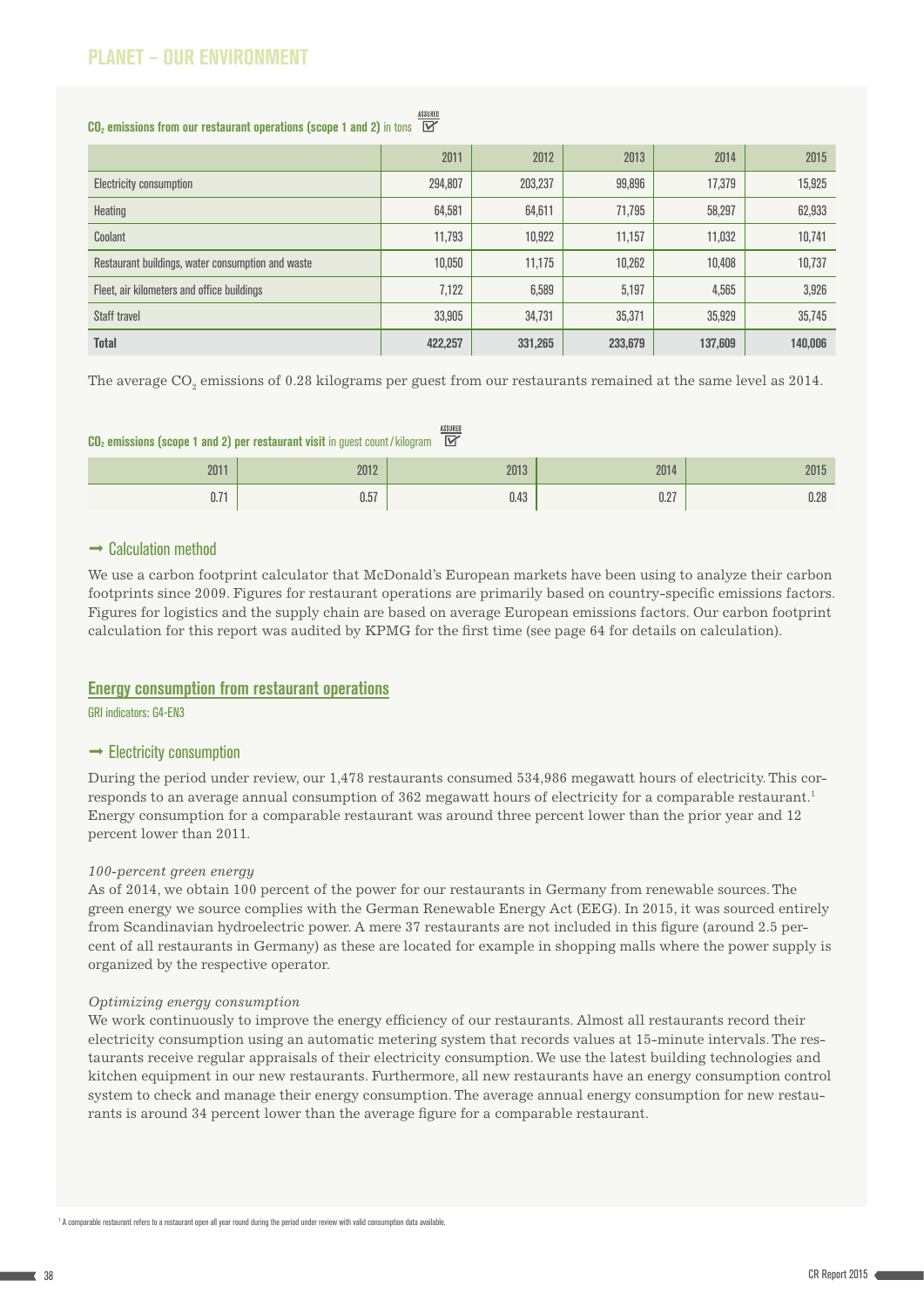#### $\rightarrow$  Natural gas consumption

1,192 of our restaurants use natural gas, with 232,167 megawatt hours consumed in 2015. On average, this equates to annual natural gas consumption per restaurant of 196 megawatt hours for a comparable restaurant.<sup>2</sup> Natural gas is primarily used to heat the restaurants, but in some cases it is also used for gas-powered kitchen equipment like grills or fryers.

A few restaurants also obtain their heating from other sources in addition to natural gas, the main ones being district heating, liquefied natural gas, heating oil and heat pumps. Consumption data is not collected centrally for these forms of heating.

The natural gas consumption of a comparable restaurant increased 6.5 percent relative to the previous year. This rise is due to the comparatively mild winter of 2014. The majority of restaurants use gas for heating. As a result, in 2014, natural gas consumption fell significantly compared with 2013 only to increase again in 2015.

#### Total energy consumption of our restaurants in megawatt hours (MWh)  $\overline{\mathbf{W}}$

|                          | 2011    | 2012    | 2013    | 2014    | 2015    |
|--------------------------|---------|---------|---------|---------|---------|
| Electricity <sup>3</sup> | 574,620 | 576,224 | 558,157 | 546,540 | 534,986 |
| Natural gas <sup>4</sup> | 246,379 | 249,240 | 248,252 | 200,673 | 232,167 |
| <b>Total</b>             | 820,999 | 825,464 | 806,409 | 747,213 | 767,153 |

#### Average energy consumption of a comparable restaurant in megawatt hours (MWh)  $\overline{Y}$

|                          | 2011 | 2012 | 2013 | 2014 | 2015 |
|--------------------------|------|------|------|------|------|
| Electricity <sup>3</sup> | 412  | 406  | 386  | 372  | 362  |
| Natural gas <sup>4</sup> | 236  | 233  | 228  | 184  | 196  |
| <b>Total</b>             | 648  | 638  | 614  | 556  | 558  |

#### $\rightarrow$  Fleet

At the close of 2015, the fleet for restaurants operated directly by McDonald's Germany and our administration offices comprised a total of 400 vehicles for employees who undertake a large number of business trips, for example restaurant managers, consultants and managers in administration. The total amount of diesel consumed in the period under review was 923,000 liters.

Our internal car policy introduced at the start of 2012 sets out  $\mathrm{CO}_2$  thresholds for the vehicles in our fleet and also includes a CO $_{\tiny 2}$  compensation scheme. Against the backdrop of continued improvements in engine efficiency, the CO $_{\tiny 2}$  thresholds are reviewed annually and adjusted if necessary. This is part of our long-term aim to gradually bring average  $\mathrm{CO}_2$  emissions down to less than 100 grams per kilometer by 2020.

Between 2014 and 2015, we were able to reduce the average  $\mathrm{CO}_2$  emissions per kilometer by three percent across our entire fleet. Since the introduction of our car policy in 2012, this figure has fallen by 11 percent.

 $^2$  A comparable restaurant refers to a restaurant open all year round during the period under review with valid consumption data available.

<sup>3</sup>D14: 1,384 restaurants of all restaurants open in Germany; projection based on all restaurants open all year round with valid electricity consumption data available (2011: 1,322 restaurants; 2012: 1,365 restaurants; 2013: 1,394 restaurants; 2015: 1,416 restaurants).

A Natural gas consumption of all restaurants open in Germany using natural gas (2011: 1,046 restaurants; 2012 and 2013: 1,107 restaurants; 2014: 1,104 restaurants; 2014: 1,104 restaurants; 2014: 1,107 restaurants; 2014: 1, natural gas consumption data available (2011: 979 restaurants, 2012: 1,001 restaurants, 2013: 988 restaurants; 2014: 957 restaurants; 2015: 999 restaurants).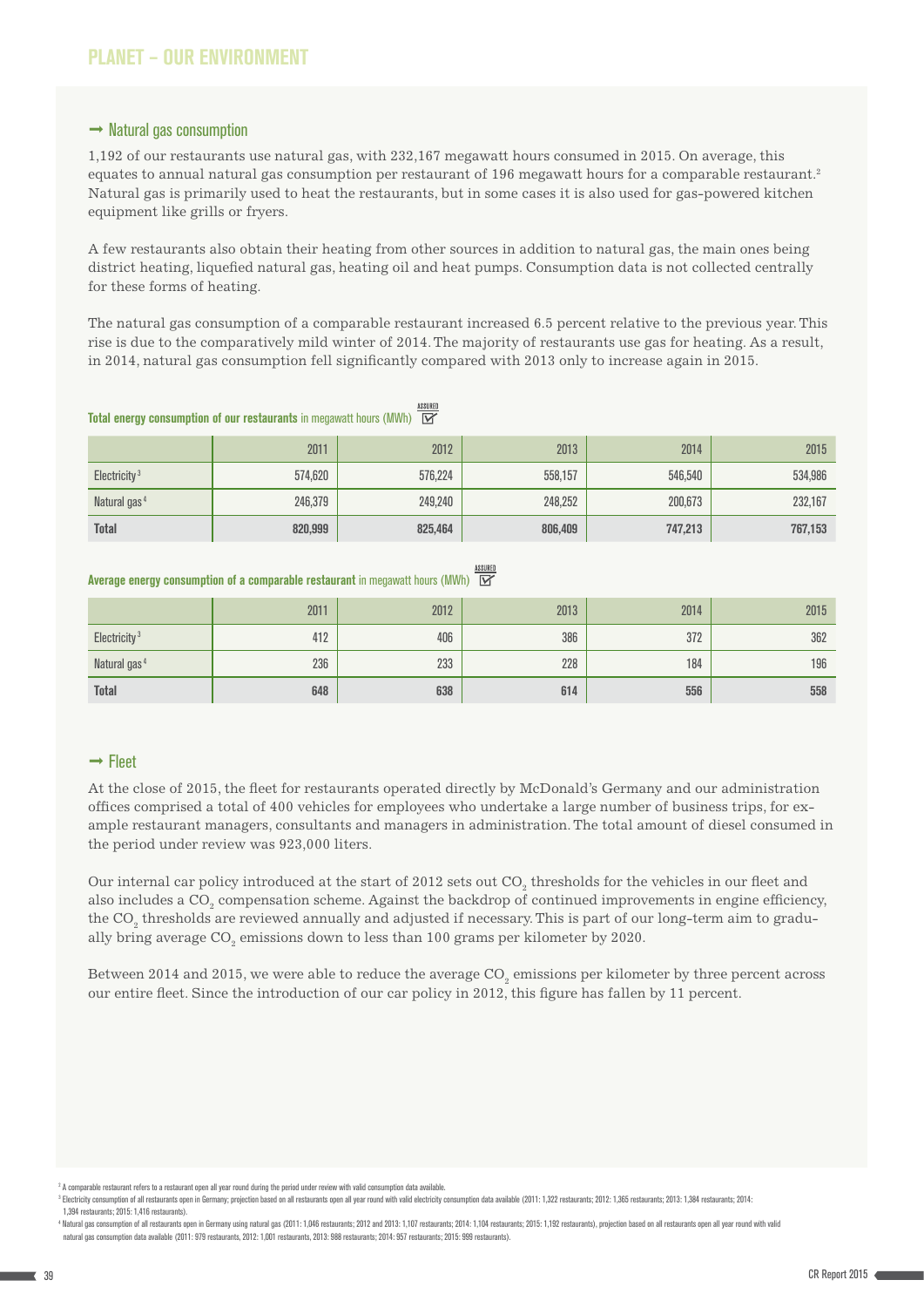#### <span id="page-39-0"></span>Planet – our environment

#### McDonald's Germany fleet Company-owned restaurants and administration

|                                                                                                              | 2012       | 2013       | 2014       | 2015       |
|--------------------------------------------------------------------------------------------------------------|------------|------------|------------|------------|
| ASSURED<br>Number of vehicles<br>$\overline{\mathbf{Y}}$                                                     | 443        | 467        | 468        | 400        |
| ASSURED<br>Kilometers driven                                                                                 | 13,019,533 | 15,158,047 | 16,655,036 | 14,839,922 |
| ASSURED<br><b>Fuel consumption</b> (in liters of diesel)                                                     | 919,999    | 990,636    | 1,001,412  | 922,899    |
| Total company fleet: Average CO <sub>2</sub> emissions<br>(in grams/kilometer)                               | 136        | 130        | 125        | 121        |
| New vehicles purchased during period under review: Average CO <sub>2</sub> emissions<br>(in grams/kilometer) | 130        | 117        | 119        | 117        |

#### $\rightarrow$  New energy management system

We are currently working on having all company-owned restaurants and our administration offices certified in line with the energy management system ISO 50001. As part of this process, we created a cross-departmental energy team at the start of 2016. This team meets on a regular basis and supports the roll-out of ISO 50001. Certification will be concluded by the end of 2016. We will then have met all requirements of Germany's Law on Energy Services and other Energy Efficiency Measures (EDL-G), which came into force in April 2015.

#### Energy and emissions from logistics

#### GRI indicators: DMA transport, G4-EN4, G4-EN17, G4-EN30

Since 1981, HAVI Logistics GmbH has been responsible for the multi-supplier sourcing, storage and delivery of practically all the food and non-food items required by all of our restaurants across Germany. Thanks to its committed approach to systematic environmental protection and resource conservation, HAVI Logistics plays a major role in minimizing the environmental impact across our value chain. In annual environmental statements, HAVI Logistics publishes the concrete goals and measures it has defined under its environmental program along with movements in its environmental key performance indicators. *More at: [www.havi-logistics.com](http://havi-logistics.com/DE/Content/TOPNavigation/Unternehmen/Nachhaltigkeit/Index.asp)*

In 2015, HAVI Logistics delivered 431,551 tons of freight in total to our restaurants throughout Germany. Around 13.6 million kilometers overall were driven during the course of these distribution activities. In 2015, the total energy consumption of HAVI Logistics GmbH for transport and storage activities on behalf of McDonald's Germany amounted to 113,157 megawatt hours. In total, the goods transport and storage activities carried out by HAVI Logistics on behalf of McDonald's Germany produced 37,864 tons of  $\mathrm{CO}_2$  emissions.

The total energy consumption per ton of goods delivered amounted to 262 kilowatt hours in 2015 and was thus unchanged relative to the previous year. The resulting  $\rm CO_{2}$  emissions per ton of goods delivered increased by  $10$ percent relative to 2014. This rise is due to the fact that HAVI Logistics stopped using biodiesel in its fleet of trucks in the second quarter of 2014. The situation was further compounded by a rise in material  $\mathrm{CO}_2$  emissions as a result of increased losses of cooling agents, in particular from out-of-date units in two distribution centers. These units will be replaced with more efficient cooling units by 2018.

|                                                                     | 2011    | 2012    | 2013    | 2014    | 2015    |
|---------------------------------------------------------------------|---------|---------|---------|---------|---------|
| <b>Total energy consumption</b> (in megawatt hours)                 | 127,848 | 130,726 | 122,489 | 116,761 | 113,157 |
| Energy consumption per ton of goods delivered (in kilowatt hours)   | 255     | 259     | 263     | 264     | $-262$  |
| Total CO <sub>2</sub> emissions (in tons)                           | 36,036  | 37,903  | 34,968  | 35,585  | 37,864  |
| CO <sub>2</sub> emissions per ton of goods delivered (in kilograms) | 72      | 75      | 75      | 80      | 88      |

#### HAVI Logistics energy consumption on behalf of McDonald's Germany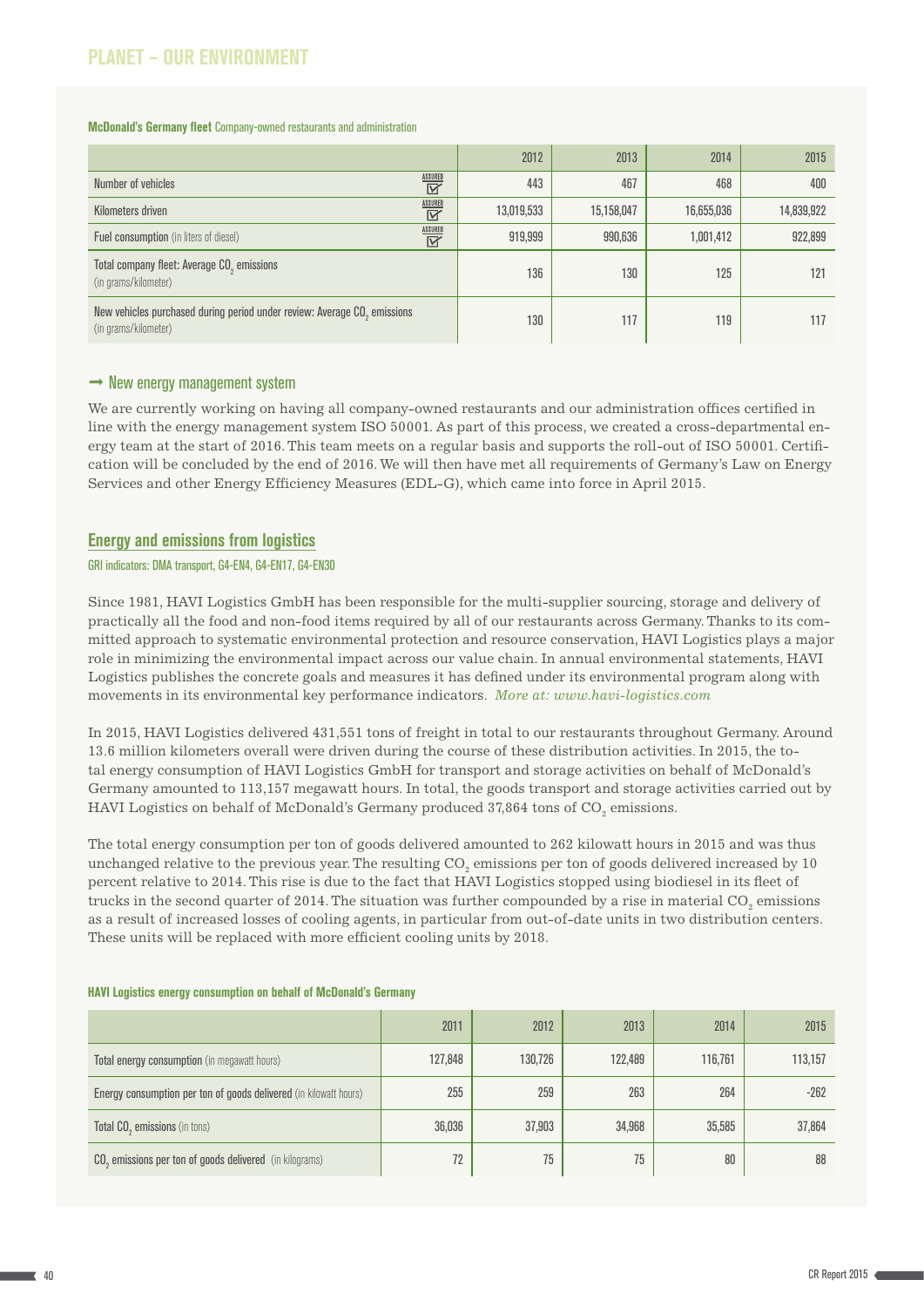#### <span id="page-40-0"></span>**Packaging**

#### GRI indicators: DMA materials, G4-EN1, G4-EN2

In our McCafés, food and drinks consumed in house are served on or in porcelain plates and cups. Our guests receive all other products in disposable packaging, whether eating on our premises or purchasing food to go. There are several reasons for this. On the one hand, we use packaging to present our products and provide our guests with important information. On the other hand, packaging also plays an important role in the preparation of products in our kitchens.

Going forward, we want to continue keeping the amount of material used for packaging as low as possible. Mc-Donald's has set itself the goal of using only recycled material or material from certified sustainable sources by 2020. The report "McDonald's Journey Towards Sustainable Fiber-Based Packaging", which was published in May 2016, provides an overview of McDonald's global strategy on sustainable packaging. *More at: www.aboutmcdonalds.com/mcd/sustainability.html*

#### $\rightarrow$  Packaging breakdown

McDonald's Germany used a total of 45,990 tons of packaging in 2015. This is 3.5 percent less than in the previous year. At 93 grams per guest count<sup>6</sup>, the volume of total packaging per restaurant visit rose slightly relative to the previous year.

The total volume of packaging includes packaging for the products we sell to our guests as well as packaging arising from the transport of products to restaurants or kitchens, and similar, non-packaging items such as serviettes, straws and advertising leaflets. Paper, cardboard and carton account for 70 percent of our packaging. Compound material accounts for 17 percent and plastics for 12 percent. A very small amount of our packaging comprises foil (one percent), aluminum (0.1 percent) and tinplate (0.002 percent).

|                          | 2011   | 2012   | 2013   | 2014   | 2015   |
|--------------------------|--------|--------|--------|--------|--------|
| Paper, cardboard, carton | 34,893 | 37,575 | 35,060 | 33,511 | 32,218 |
| <b>Compound material</b> | 9,121  | 9,129  | 7,950  | 7,553  | 7,670  |
| <b>Plastics</b>          | 6,492  | 6,380  | 6,540  | 6,047  | 5,597  |
| Foil                     | 534    | 105    | 403    | 462    | 444    |
| Tinplate                 |        |        |        |        |        |
| Aluminum                 | 104    | 41     | 38     | 63     | 60     |
| <b>Total</b>             | 51,144 | 53,230 | 49,991 | 47,636 | 45,990 |

#### ASSURED Volume of packaging by material in tons  $\overline{\mathbb{Y}}$

#### ASSURED Volume of packaging per restaurant visit in grams/guest count  $\boxtimes$

| 2011 | 2012 | 2013 | 2014 | 2015     |
|------|------|------|------|----------|
| 86   | 91   |      | 92   | nn<br>υU |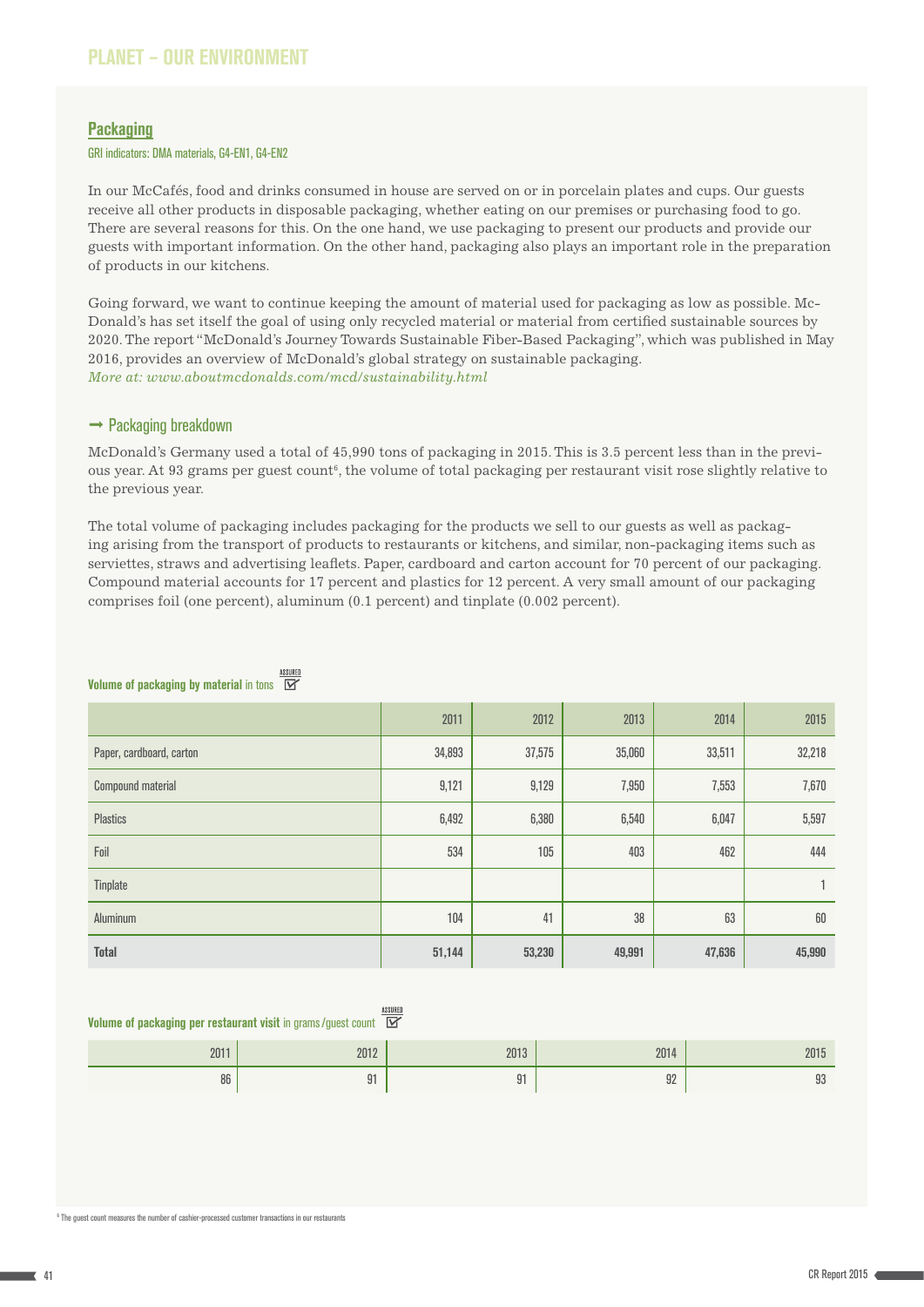#### <span id="page-41-0"></span>Planet – our environment

The average weight of our service packaging was 5.45 grams in 2015. Service packaging covers all packaging for the products that we prepare in our restaurants and sell to guests such as burger boxes and drinks cups. It does not include prepackaged products such as organic milk and orange juice or packaging arising from the transport of products to restaurants and the preparation of products in restaurant kitchens. Our service packaging accounts for around 65 percent of total packaging material.

#### Average weight of service packaging in grams

| 2011 | 2012            | 2013        | 2014                   | 2015 |
|------|-----------------|-------------|------------------------|------|
| ม.ม  | $\sim$ 0<br>ე.ხ | - -<br>່ວ.ວ | F <sub>n</sub><br>ับ.บ | U.U  |

#### $\rightarrow$  Optimizing napkins

In 2015, we installed new napkin dispensers in all restaurants. The new dispensers only issue one napkin at a time, making it easier for guests to select the exact number of napkins they need. We also reduced the size of our napkins. These two steps will help us save paper in future.

#### $\rightarrow$  Composition of our service packaging

The proportion of renewable raw materials in our service packaging amounted to 90 percent in 2015 and thus remained on a par with the previous year's level. Our service packaging comprises around 50 percent recycled material. The bags used for take-away products are made entirely of recycled paper.

As of the start of 2015, 100 percent of the virgin fiber we use for our service packaging in Germany is sourced from forests certified by the Forest Stewardship Council (FSC) or the Program for the Endorsement of Forest Certification (PEFC). Within the framework of McDonald's global sustainable packaging strategy, we are committed to increasing the proportion of FSC-certified virgin fiber. *More at:* 

*www.aboutmcdonalds.com/mcd/sustainability/sourcing/priority-products.html#sustainable-packaging*

#### Waste and recycling

GRI indicators: G4-EN23

In 2015, the total waste generated by all of our restaurants amounted to 81,290 tons. This corresponds to 55 tons annually per restaurant – approximately one percent less than in 2014. At around 40 percent, paper, cardboard and carton represented the largest category of waste. Based on weight, used cooking oil was the second biggest contributor to waste at 21 percent. Organic waste accounted for around 19 percent of waste and lightweight packaging for around 17 percent. Other waste destined for recovery and other waste destined for disposal accounted for 4 percent.

#### Volume of waste by material category in tons  $\boxtimes$

|                                            | 2011   | 2012   | 2013   | 2014   | 2015   |
|--------------------------------------------|--------|--------|--------|--------|--------|
| Paper, card, carton incl. to-go products   | 34,893 | 37,575 | 35,060 | 33,511 | 32,218 |
| Used oil                                   | 16,143 | 16,428 | 16,747 | 16,850 | 16,861 |
| Organic waste                              | 14,528 | 14,784 | 15,072 | 15,164 | 15,174 |
| Lightweight packaging incl. to-go products | 16,251 | 15,655 | 14,931 | 14,125 | 13,772 |
| Other waste (for recovery or disposal)     | 1,538  | 2,558  | 2,608  | 2,624  | 3,264  |
| <b>Total</b>                               | 83,352 | 87,000 | 84,417 | 82,274 | 81,290 |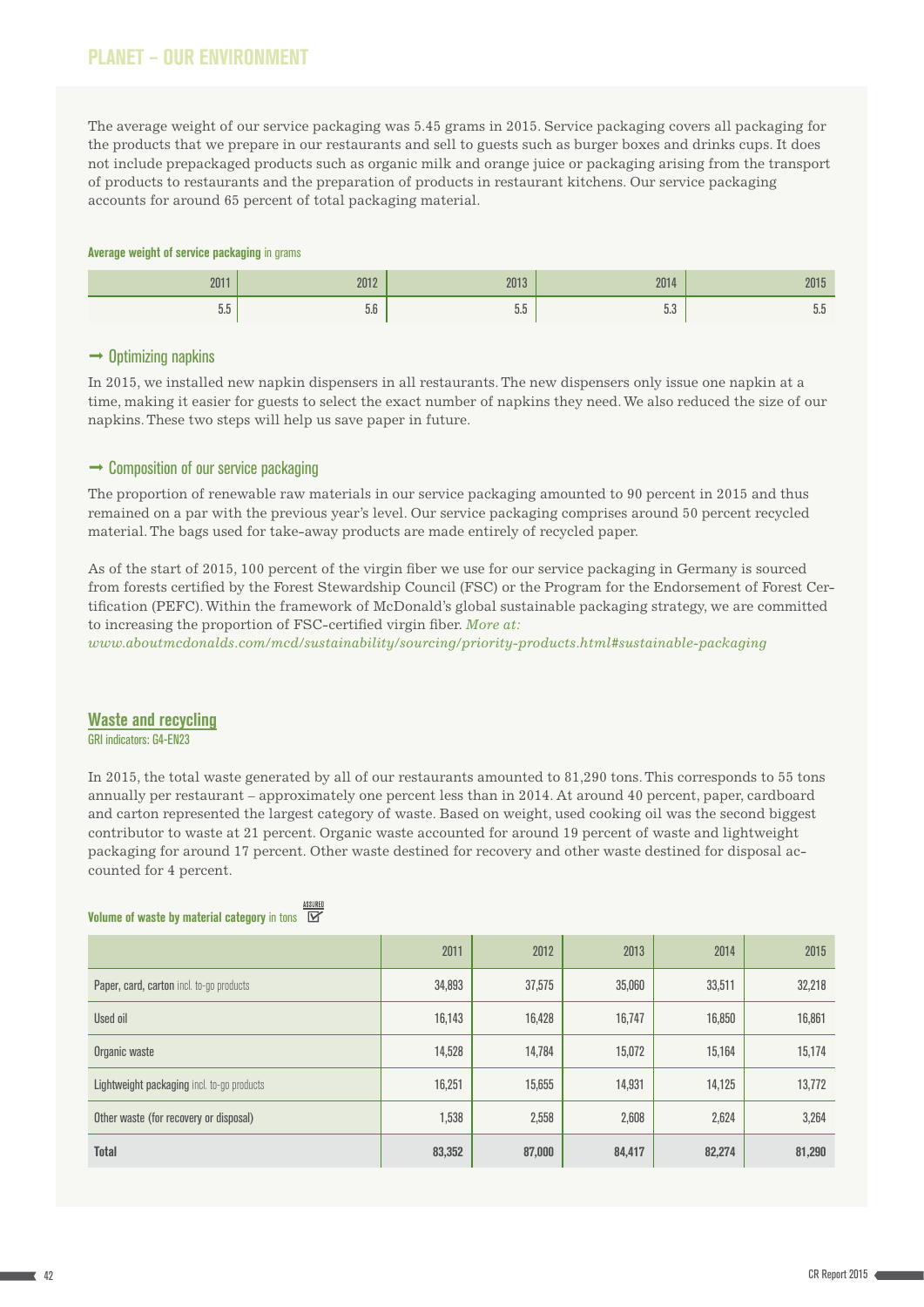According to Germany's Avoidance and Recovery of Packaging Waste legislation (VerpackV), we are responsible for the collection and proper disposal of all the packaging we bring into circulation. In 2015, 9,950 tons of paper, cardboard and carton (30 percent of total) and 5,296 tons of lightweight packaging (38 percent of total) left our restaurants with to-go products. McDonald's Germany pays license fees to a dual system for these to-go packaging items.

Our employees sort all the in-house packaging used for our products in restaurants as well as all other waste into different material categories:

- Paper, cardboard and carton including burger boxes and Happy Meal boxes
- • Lightweight packaging including beverage and ice cups
- • Organic waste including leftover food from the kitchen and coffee grounds from McCafés
- • Used cooking oil waste frying oil
- • Other waste waste destined for recovery, including heavily soiled product packaging, and waste destined for disposal, including garbage and cigarette butts

Our waste disposal partners collect the recyclables from our restaurants and dispose of them in a proper manner. The volumes are recorded by our partners and the legally prescribed recycling rates are examined and verified by an independent expert once a year in line with the requirements of VerpackV. In 2015, McDonald's Germany adhered to all of the prescribed recycling rates.

| Paper, cardboard, carton    | Rate of material recycling: 79%                                                                      |
|-----------------------------|------------------------------------------------------------------------------------------------------|
| Lightweight packaging       | Rate of material recycling of plastics: 69%; composite materials: 66%; aluminum 76% and tinplate 81% |
| Organic waste               | Largely used for electricity and heat generation in biogas plants                                    |
| Used cooking oil            | Largely converted to biodiesel                                                                       |
| Waste destined for recovery | Largely used to generate energy                                                                      |
| Waste destined for disposal | Largely used to generate heat                                                                        |

#### Recycling for each material category Recycling rates refer to 2015

In 2015, we put a total of 331 tons of electronic Happy Meal toys into circulation. In line with our statutory obligation to accept returned products, we assume responsibility for the collection and recycling of electronic Happy Meal toys. We also meet our requirements to take back used batteries that we distributed under the German Battery Act.

Our logistics service provider HAVI Logistics collects old plastic menu and advertising posters (translites) from our restaurants for proper disposal. HAVI Logistics stows the translites in the empty cargo space of their trucks on the way back to the distribution center. We are also working with HAVI Logistics to assess the viability of collecting cardboard boxes from our restaurants.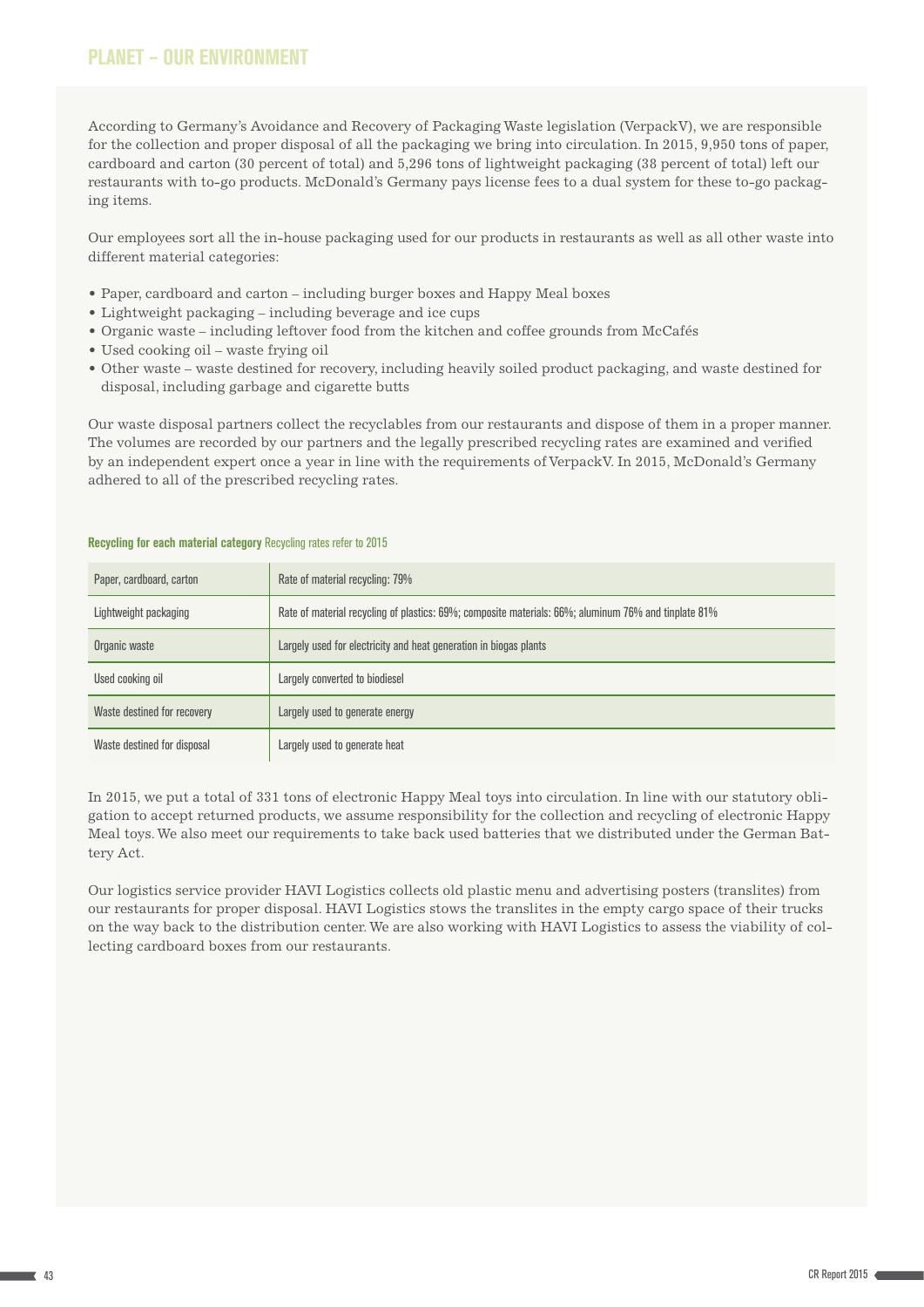#### <span id="page-43-0"></span>Anti-littering

#### GRI indicators: DMA local communities, G4-SO1

Litter is an important issue for our stakeholders, especially those who live in close proximity to our restaurants. It is a challenge that we are meeting head-on, in particular with local campaigns.

Our guests can complain about discarded McDonald's packaging via the McDonald's guest service. If we receive any complaints about littering in the vicinity of specific restaurants, we forward these to the restaurants in question and check what measures have been taken on the ground to tackle the problem and how the situation can be improved. Our employees collect carelessly discarded waste around restaurants, as well as from neighboring areas such as parking lots, bus stops and public parks. They do this on a regular basis, stepping up their efforts if and as the need arises. These anti-littering patrols are set down in our internal standards. Each restaurant has special waste collection equipment to do this. We use several clearly marked waste containers outside our restaurants to remind customers to dispose of their waste responsibly.

Our franchisees and restaurant employees are also committed to working with local communities to combat littering. They collaborate with city and town councils as well as associations and other companies to organize waste collection campaigns tailored to each location's individual needs. Our Main and Regional Service Centers are on hand to give practical support by providing concrete advice, tips and suitable resources.

In March 2014, the Federal Association of the Foodservice Sector (BdS), the Association of German Cities, the German District Council and the German Association of Towns and Cities launched the "Charta für eine saubere Nachbarschaft" (Charter for Clean Neighborhoods). The initiative aims to intensify dialog between restaurants and city councils and underscores the responsibility that all parties bear in ensuring that our towns and cities remain clean and attractive.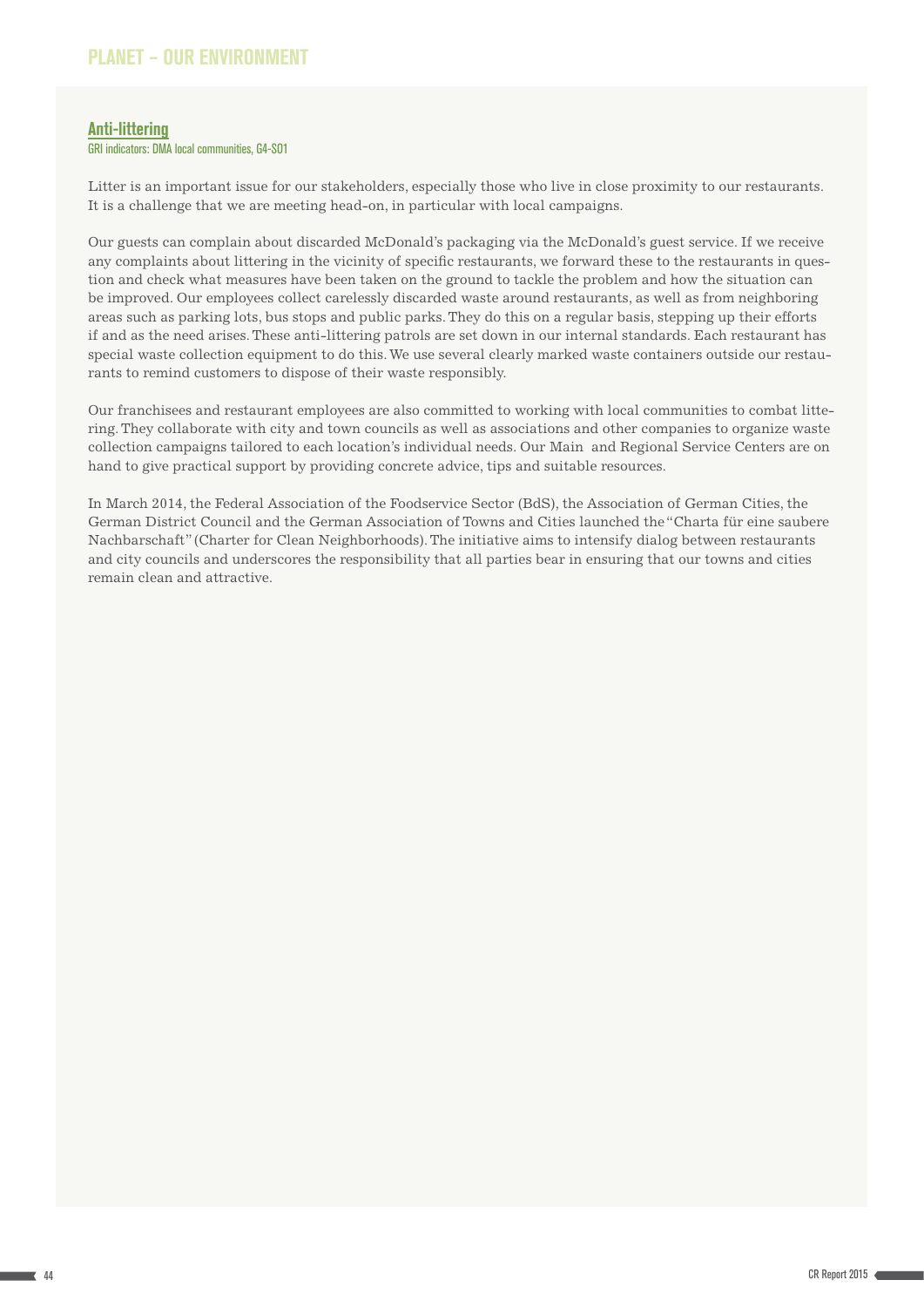# <span id="page-44-0"></span>OPEN, INCLUSIVE EMPLOYER our people people: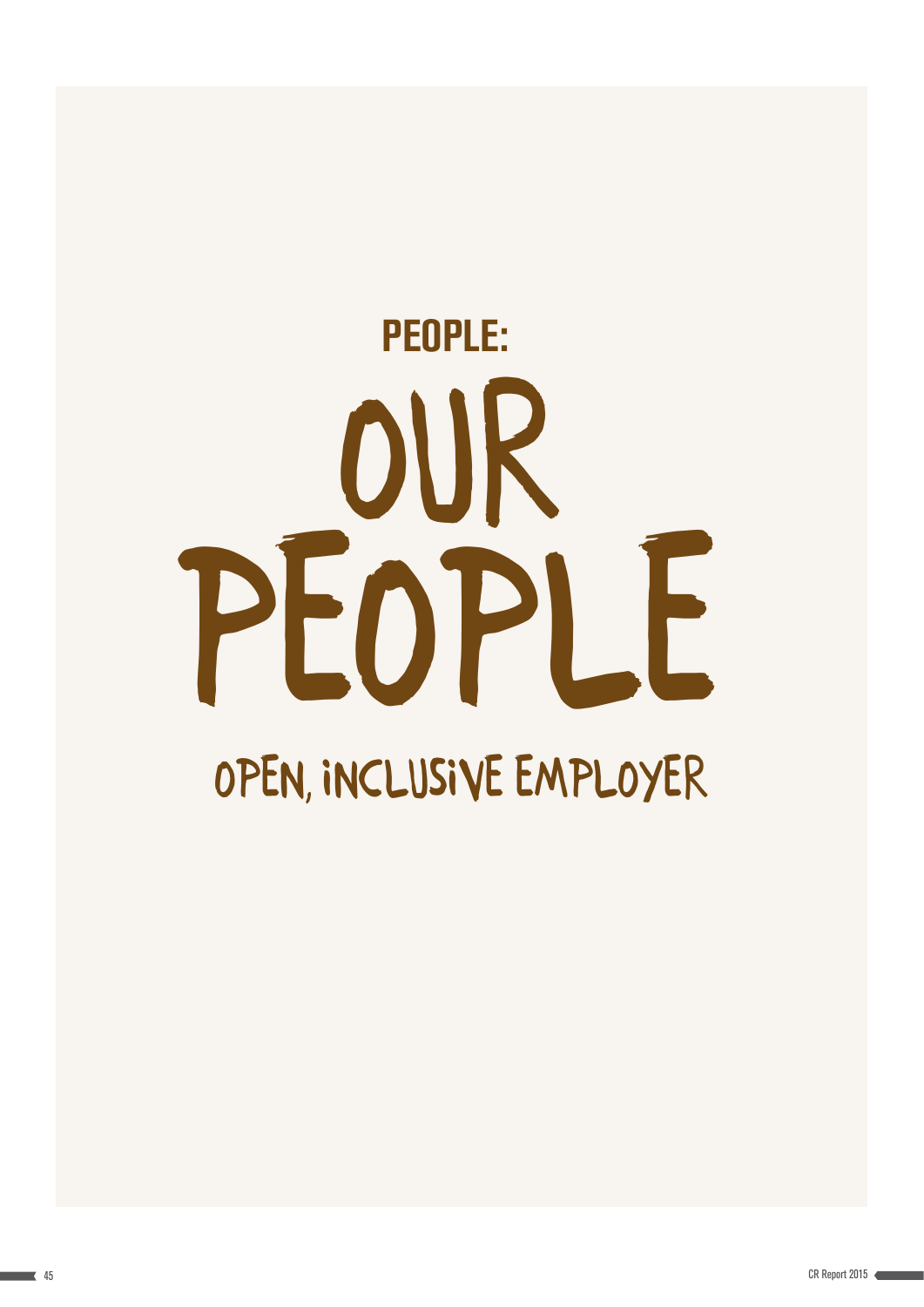## <span id="page-45-0"></span>OPEN, INCLUSIVE EMPLOYER

#### Material aspects and management approach

GRI indicators: DMA market presence, labor/management relations, training and skills development, diversity and equal opportunities, equal pay for men and women, grievances about labor practices

#### $\rightarrow$  Flexibility and fairness

Together with its franchisees, McDonald's Germany is the largest employer in the German restaurant business, employing around 58,000 people. As a result of demographic change, the number of qualified workers is expected to fall in future. This poses a crucial challenge for us too. In an increasingly competitive market, we have to set ourselves apart from other companies by cementing our position as an attractive trainer and employer. The key to success here lies in offering flexible work models, respectful and fair treatment of employees, appropriate remuneration for work and many opportunities to advance through the company. We also believe that the extensive training and development opportunities in our restaurants and administration offices are equally important. Our long-term, forward-looking HR strategy forms the basis of our business success.

#### $\rightarrow$  Happy employees – happy guests

The McDonald's Core Values (see page 11) guide the behavior, actions and decisions of McDonald's employees around the globe. The management promise that McDonald's Germany formulated in 2010 also builds on these values. It highlights our commitment to outstanding customer service as well as our duty to treat employees with fairness and respect, acknowledge exceptional performance and offer regular employee training opportunities. We believe that competent, motivated and happy employees provide the best customer service. By the same token, our guests can immediately tell when they are being served by a team that is friendly, professional and committed to providing outstanding service. As a result, we launched a new initiative across Germany at the start of 2016 aimed at strengthening our service culture (see page 52).

#### $\rightarrow$  Building an inclusive culture through opportunity

McDonald's Germany offers young people three different training paths. The minimum qualification for starting a career at McDonald's is a German Hauptschule (basic secondary schooling). We give all school- leavers the opportunity to build a promising career and prove themselves in the working world. Our training paths can also be completed on a part-time basis, enabling young parents, for example, to balance professional development with childcare responsibilities. We want our training opportunities to be accessible to young people from as many different backgrounds as possible and we strive to meet the needs and expectations of every individual as effectively as possible. This commitment is also reflected in the results of the McDonald's Germany apprenticeship study, which was carried out in 2015 for the second time (see page 51).

Once our apprentices have completed their training they – like all other employees – can choose from a broad range of offers and initiatives in our portfolio for lifelong learning at work.

Our inclusive approach is also reflected at another level. People from 127 countries work together in our company in a positive, productive atmosphere. Over many years in our restaurants, we have seen that work and a common language are the keys to successful integration. They lay the foundation for people from different cultures to live peacefully together. This is why we provide language courses for our employees from migrant backgrounds and proactively support the integration of refugees (see page 48).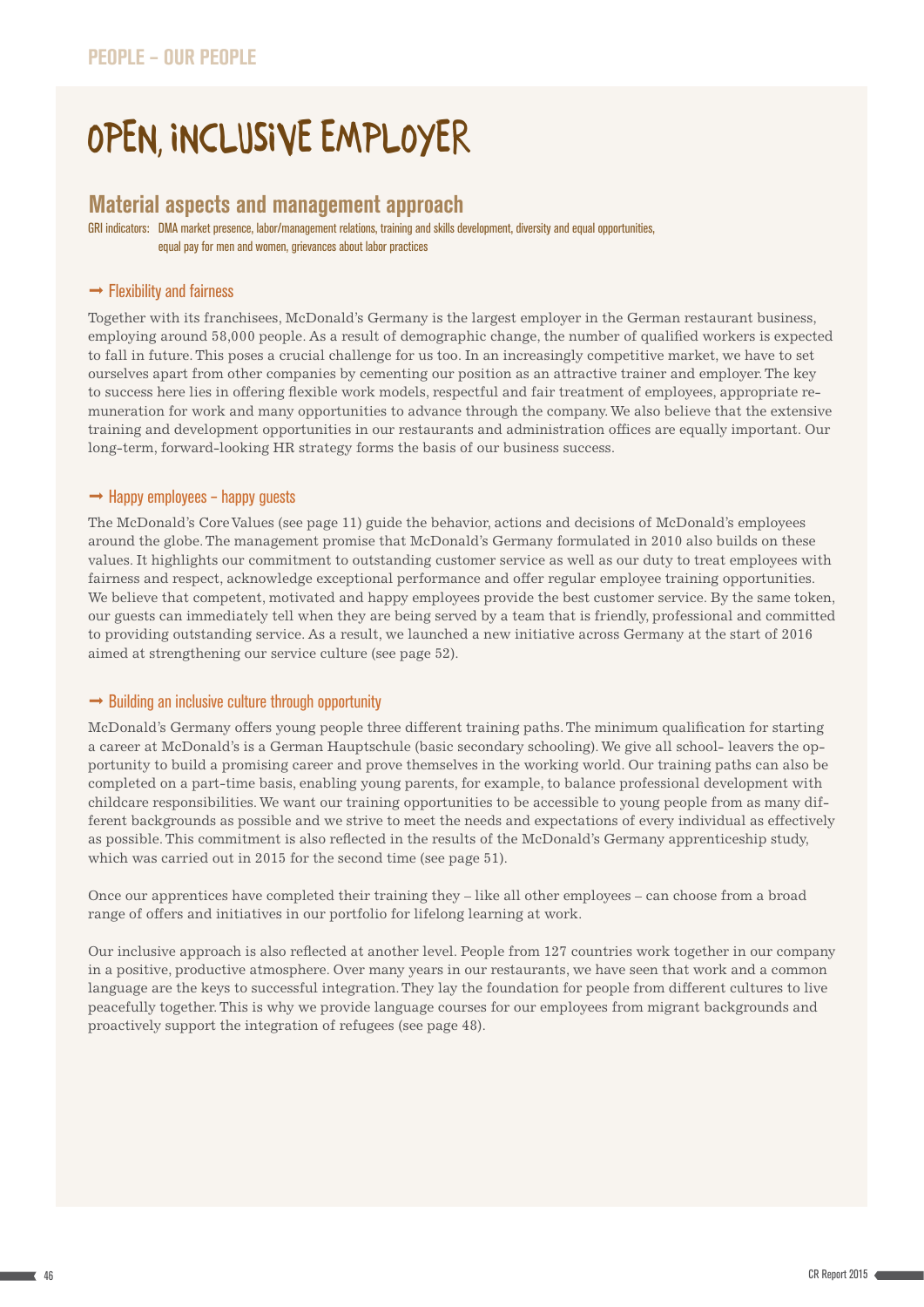#### <span id="page-46-0"></span> $\rightarrow$  Fair pay through compliance with wage agreements

McDonald's Germany and all of its franchisees are members of the Federal Association of the Foodservice Sector (BdS). As such, we pay our employees in line with a collective agreement negotiated by the BdS and the Food, Beverages and Catering Union (NGG). Men and women are, of course, eligible for the same pay scale within the framework of our collective wage agreement (see page 53).

#### $\rightarrow$  Confidential Contact Center and HR audits

The McDonald's System also includes the Confidential Contact Center. If problems arise in the workplace that cannot be resolved by mutual agreement at local level, the center provides support in finding solutions and reaching compromises – usually through dialog with everyone involved. In addition to this, regular HR audits are carried out at each restaurant – every three years on average – to check compliance with applicable labor and collective bargaining laws and other legal regulations.

#### Facts and figures 2015

#### **Employment**

GRI indicators: G4-9, G4-10

#### $\rightarrow$  Number of employees

McDonald's is the largest employer in the German restaurant business. Together with our franchisees, we employed a total of 58,011 people in 2015. 48,700 of these people worked in the 1,289 restaurants run by our franchisees and 8,777 in the 189 restaurants run directly by McDonald's Germany (company-owned restaurants). McDonald's Germany employed a further 534 administrative staff in total in 2015.

|                        | 2011   | 2012   | 2013   | 2014   | 2015   |
|------------------------|--------|--------|--------|--------|--------|
| Crew                   | 53,420 | 53,488 | 50,896 | 47,790 | 48,493 |
| Restaurant management  | 7,580  | 7,695  | 7,575  | 7,484  | 7,528  |
| Apprentices            | 2,279  | 2,147  | .892   | 1,601  | 1,456  |
| Administration         | 545    | 556    | 583    | 563    | 534    |
| <b>Total employees</b> | 63,824 | 63,886 | 60,946 | 57,438 | 58,011 |

#### **Number of employees** Company-owned and franchise restaurants and administration  $\overline{\mathbf{V}}$

#### $\rightarrow$  Employment status and period of employment

At the close of 2015, 31 percent of people employed in company-owned restaurants were full-time staff, 43 percent were part-time staff, 15 percent were on short-term contracts and 11 percent had "mini-jobs". 88 percent of the 534 administrative employees were working in full-time positions and 12 percent in part-time positions. The distribution was thus consistent with the previous year.

#### Employees by employment status Company-owned restaurants 2015

|                                     | <b>Full time</b> | <b>Part time</b> | Short-term | <b>Mini-jobs</b> |
|-------------------------------------|------------------|------------------|------------|------------------|
| Crew                                | 22%              | 49%              | 17%        | 12%              |
| Restaurant management & apprentices | 91%              | $7\%$            | $1\%$      | $1\%$            |
| <b>Total</b>                        | 31%              | 43 %             | 15%        | 11%              |

At December 31, 2015, the average period of employment for crew members and restaurant managers at our company-owned restaurants was five and ten years respectively. The average for administrative staff was 14 years.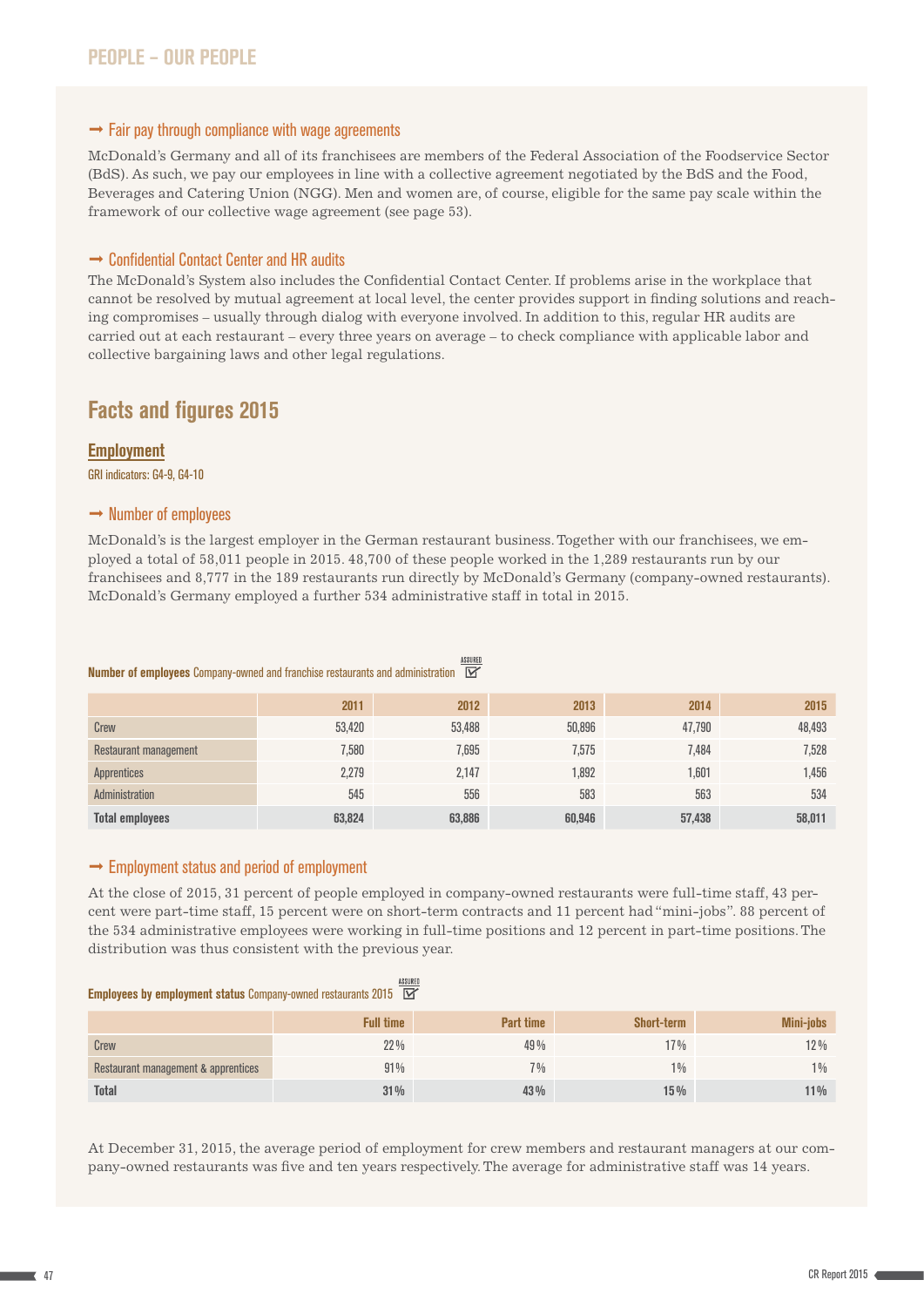#### <span id="page-47-0"></span>Diversity and equal opportunity

GRI indicators: G4-LA10, G4-LA12, G4-SO1

#### $\rightarrow$  Language courses for employees with migrant backgrounds

At the close of 2015, people from 127 different countries were working at the 189 restaurants run directly by McDonald's Germany. Due to developments on the labor market, the percentage of employees from countries outside of Germany will continue to rise in future. Being able to speak German makes it easier for new employees to integrate into the team. It also helps them quickly understand and master day-to-day restaurant workflows. Language also builds a bridge to our guests.

For this reason, we provide language courses for employees with migrant backgrounds. McDeutsch is an online language course suitable for all language levels. Because it is online, it can be flexibly incorporated into daily working life. The McDeutsch program has been used over 500 times since its launch in 2014.

#### $\rightarrow$  Refugee integration

Within the framework of the initiative "Wir zusammen – Integrations-Initiative der deutschen Wirtschaft" (Pulling together – integration initiative organized by German business), McDonald's Germany has committed to making a concrete, long-term contribution to the integration of refugees in Germany. We are stepping up to this undertaking in a number of different ways, for example, by offering application days, jobs and language courses, and also by actively embracing a multi-ethnic, anti-racist, inclusive company culture. *More at: www.wir-zusammen.de/patenschaften/mcdonalds* 

In September 2015, we donated 20,000 German language courses to Germany's Federal Employment Agency. The three-month licenses for online language courses were offered in collaboration with LinguaTV. The Federal Employment Agency is responsible for fairly distributing these general German courses within two years among refugees across Germany who are looking for work. Our franchisees are also providing support at local level. One of our franchisees, for example, donated a further 50 language courses for refugees to the regional branch of the Federal Employment Agency in the towns of Bielefeld and Paderborn.

At the end of 2015, we also organized job application days in our restaurants specifically for refugees as part of a pilot project with the Federal Employment Agency. This initiative resulted in a set of guidelines that will make it easier for refugees to be employed in our restaurants across Germany and for restaurants to coordinate this with the German authorities. We shared these guidelines with our franchisees and all restaurant managers at the start of 2016. It is now being tested in day-to-day operations.

In response to the nationwide discussion about the refugee situation in Germany, McDonald's Germany made a clear statement rejecting all forms of xenophobia in September 2015. We released a video entitled "Welcome to Germany" on the company profile pages of our McDonald's Germany Facebook, Twitter and YouTube sites. In this video, employees and the CEO of McDonald's Germany, Holger Beeck, clearly state that the company sees diversity as a great opportunity. *More at: http://youtu.be/rd\_Yd3SQzXU*

#### $\rightarrow$  Employees by gender, age and nationality

The ratio of men to women in our company-owned restaurants and administration is roughly balanced. Almost half of the 8,777 employees who work in company-owned restaurants are younger than 30. Around 10 percent of employees in our restaurants are over 50 years old. Administrative employees are older on average (only nine percent are under 30). A total of 51 percent of restaurant employees are German nationals, 20 percent are nationals of other EU countries and 29 percent are nationals of non-EU countries.

The distribution of employees by nationality and gender remained consistent with the previous year. In terms of age structure, the average age of employees in restaurant management and administration increased slightly.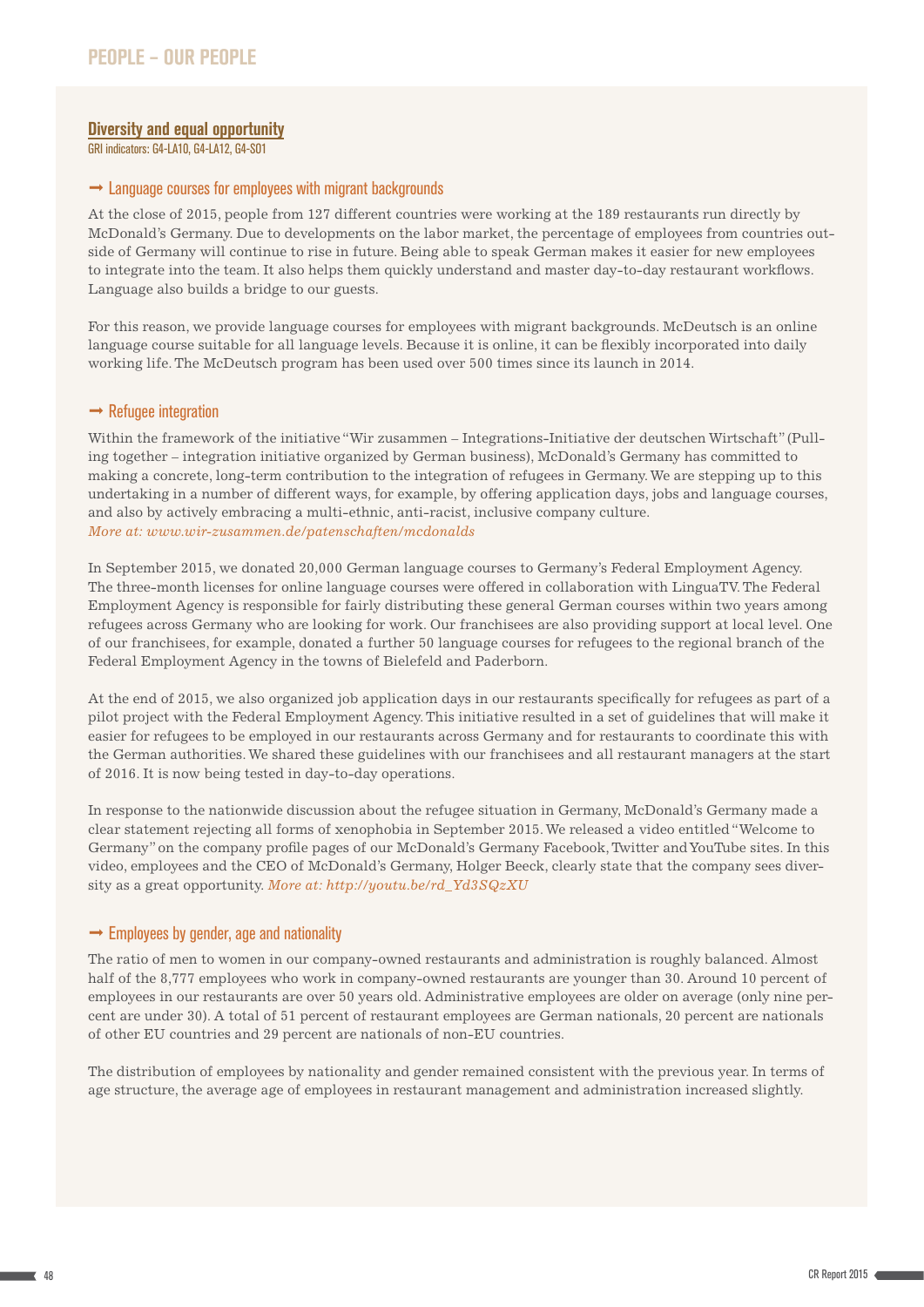#### People – our people

### Employees by gender, age and nationality company-owned restaurants and administration 2015

|                    | <b>Crew</b> | <b>Restaurant management &amp; apprentices</b> | <b>Administration</b> |
|--------------------|-------------|------------------------------------------------|-----------------------|
| Men                | 47%         | 54 %                                           | 50%                   |
| Women              | 53%         | 46 %                                           | 50%                   |
| Under 30           | 48%         | 35%                                            | 9%                    |
| $30 - 50$          | 42%         | 55%                                            | 68%                   |
| Over 50            | 10%         | 10%                                            | 23%                   |
| German national    | 47 %        | 76 %                                           | 93%                   |
| <b>EU</b> national | $22\%$      | $9\%$                                          | 5%                    |
| <b>Outside EU</b>  | 31 %        | 15%                                            | 2%                    |

If you would like to know more about the gender, age and nationality breakdown of our governance bodies [Executive Board and Leadership Team (comprising all department heads)] and the Franchisee Leadership Council, please refer to page 10 of this report.

#### $\rightarrow$  Women in management positions

42 percent of managers in company-owned restaurants (senior restaurant managers and restaurant managers) were women during the period under review. 47 percent of assistants and shift leaders who take on important management tasks in restaurants were female in 2015. In administration, the percentage of women in management positions was lower than in our restaurants. Here, 34 percent of all department heads and team leaders were female. At top management level (Executive Board and senior managers), the percentage of women was 13 percent.

The percentage of women in management positions was thus largely consistent with 2014, with the exception of women in top management positions, their share fell by six percent.

#### **Women in management positions** Percentage of women at different hierarchical levels 2015  $\overline{\mathbb{F}}$



#### $\rightarrow$  Employees with disabilities

The number of people with disabilities employed in administration and in all of the 1,478 restaurants run by McDonald's Germany and its franchisees remained almost unchanged in 2015 at 844.

| ASSURED<br>Number of employees with disabilities Company-owned and franchisee restaurants and administration M |      |      |      |      |  |
|----------------------------------------------------------------------------------------------------------------|------|------|------|------|--|
| 2011                                                                                                           | 2012 | 2013 | 2014 | 2015 |  |
| 740                                                                                                            | 828  | 863  | 838  | 833  |  |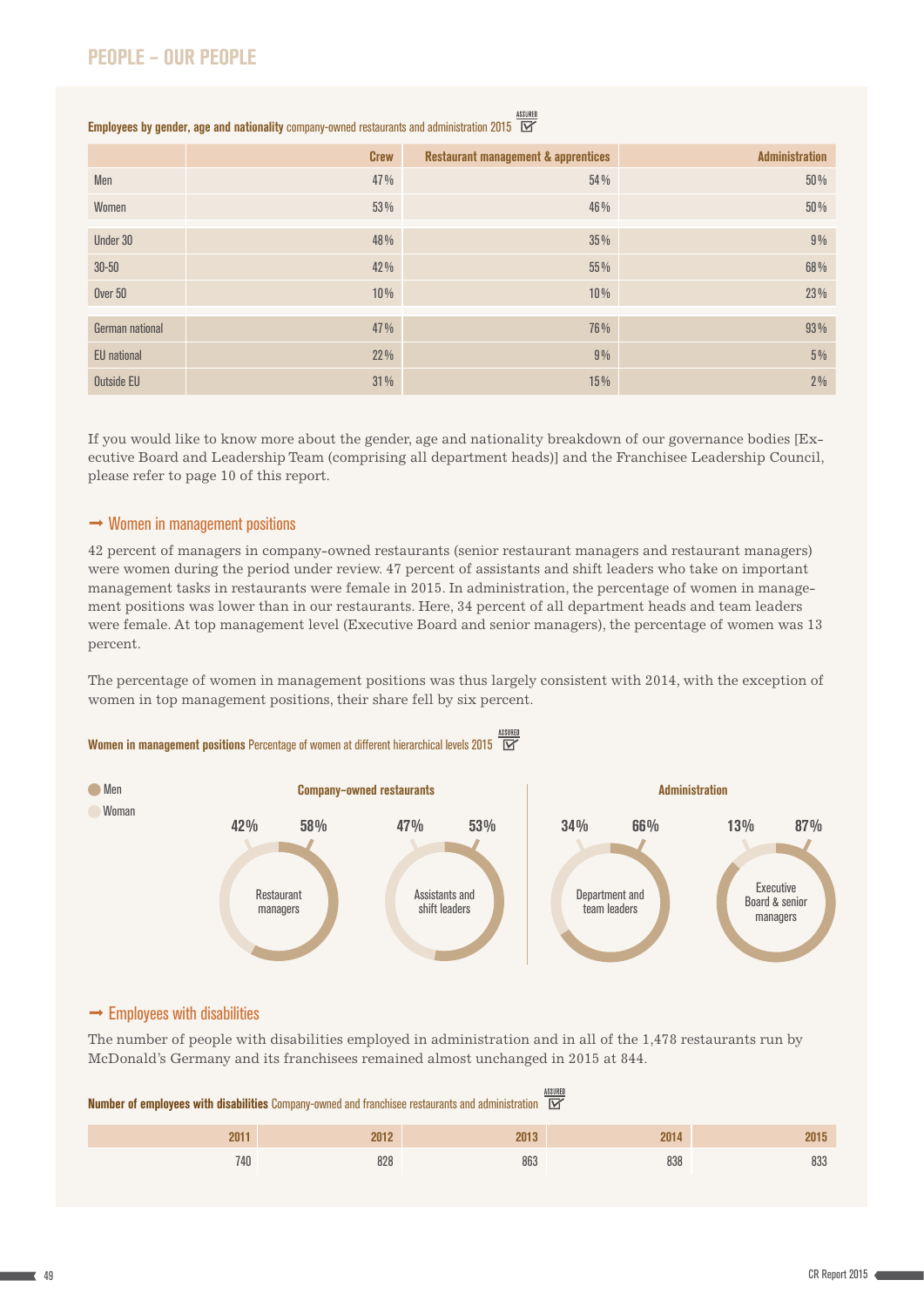#### <span id="page-49-0"></span>Vocational training and university education

GRI indicators: G4-LA9, G4-LA10

McDonald's Germany offers suitable training for all school-leavers. All training paths can also be completed on a part-time basis. Together with our franchisees, we employed a total of 1,456 apprentices in 2015. The number of apprentices was thus nine percent lower than the previous year as we were unable to fill many trainee positions. 457 apprentices and students successfully completed their training with McDonald's Germany in 2015. 339 of these young women and men were subsequently hired. This corresponds to a take-up rate of 74 percent.

#### $\rightarrow$  Specialist in the hospitality services industry (Fachkraft im Gastgewerbe, FKGS)

Apprentices can undertake two years of training to become a specialist in the hospitality services industry (Fachkraft im Gastgewerbe, FKGS). This qualification is recognized by the German Chamber of Industry and Commerce (IHK). Participants must have completed German Hauptschule (basic secondary schooling) to qualify. During the period under review, 338 young men and women participated in this program, 106 of whom successfully graduated in 2015. Those who successfully complete the FKGS course with good grades have the option of training for an additional year to become experts in the foodservice sector (Fachmann/Fachfrau für Systemgastronomie, FASY). In 2015, 31 percent of the FKGS graduates that we hired availed of this opportunity. The rest started their careers in different crew roles.

#### $\rightarrow$  Expert in the foodservice sector (Fachmann/Fachfrau für Systemgastronomie, FASY)

Training to become an expert in the foodservice sector (Fachmann/Fachfrau für Systemgastronomie, FASY) usually takes three years and is primarily aimed at graduates from middle-ranked secondary schools (Realschule). During the period under review, McDonald's Germany and its franchisees employed a total of 995 FASY apprentices. 331 successfully completed the program in 2015. The majority of FASY graduates hired (65 percent) were employed as shift leaders.

#### $\rightarrow$  Combined work/study program

We also offer school-leavers who have taken the university entrance examination and graduates from technical colleges (Fachoberschüler) a combined work/study program that gives them the chance to graduate with a Bachelor of Arts (BA) or Bachelor of Science (BSc) degree. McDonald's Germany pays these students an allowance and covers any course fees. In 2015, we employed 123 students within this program, 20 of whom successfully completed it. We hired 12 Bachelor graduates, the majority of whom are starting their careers in restaurant management as assistant managers.

|                                | 2011   | 2012  | 2013  | 2014  | 2015  |
|--------------------------------|--------|-------|-------|-------|-------|
| <b>FKGS</b> apprentices        | 447    | 513   | 449   | 360   | 338   |
| <b>FASY</b> apprentices        | 1,684  | 1,480 | 1,296 | 1,095 | 995   |
| <b>Students</b>                | 148    | 154   | 147   | 146   | 123   |
| Apprentices & students (total) | 2,279  | 2,147 | 1,892 | 1,601 | 1,456 |
| Qualifications <sup>1</sup>    | 557    | 641   | 635   | 581   | 457   |
| Take-up rate                   | $80\%$ | 76%   | 78%   | 75%   | 74 %  |

#### Apprentices and students Company-owned and franchisee restaurants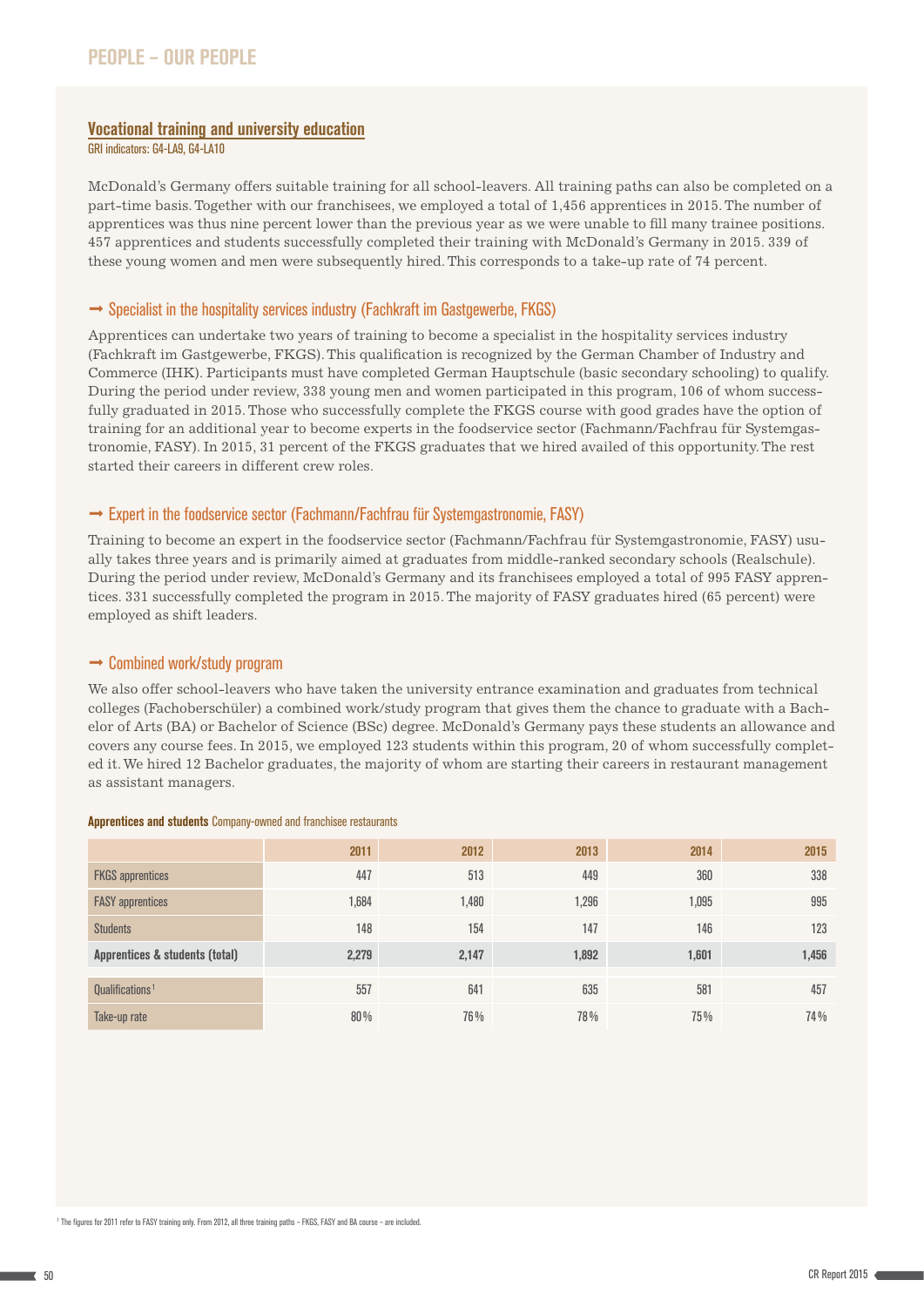#### <span id="page-50-0"></span> $\rightarrow$  Second McDonald's apprenticeship study

To position ourselves as an attractive employer for apprentices, we have to understand what young people today expect from apprenticeship and training opportunities. The second McDonald's apprenticeship study again explored the desires, expectations and experiences of young people before, during and after vocational training.

One of the key findings was the importance of career prospects for young migrants in Germany. 59 percent rated their career prospects as very good or good. 60 percent of young people with a migrant background stated that it was important for them to achieve more in life than their parents. The study also revealed that competition for apprentices is increasing every year in Germany. Despite this, every second high school student felt that they did not receive sufficient information about study and career opportunities.

The study was carried out by the Allensbach Institute for Opinion Polling (IFD) and published in November 2015. The first McDonald's apprenticeship study was released in fall 2013. We have incorporated the findings into the restructuring of our vocational training courses. In fall 2016, we will be launching our new McCompetence training concept. *More at: www.ausbildungsstudie2015.de*

#### $\rightarrow$  New employer branding campaign

In May 2016, McDonald's Germany launched its new employer branding campaign under the banner "Was geht? Arbeiten wie du bist" (So where are you headed? Your work, your style). The campaign focuses on people and their individual needs, desires and circumstances. We chose this approach to underscore the values at the heart of McDonald's Germany: We are an inclusive brand that gives people from all backgrounds the opportunity to forge their own path in life. *More at: www.karriere.mcdonalds.de*

#### Training and skills building

GRI indicators: G4-LA9, G4-LA10

#### $\rightarrow$  Internal training for restaurant employees

Crew members receive training in the restaurants in which they work. We use tailored training documentation and courses for every stage of skill development. New employees are given a starter kit to help ease them into their new positions at the company. The kit also contains valuable tips for the first ninety days at McDonald's. All restaurant employees can access training videos, e-learning modules and a wide range of training documentation via the *www.ourlounge.de* McDonald's Germany employee portal.

We train management-level restaurant staff within the framework of our Management Development Program (MDP). The MDP comprises the following three stages: shift leader qualification (MDP 1), assistant manager qualification (MDP 2) and restaurant manager qualification (MDP 3). We have developed dedicated sustainability content and learning formats tailored to the different goals and learning levels of each stage. These are a fixed part of the MDP training concept. MDP 1 starts with a general introduction to sustainability at McDonald's. MDP 2 deals with business aspects and also focuses specifically on the issue of waste management. The correct sorting of waste produced in our restaurants is crucial to optimizing the ecological impact of our operations. Students have access to an e-learning module and also work on a case study as part of their class-room based learning. MDP 3 focuses on practical experience, whereby trainee managers assess the energy-saving potential of their restaurants.

We have been using the blended learning approach for some time now to train our restaurant managers and shift leaders in the increasingly challenging and complex tasks they have to perform. This approach uses a mix of elearning, classroom-based study and printed material to address the different needs of students. It also involves line managers in the development of employees. A learning management system tracks the training units participants complete and their performance, giving students a clear overview of what they have achieved thus far. Participants also receive individual support before, during and after courses.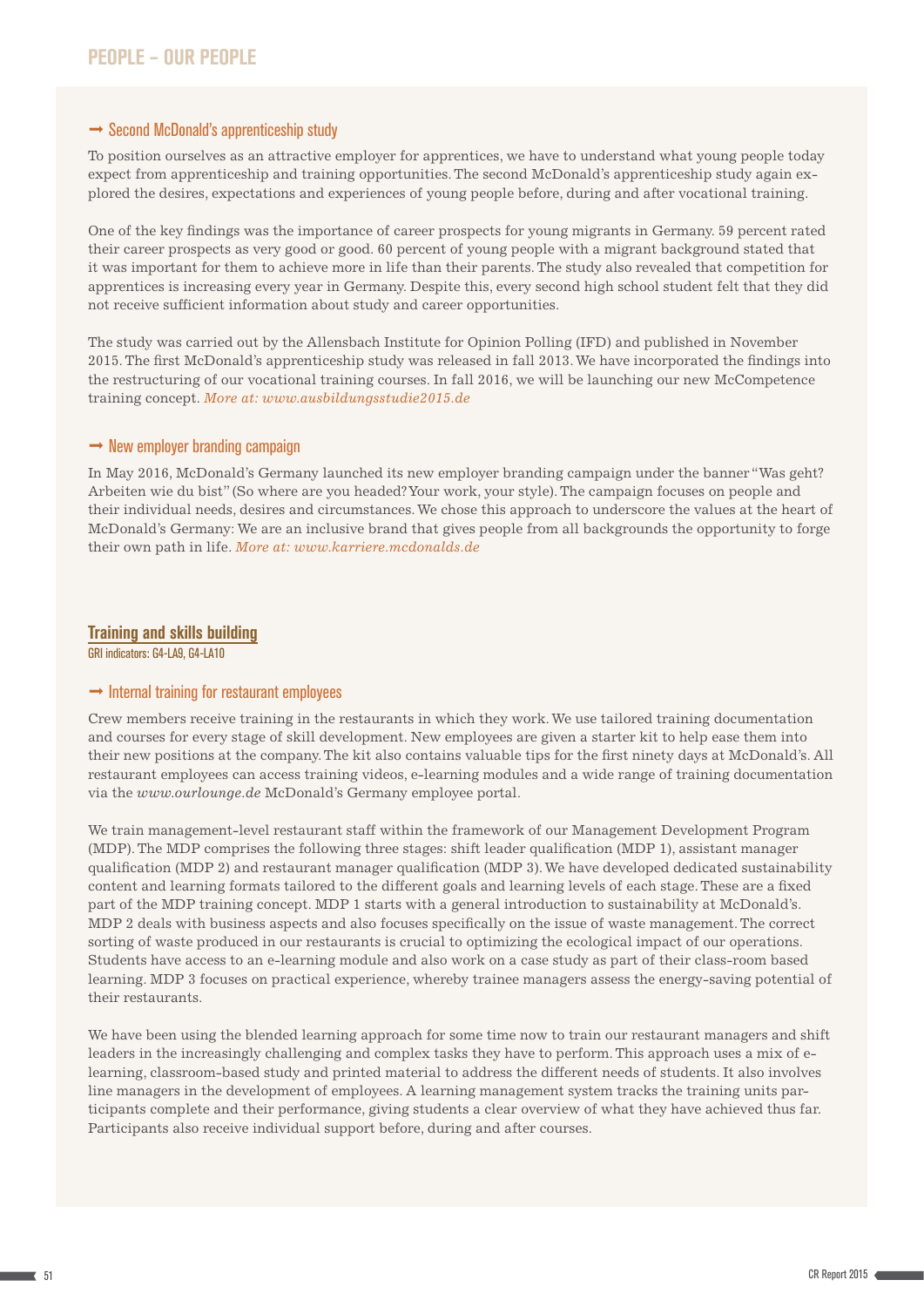#### People – our people

#### Levels of training at McDonald's Germany



We trained 13,268 employees at our regional training centers in Berlin, Hamburg, Offenbach and Munich in 2015. McDonald's also has a Hamburger University in Munich, which is one of seven corporate universities worldwide. In 2015, a total of 165 courses were held at the Hamburger University in Munich. This includes the many different courses for our administrative employees and franchisees.

#### Restaurant management training Courses offered and participants

|                                                    | 2011   | 2012   | 2013  | 2014   | 2015   |
|----------------------------------------------------|--------|--------|-------|--------|--------|
| <b>Courses offered at the Hamburger University</b> | 92     | 100    | 81    | 136    | 165    |
| Courses offered at regional training centers       | 1.642  | 1.299  | 1.266 | 1,201  | 1,857  |
| <b>Total courses</b>                               | 1,734  | 1,399  | 1,347 | 1,337  | 2,022  |
| Participants at the Hamburger University           | 1.579  | 1.844  | 1.564 | 1.796  | 1,894  |
| Participants at regional training centers          | 10.866 | 8,928  | 8,353 | 9,236  | 13,268 |
| <b>Total participants</b>                          | 12,445 | 10.772 | 9,917 | 11.032 | 15,162 |

#### $\rightarrow$  "Wait a minute" service initiative

Good service has always been a top priority for McDonald's. Our commitment here is firmly anchored in our Quality, Service and Cleanliness (QSC) standards. At the start of 2016, we launched "Augenblick Mal" (Wait a minute), an initiative aimed at strengthening our service culture across Germany. Through this campaign, we want to improve our service and breathe new life into our friendly, welcoming culture. The program is built around six core values that define our shared commitment to service. These values were drawn up in close collaboration with employees, shift leaders and franchisees. Our restaurants have access to an extensive package of measures and training initiatives that they have been using since April 2016 to implement the "Augenblick Mal" campaign.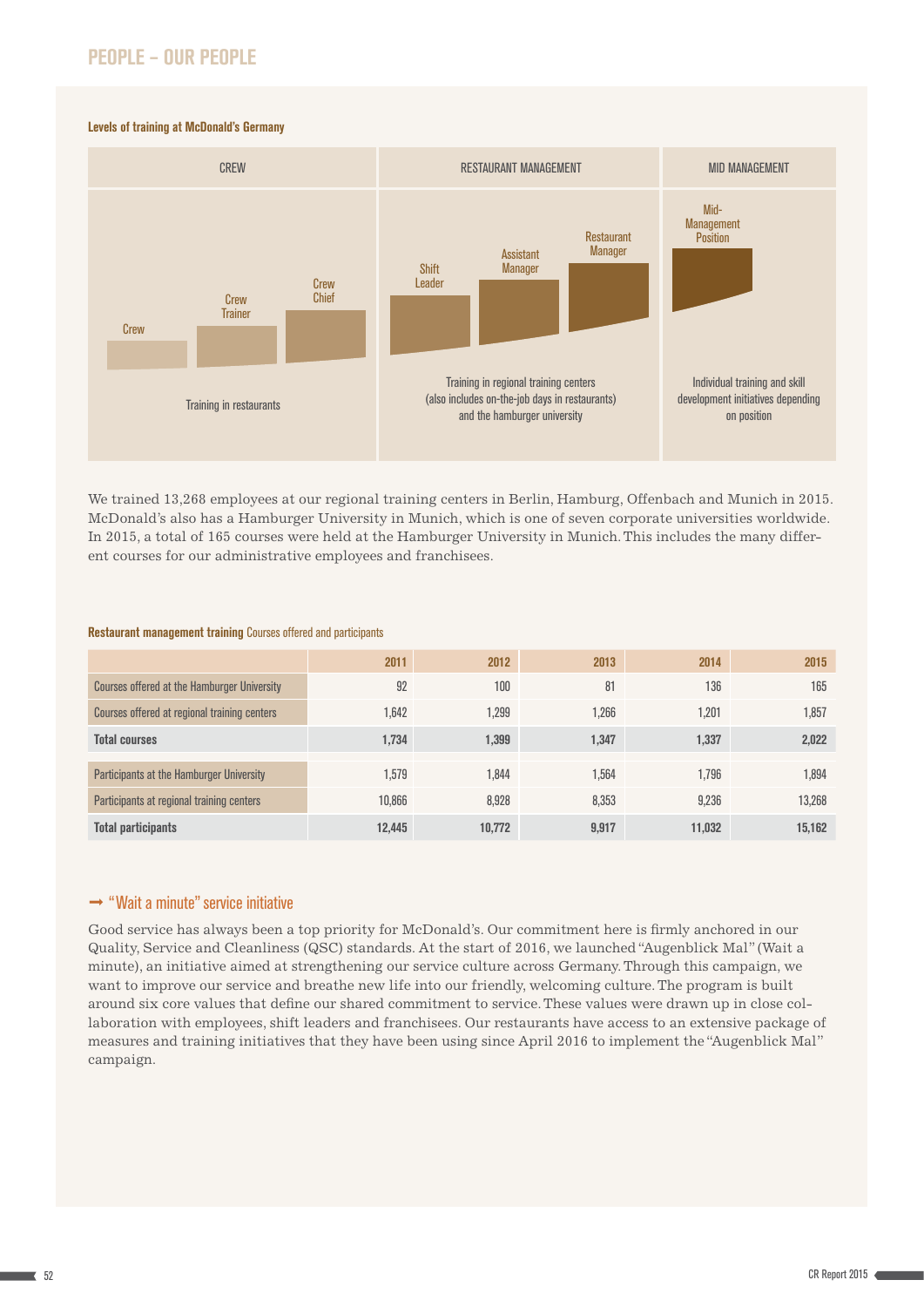#### <span id="page-52-0"></span>Remuneration

GRI indicators: G4-11, G4-EC5, G4-LA2

#### $\rightarrow$  Payment in line with collective bargaining agreements

McDonald's Germany and all of its franchisees are members of the Federal Association of the Foodservice Sector (BdS). As such, we have undertaken to pay our employees in line with a collective agreement negotiated by the BdS and the Food, Beverages and Catering Union (NGG). The current collective agreement came into force on January 1, 2015. All McDonald's Germany and franchisee employees are covered by this collective wage agreement and the framework collective wage agreement for the foodservice sector. McDonald's Germany and its franchisees also pay all apprentices an agreed rate. Regardless of the employment relationship (full-time/part-time), all employees of McDonald's Germany entitled to social insurance contributions are accorded the same benefits in line with the nature of their work or function.

The agreed entry-level wage in 2015 was EUR 8.51 per hour. On June 1, 2016, this was increased to EUR 8.60 in line with the new collective wage agreement. We also rapidly aligned wages in eastern and western Germany and increased pay for apprentices. The wage agreements are available on the BdS website at *www.bundesverband-systemgastronomie.de/tarifvertraege.html*

#### $\rightarrow$  Equal pay for men and women

Men and women are, of course, eligible for the same pay scale within the framework of our collective wage agreement.

#### Occupational health and safety

#### GRI indicators: DMA occupational health and safety, G4-LA6, G4-LA7

McDonald's Germany is insured against accidents through its membership of the accident insurance association for the food and hospitality sector (Berufsgenossenschaft Nahrungsmittel und Gastgewerbe, BGN). If an employee is injured at work or on their way to or from work, the BGN bears the cost of treatment and provides a financial safety net. BGN supervisors are legally obliged to monitor occupational health and safety measures at McDonald's restaurants. Regular scheduled visits and spot checks at the restaurants support efforts here.

In 2015, there were 24.2 work-related injuries per  $1,000$  full-time employees<sup>2</sup> that required reporting in companyowned restaurants. This is significantly lower than the BGN average, which is 36 work-related injuries per 1,000 full-time employees.<sup>3</sup>



#### Work-related accidents that require reporting 2015 per 1,000 full-time employees for company-owned restaurants and administration

According to the BGN<sup>4</sup>, skin diseases are the most common work-related diseases in the services sector. All McDonald's restaurants comply with an extensive skin protection and cleaning plan to prevent these kinds of diseases from occurring. Employees are provided with special skin protection and skincare products to regenerate the skin's protective function.

<sup>3</sup> BGN: "Starker Partner der Betriebe – Jahrbuch Prävention 2014 / 2015" (BGN: Strong partner to businesses – Prevention report 2014/2015). The average BGN value refers to 2013. This was the most up-to-date figure availab

<sup>&</sup>lt;sup>2</sup> We express accident figures in terms of work-related accidents that require reporting per 1,000 full-time employees. The BGN defines a full-time employee as an employee who works 1,600 hours a year.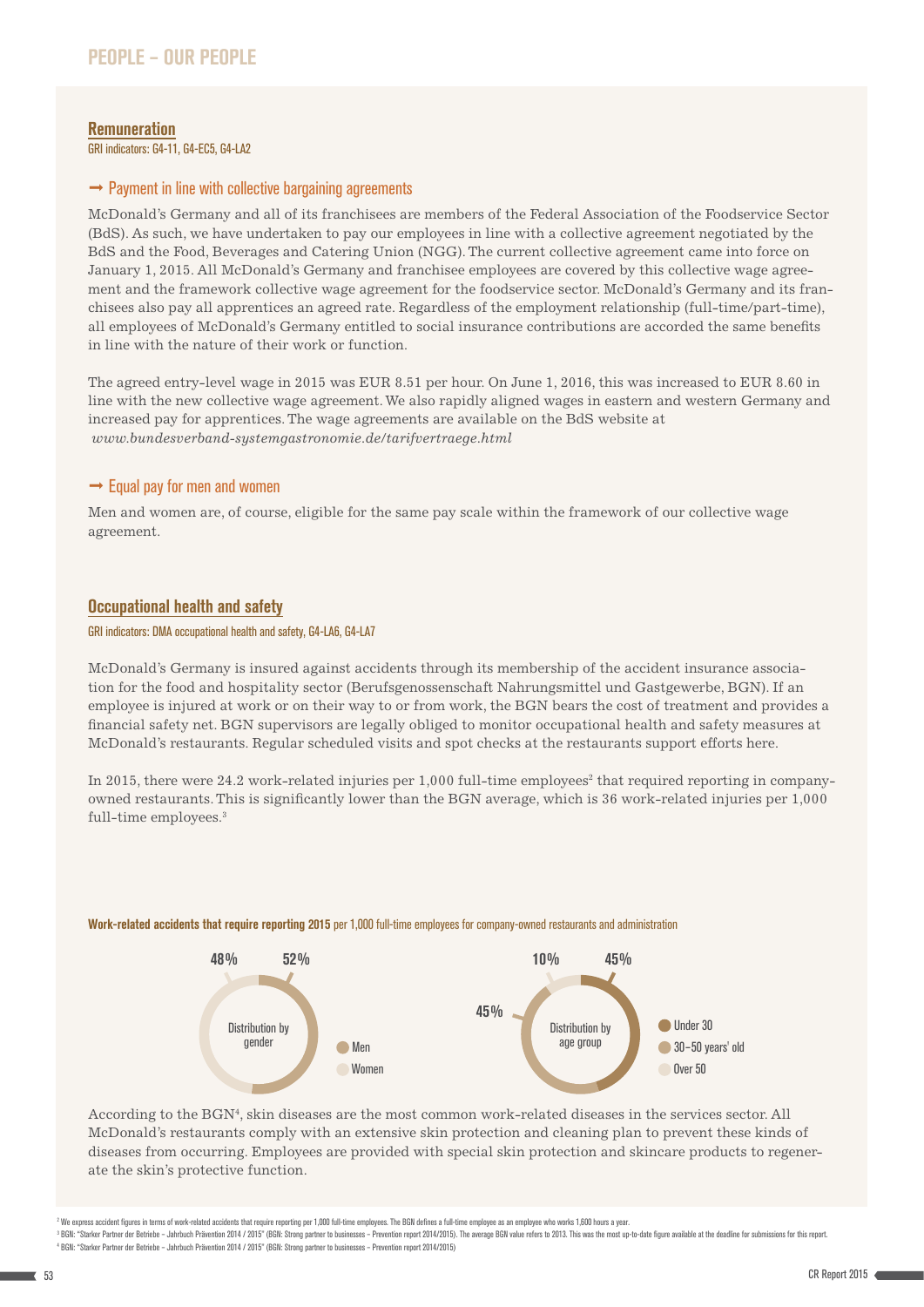# <span id="page-53-0"></span>RONALD MCDONALD HOUSE CHARITIES SUPPORTING FAMILIES our society Community: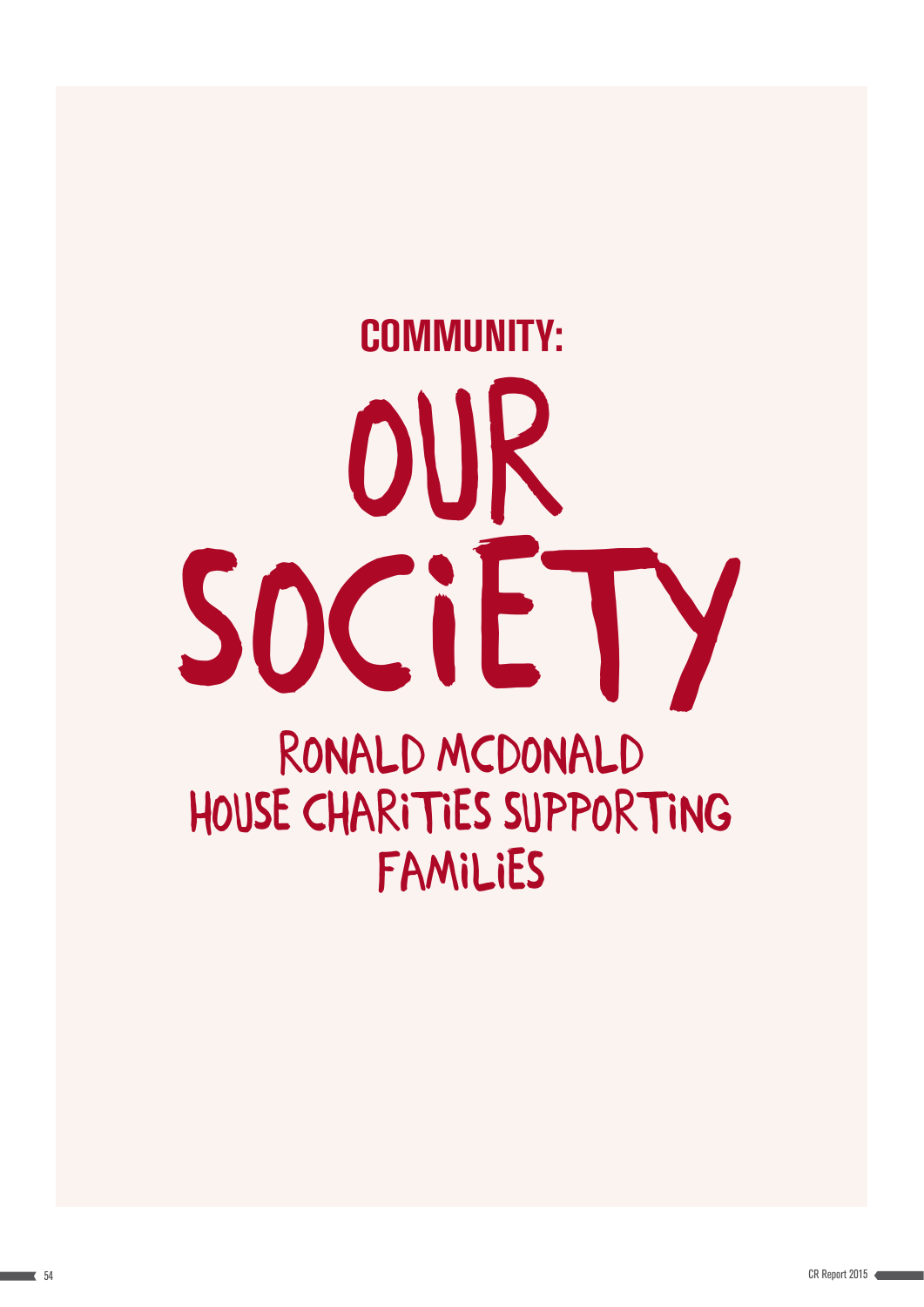# <span id="page-54-0"></span>RONALD McDONALD HOUSE CHARITIES SUPPORTING FAMILIES

#### Material aspects and management approach

GRI indicators: DMA local society

#### $\rightarrow$  Win-win for companies and communities

Working with our employees, franchisees and suppliers, our aim is to successfully create lasting value for our business and for society while reducing negative impacts and unnecessary costs. Earlier chapters in this report outlined how we achieve this balance in our core business, the targets we have set, the actions we have already taken and the challenges that lie ahead.

#### $\rightarrow$  Shared responsibility

"We have an obligation to give something back to the community that gives so much to us." This sentence was coined by McDonald's founder Ray Kroc over 50 years ago. It perfectly sums up his approach to doing business and is still something we believe in today. Our 238 franchisees carry out the majority of our activities at regional level, supporting local clubs and community projects. They are often the first port of call for local institutions looking for assistance.

#### $\rightarrow$  The Ronald McDonald House Charities

Our corporate citizenship activities are shaped at global level by the work of the Ronald McDonald House Charities. This non-profit organization provides a useful addition to state-run health systems and focuses in particular on supporting families with seriously ill children. The Ronald McDonald House Charities foundation in Germany was founded in 1987 as a branch of the international organization, which is committed to supporting the health and wellbeing of children in 42 countries around the world. McDonald's Germany, our franchisees and suppliers have supported the foundation through donations since day one.

#### Facts and figures 2015

#### Ronald McDonald House Charities

GRI indicators: G4-SO1

#### $\rightarrow$  Ronald McDonald Houses and family rooms

Ronald McDonald House Charities (McDonald's Kinderhilfe Stiftung) helps families with critically ill children in Germany, primarily by building and running Ronald McDonald Houses near to specialist hospitals, and Ronald McDonald family rooms (Ronald McDonald Oases) in the actual hospitals. In July 2015, the organization opened a Ronald McDonald House and family room directly in the Dritter Orden pediatric hospital in Passau.

There are 22 Ronald McDonald Houses and five Ronald McDonald family rooms in Germany. In 2015, 6,488 families found a temporary home-from-home in houses located throughout Germany while their children were being treated in neighboring hospitals. The average stay in these houses for families was 18 days and the average distance to their own homes was around 97 kilometers. In addition, the five family rooms provided a place of rest within the hospitals for 7,098 families.

The houses and family rooms are run by staff employed by the organization and dedicated volunteers. In 2015, 830 volunteers gave over 100,000 hours of their time to the organization. Many McDonald's employees also support the foundation. Within the framework of our Corporate Volunteering days, they carry out different jobs at Ronald McDonald Houses in their regions or cook for the families staying there.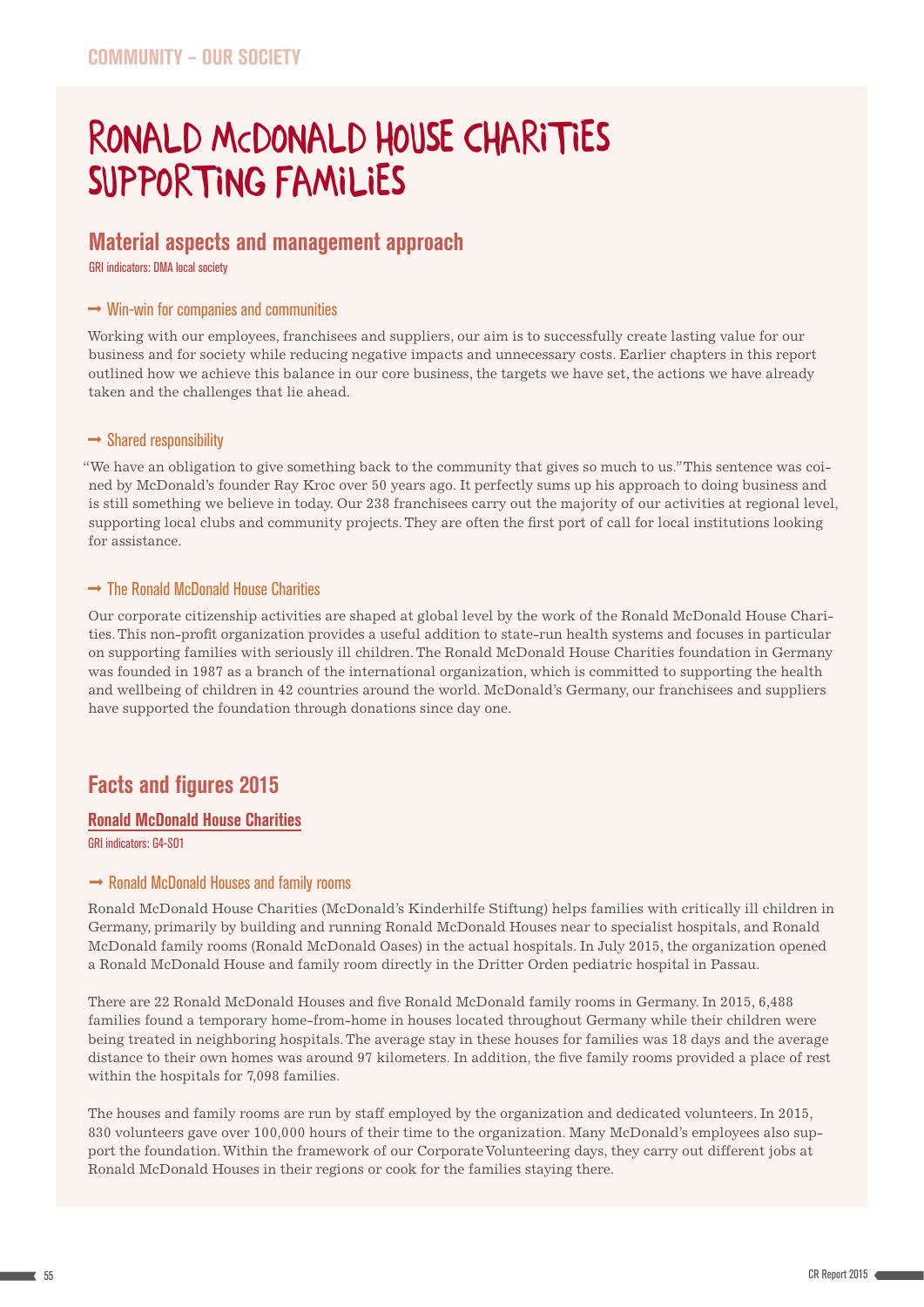#### <span id="page-55-0"></span> $\rightarrow$  Kindergesundheitsmobil (Kid's health truck)

Since September 2012, Germany's first "Kindergesundheitsmobil" (kid's health truck) has been on the road in Essen, providing a valuable addition to the healthcare and support services provided by the city of Essen. The service is funded by the City of Essen, the Essen branch of the German Association for the Protection of Children and the Ronald McDonald House Charities in Germany. The truck helps to improve children's health by raising awareness of health issues among parents and their children on the ground. In 2015, the service was expanded to include vaccinations for refugees. 6,358 visitors used the services offered by the kid's health truck in the period under review.

#### Donations made by McDonald's Germany

GRI indicators: G4-SO1

McDonald's Germany, together with its franchisees and suppliers, is the German Ronald McDonald House Charities' largest donor. In 2015, they collectively donated a total of EUR 3.2 million.

#### Donations to the Ronald McDonald House Charities in EUR thousand

|                                                      | 2011  | 2012  | 2013  | 2014  | 2015  |
|------------------------------------------------------|-------|-------|-------|-------|-------|
| McDonald's Germany, franchisees and suppliers        | 3,284 | 3.405 | 3.449 | 3.241 | 3,201 |
| <b>Collection boxes in restaurants</b>               | 2,580 | 2.825 | 2,810 | 2,996 | 3,041 |
| Charity gala                                         | 1,362 | 1.352 | 921   | 911   | 923   |
| <b>Charity events (Helping Hands, Trostpflaster)</b> | 740   | 751   | 921   | 974   | 1.296 |
| <b>Total amount donated by McDonald's Germany</b>    | 7,966 | 8,333 | 8,101 | 8.122 | 8,460 |

Our guests donated EUR 3 million for Ronald McDonald House Charities via the collection boxes in every McDonald's restaurant in Germany. In November 2015, McDonald's Germany held its twelfth charity gala in aid of the Ronald McDonald House Charities. Thanks to the generous support of the many guests and celebrities who attended the event, a total of EUR 923,000 was collected. Our restaurants put in an outstanding effort during the Trostpflaster (feel-good plaster) campaign, selling over 1.5 million plasters in aid of the Ronald McDonald House Charities from October 26 to November 18, 2015.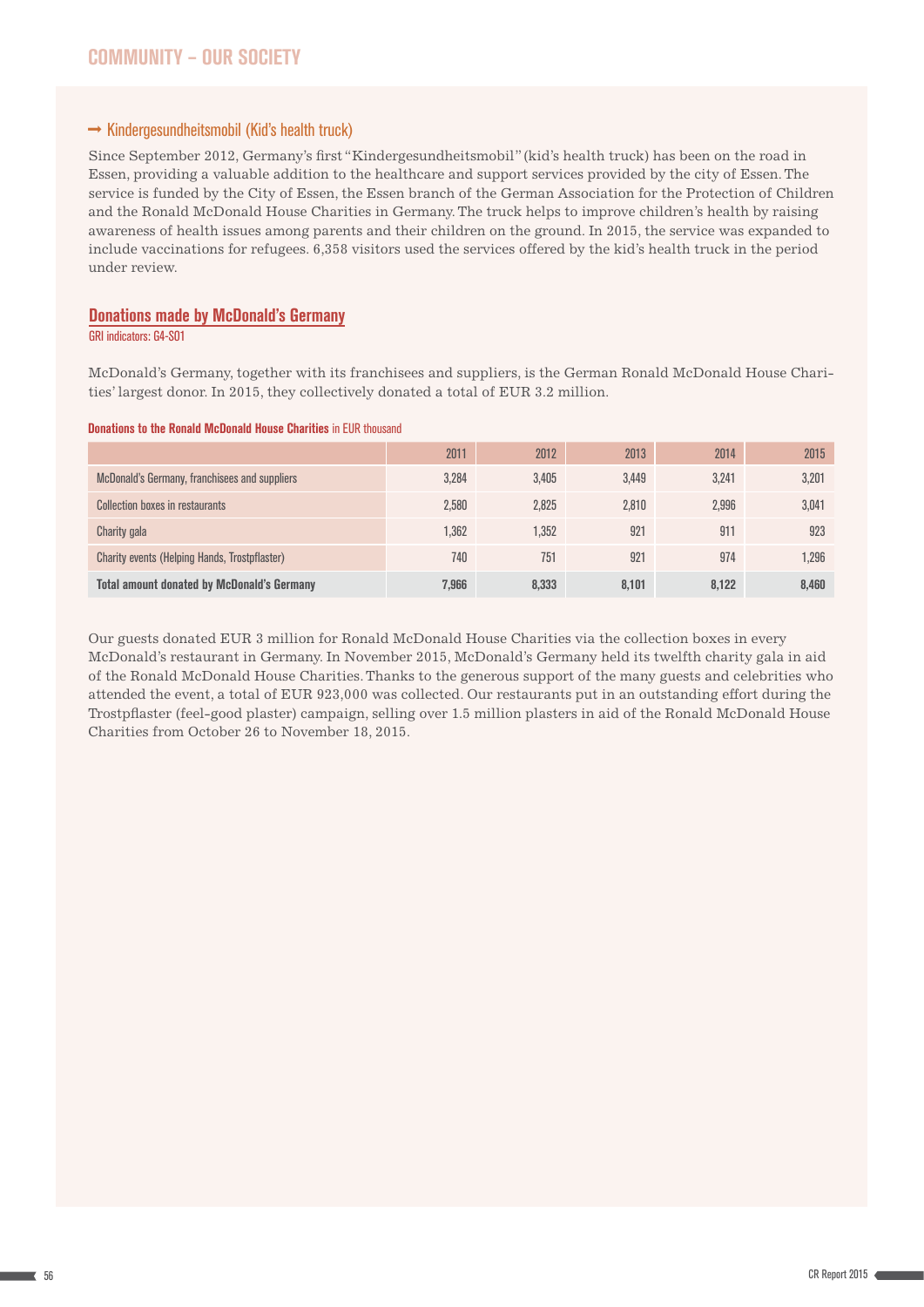## <span id="page-56-0"></span>GRI-G4-CONTENTindex 2015

Corporate Responsibility Report 2015 PDF

**O** Corporate Responsibility Report 2015 At a Glance



*This report was prepared in accordance with the core option of the G4 guideli-nes of the Global Reporting Initiative (GRI).*

#### General standard disclosures

| General standard<br>disclosures | Page                                              | External assurance* Description    |                                                                                                    |
|---------------------------------|---------------------------------------------------|------------------------------------|----------------------------------------------------------------------------------------------------|
| <b>Strategy and analysis</b>    |                                                   |                                    |                                                                                                    |
| $G4-1$                          | $PDF$ p. 3                                        |                                    | Introduction from the Managing Director                                                            |
| <b>Organizational profile</b>   |                                                   |                                    |                                                                                                    |
| $G4-3$                          | $PDF$ p. 9                                        |                                    | Name of the organization                                                                           |
| $G4-4$                          | $PDF$ p. 9                                        |                                    | Primary brands, products, and services                                                             |
| $G4-5$                          | $PDF$ p. 9                                        |                                    | Location of organization's headquarters                                                            |
| $G4-6$                          | $PDF$ p. 9                                        |                                    | Countries where the organization operates                                                          |
| $G4-7$                          | $PDF$ p. 9                                        |                                    | Nature of ownership and legal form                                                                 |
| $G4-8$                          | $PDF$ p. 9                                        | $\overline{\phantom{m}}$           | Markets served                                                                                     |
| $G4-9$                          | <b>PDF</b> p. 9 & 47; $\circledcirc$ p. 3-4       | $\qquad \qquad$                    | Scale of the organization                                                                          |
| $G4-10$                         | <b>PDF</b> S. p, 47, 61; $\circledcirc$ p. 15-16  | ASSURED<br>$\overline{\mathsf{W}}$ | Total number of employees                                                                          |
| $G4-11$                         | <b>PDF</b> p. 53; $\circledcirc$ p. 15-16         | $\overline{a}$                     | Employees covered by collective bargaining agreements                                              |
| $G4-12$                         | <b>PDF</b> p. 18; $\circledcirc$ p. 5-6, 7-8      | ÷                                  | Organization's supply chain                                                                        |
| $G4-13$                         | $PIF_{p.9}$                                       | $\overline{a}$                     | Changes regarding size, structure, ownership, or supply chain                                      |
| $G4-14$                         | <b>PDF</b> p. 11                                  |                                    | Precautionary approach or principle                                                                |
| $G4-15$                         | $PDF$ p. 12                                       |                                    | Externally developed economic, environmental and social charters, principles, or other initiatives |
| $G4-16$                         | $PDF$ p. 12                                       |                                    | Memberships of associations and national or international advocacy organizations                   |
|                                 | <b>Identified material aspects and boundaries</b> |                                    |                                                                                                    |
| $G4-17$                         | $PDF$ p. 9                                        |                                    | Entities included in consolidated financial statement                                              |
| $G4-18$                         | $PDF$ p. 6                                        |                                    | Process for defining the report content and the Aspect Boundaries                                  |
| $G4-19$                         | <b>PDF</b> p. $6$                                 | $\overline{\phantom{a}}$           | List of material aspects                                                                           |
| $G4-20$                         | <b>PDF</b> $\vert p.6$                            |                                    | Material aspects within the organization                                                           |
| $G4-21$                         | <b>PDF</b> $\vert p.6 \vert$                      | ÷                                  | Material aspects outside the organization                                                          |
| $G4-22$                         | $\text{PDF } p. 5$                                |                                    | Effects of restatements of information                                                             |
| $G4-23$                         | $PDF$ p. 6                                        | $\overline{\phantom{a}}$           | Significant changes from previous reporting periods                                                |
| Stakeholder engagement          |                                                   |                                    |                                                                                                    |
| $G4 - 24$                       | <b>PDF</b> $\vert$ p. 8                           |                                    | Stakeholder groups engaged                                                                         |
| $G4-25$                         | $PIF$ p. 8                                        |                                    | Basis for identification and selection of stakeholders                                             |
| $G4-26$                         | $PDF$ p. 8                                        |                                    | Organization's approach to stakeholder engagement                                                  |
| G4-27                           | $PIF$ p. 8                                        |                                    | Key topics and concerns raised through stakeholder engagement                                      |
| <b>Report profile</b>           |                                                   |                                    |                                                                                                    |
| $G4-28$                         | $PDF$ p. 5                                        |                                    | Reporting period                                                                                   |
| G4-29                           | $PDF$ p. 5                                        |                                    | Date of most recent previous report                                                                |
| $G4-30$                         | $PDF$ p. 5                                        | $\overline{a}$                     | Reporting cycle                                                                                    |
| $G4-31$                         | $PDF$ p. 5                                        |                                    | Contact point                                                                                      |
| $G4-32$                         | $PDF$ p. 5                                        |                                    | "In accordance" option                                                                             |
| G4-33                           | $PDF$ p. 5                                        |                                    | External assurance                                                                                 |
| Governance                      |                                                   |                                    |                                                                                                    |
| G4-34                           | <b>PDF</b> $p. 10-11$                             | $\overline{\phantom{a}}$           | Governance structure of the organization                                                           |
| <b>Ethics and integrity</b>     |                                                   |                                    |                                                                                                    |
| $G4-56$                         | <b>PDF</b> p. 11-12                               |                                    | Organization's values, principles, standards and norms of behaviour                                |

\*Indicators marked with »-« have not been audited.

í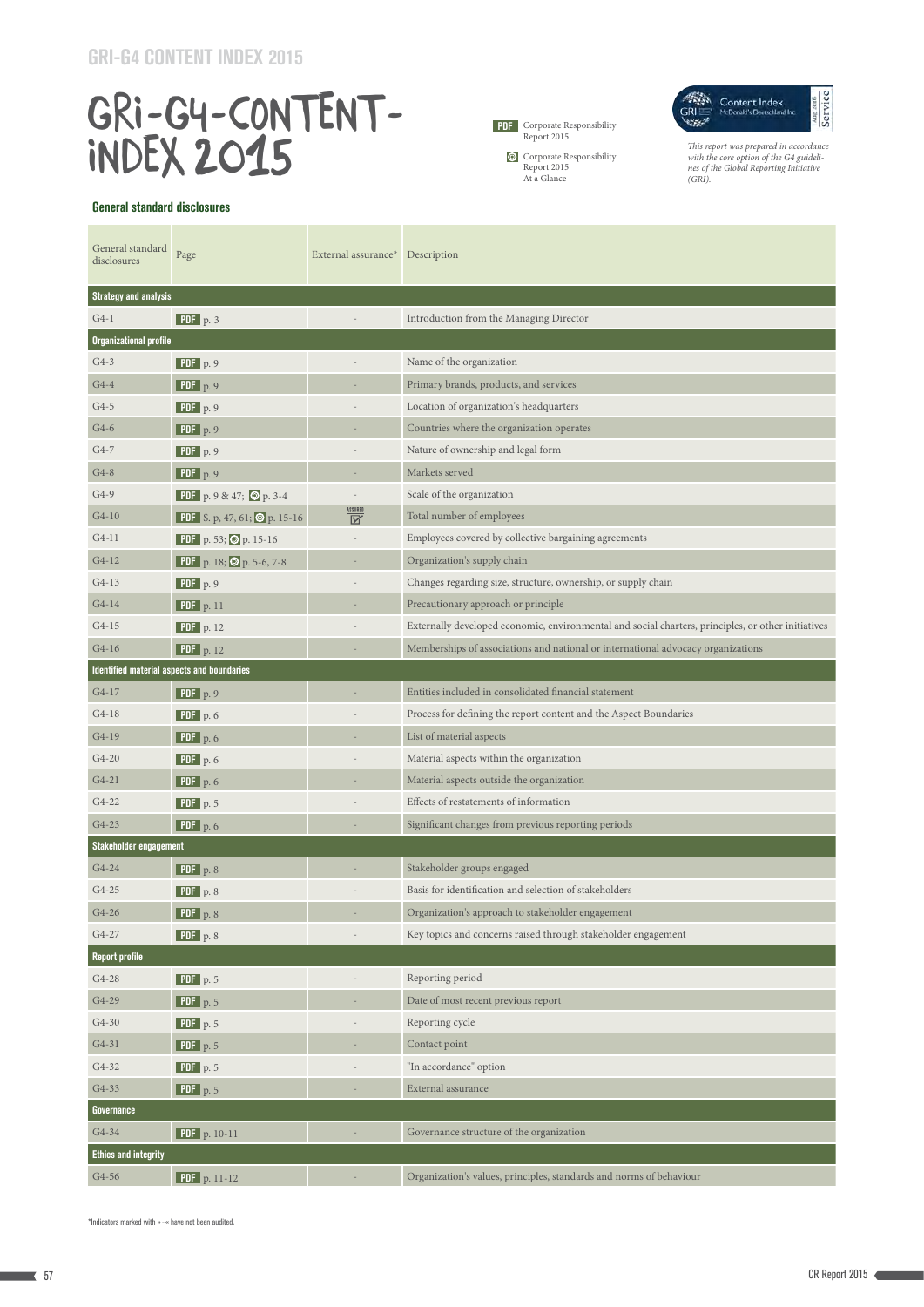#### GRI-G4 content index 2015

#### Specific standard disclosures

| Disclosure on Manage-<br>ment Approach (DMA)<br>and indicators | Page                                                              | Reason for omission | External<br>assurance*                    | Description                                                                                                             |
|----------------------------------------------------------------|-------------------------------------------------------------------|---------------------|-------------------------------------------|-------------------------------------------------------------------------------------------------------------------------|
| Category: Economic                                             |                                                                   |                     |                                           |                                                                                                                         |
| <b>Material aspect: Economic performance</b>                   |                                                                   |                     |                                           |                                                                                                                         |
| G4-DMA                                                         | $PIF$ p. 9                                                        |                     |                                           |                                                                                                                         |
| G4-EC1                                                         | $PDF$ p. 9                                                        |                     | ÷,                                        | Direct economic value generated and distributed                                                                         |
| <b>Material aspect: Market presence</b>                        |                                                                   |                     |                                           |                                                                                                                         |
| G4-DMA                                                         | $PDF$ p. 46                                                       |                     |                                           |                                                                                                                         |
| G4-EC5                                                         | <b>PDF</b> p. 53; $\circledcirc$ p. 15-16                         |                     |                                           | Ratios of standard entry-level wage by gender compared with<br>local minimum wage at significant locations of operation |
| <b>Material aspect: Procurement practices</b>                  |                                                                   |                     |                                           |                                                                                                                         |
| G4-DMA                                                         | $PDF$ p. 16                                                       |                     |                                           |                                                                                                                         |
| $G4-EC9$                                                       | <b>PDF</b> p. 18; $\odot$ p. 5-6, 7-8                             |                     | ÷                                         | Proportion of spending on local suppliers                                                                               |
| $G4-FP2$                                                       | <b>PDF</b> p. 21, 23, 24, 29; $\circledcirc$ p. 5-6               |                     |                                           | Purchased volume in accordance with internationally recognized<br>production standards                                  |
| Category: Environmental                                        |                                                                   |                     |                                           |                                                                                                                         |
| <b>Material aspect: Materials</b>                              |                                                                   |                     |                                           |                                                                                                                         |
| G4-DMA                                                         | <b>PDF</b> p. 16, 36, 41                                          |                     |                                           |                                                                                                                         |
| $G4$ -EN1                                                      | <b>PDF</b> p. 19, 21, 24, 41, 62;<br><b>O</b> p. 5-6, 9-10, 11-12 |                     | ASSURED<br>$\boxtimes$                    | Materials used by weight or volume                                                                                      |
| $G4$ -EN2                                                      | <b>PDF</b> p. 41; $\circledcirc$ p. 11-12                         |                     |                                           | Percentage of materials used that are recycled input materials                                                          |
| <b>Material aspect: Energy</b>                                 |                                                                   |                     |                                           |                                                                                                                         |
| G4-DMA                                                         | $PDF$ p. 36                                                       |                     |                                           |                                                                                                                         |
| $G4$ -EN3                                                      | <b>PDF</b> p. 38, 63; $\circledcirc$ p. 13-14                     |                     | ASSURED<br>$\boxtimes$                    | Energy consumption within the organization                                                                              |
| $G4$ -EN4                                                      | $PDF$ p. 40                                                       |                     | $\frac{1}{2}$                             | Energy consumption outside of the organization                                                                          |
| <b>Material aspect: Emissions</b>                              |                                                                   |                     |                                           |                                                                                                                         |
| G4-DMA                                                         | $PDF$ p. 36                                                       |                     | $\overline{\phantom{a}}$                  |                                                                                                                         |
| G4-EN15                                                        | <b>PDF</b> p. 37, 64; $\circledcirc$ p. 13-14                     |                     | ASSURED<br>区                              | Direct greenhouse gas (GHG) emissions (scope 1)                                                                         |
| G4-EN16                                                        | <b>PDF</b> p. 37, 64; $\circledcirc$ p. 13-14                     |                     | ASSURED<br>$\boxtimes$                    | Energy indirect greenhouse gas (GHG) emissions (scope 2)                                                                |
| G4-EN17                                                        | <b>PDF</b> p. 37, 40, 64; $\circledcirc$ p. 13-14                 |                     | ASSURED<br>$\overline{\mathbb{Y}}$        | Other indirect greenhouse gas (GHG) emissions (scope 3)                                                                 |
| G4-EN18                                                        | $PDF$ p. 37, 64                                                   |                     | ASSURED<br>M                              | Intensity of greenouse gas (GHG) emissions                                                                              |
| <b>Material aspect: Effluents and waste</b>                    |                                                                   |                     |                                           |                                                                                                                         |
| G4-DMA                                                         | $PDF$ p. 36                                                       |                     |                                           |                                                                                                                         |
| G4-EN23                                                        | <b>PDF</b> p. 42, 65; $\circledcirc$ p. 11-12                     |                     | $\frac{\text{ASSUREB}}{\boxed{\text{M}}}$ | Total weight of waste by type and disposal method                                                                       |
| <b>Material aspect: Transport</b>                              |                                                                   |                     |                                           |                                                                                                                         |
| G4-DMA                                                         | $PDF$ p. 40                                                       |                     | ÷                                         |                                                                                                                         |
| G4-EN30                                                        | <b>PDF</b> p. 40; $\circledcirc$ p. 13-14                         |                     |                                           | Environmental impact of transporting products and other goods<br>and materials                                          |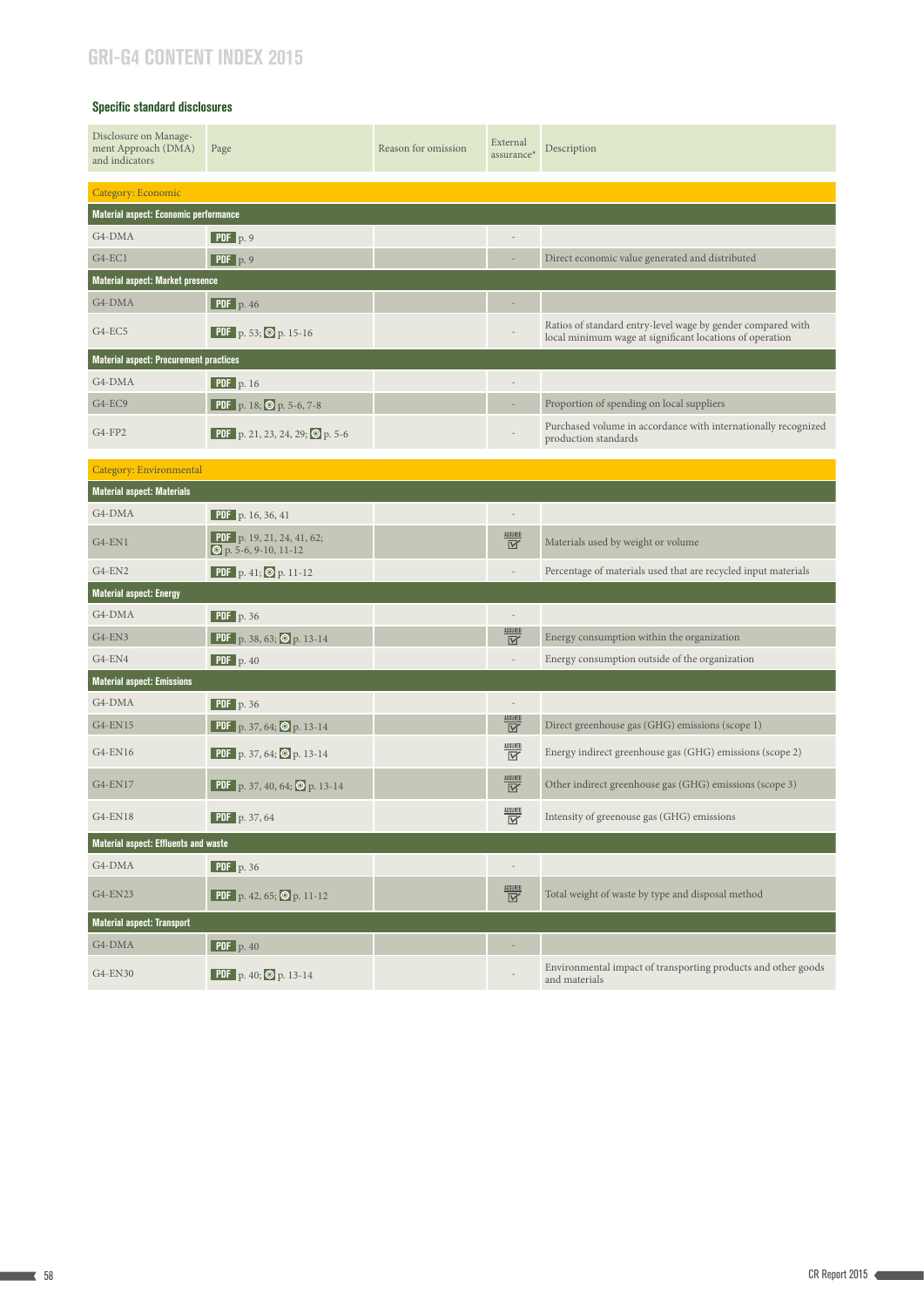#### GRI-G4 content index 2015

| Category: Social                                        |                                                                                                                                                             |                                                                                                                                                                                                                                                        |                            |                                                                                                                                                                                          |  |
|---------------------------------------------------------|-------------------------------------------------------------------------------------------------------------------------------------------------------------|--------------------------------------------------------------------------------------------------------------------------------------------------------------------------------------------------------------------------------------------------------|----------------------------|------------------------------------------------------------------------------------------------------------------------------------------------------------------------------------------|--|
|                                                         | Category: Social - Subcategory: Labor practices and decent work                                                                                             |                                                                                                                                                                                                                                                        |                            |                                                                                                                                                                                          |  |
| <b>Material aspect: Employment</b>                      |                                                                                                                                                             |                                                                                                                                                                                                                                                        |                            |                                                                                                                                                                                          |  |
| G <sub>4</sub> -DMA                                     | $PDF$ p. 46                                                                                                                                                 |                                                                                                                                                                                                                                                        |                            |                                                                                                                                                                                          |  |
| $G4-LA2$                                                | <b>PDF</b> p. 53; $\odot$ p. 15-16                                                                                                                          |                                                                                                                                                                                                                                                        |                            | Benefits provided to full-time employees that are not<br>provided to temporary or part-time employees                                                                                    |  |
| Material aspect: Labor/management relations             |                                                                                                                                                             |                                                                                                                                                                                                                                                        |                            |                                                                                                                                                                                          |  |
| G4-DMA                                                  | $\vert$ PDF $\vert$ p. 46                                                                                                                                   |                                                                                                                                                                                                                                                        |                            |                                                                                                                                                                                          |  |
| $G4-I.A4$                                               | The minimum notice period for operati-<br>onal changes is four weeks (regulated by<br>law, not set down in the existing collective<br>wage agreement).      |                                                                                                                                                                                                                                                        |                            | Minimum notice periods regarding operational changes                                                                                                                                     |  |
| <b>Material aspect: Occupational health and safety</b>  |                                                                                                                                                             |                                                                                                                                                                                                                                                        |                            |                                                                                                                                                                                          |  |
| G4-DMA                                                  | $PDF$ p. 53                                                                                                                                                 |                                                                                                                                                                                                                                                        |                            |                                                                                                                                                                                          |  |
| $G4-LA6$                                                | PDF $p.53$                                                                                                                                                  |                                                                                                                                                                                                                                                        |                            | Type of injury and rates of injury, occupational diseases,<br>lost days, and absenteeism, and total number of work-<br>related fatalities                                                |  |
| $G4-LA7$                                                | $PDF$ p. 53                                                                                                                                                 |                                                                                                                                                                                                                                                        |                            | Workers with high incidence or high risk of diseases<br>related to their occupation                                                                                                      |  |
| <b>Material aspect: Training and education</b>          |                                                                                                                                                             |                                                                                                                                                                                                                                                        |                            |                                                                                                                                                                                          |  |
| G4-DMA                                                  | $PIF$ p. 46                                                                                                                                                 |                                                                                                                                                                                                                                                        |                            |                                                                                                                                                                                          |  |
| $G4-LA9$                                                | Courses for restaurant management last<br>between one and five days. Crew staff are<br>trained on the job.<br><b>PDF</b> p. 50, 51; $\circledcirc$ p. 15-16 | This information is not<br>available at present. We are<br>currently assessing whether<br>it is possible to develop a<br>system capable of accurately<br>recording the annual number<br>of hours spent in training and<br>skills development measures. |                            | Average hours of training per year per employee by<br>gender, and by employee category                                                                                                   |  |
| $G4-LA10$                                               | <b>PDF</b> p. 48, 50, 51; $\circledcirc$ p. 15-16                                                                                                           |                                                                                                                                                                                                                                                        |                            | Programs for skills management and lifelong learning<br>that support the continued employability of employees<br>and assist them in managing career endings                              |  |
| <b>Material aspect: Diversity and equal opportunity</b> |                                                                                                                                                             |                                                                                                                                                                                                                                                        |                            |                                                                                                                                                                                          |  |
| G <sub>4</sub> -DMA                                     | $PIF$ p. 46                                                                                                                                                 |                                                                                                                                                                                                                                                        | $\overline{\phantom{a}}$   |                                                                                                                                                                                          |  |
| $G4-LA12$                                               | <b>PDF</b> p. 10, 48, 61; $\circledcirc$ p. 15-16                                                                                                           |                                                                                                                                                                                                                                                        | ASSURED<br>$\triangledown$ | Composition of governance bodies and breakdown of<br>employees per employee category according to gender,<br>age group, minority group membership, and other<br>indicators of diversity. |  |
| Category: Social - Subcategory: Society                 |                                                                                                                                                             |                                                                                                                                                                                                                                                        |                            |                                                                                                                                                                                          |  |
| <b>Material aspect: Local communities</b>               |                                                                                                                                                             |                                                                                                                                                                                                                                                        |                            |                                                                                                                                                                                          |  |
| G4-DMA                                                  | <b>PDF</b> p. 44 $\&$ 55                                                                                                                                    |                                                                                                                                                                                                                                                        |                            |                                                                                                                                                                                          |  |
| $G4-SO1$                                                | <b>PDF</b> p. 34, 44, 48, 55;<br>$\circledcirc$ p. 9-10, 17-18                                                                                              |                                                                                                                                                                                                                                                        |                            | Percentage of operations with implemented local<br>community engagement, impact assessments, and<br>development programs                                                                 |  |
| <b>Material aspect: Anti-corruption</b>                 |                                                                                                                                                             |                                                                                                                                                                                                                                                        |                            |                                                                                                                                                                                          |  |
| G4-DMA                                                  | $PDF$ p. 12                                                                                                                                                 |                                                                                                                                                                                                                                                        |                            |                                                                                                                                                                                          |  |
| $G4-SO4$                                                | $PDF$ p. 12                                                                                                                                                 |                                                                                                                                                                                                                                                        |                            | Communication and training on anti-corruption poli-<br>cies and procedures                                                                                                               |  |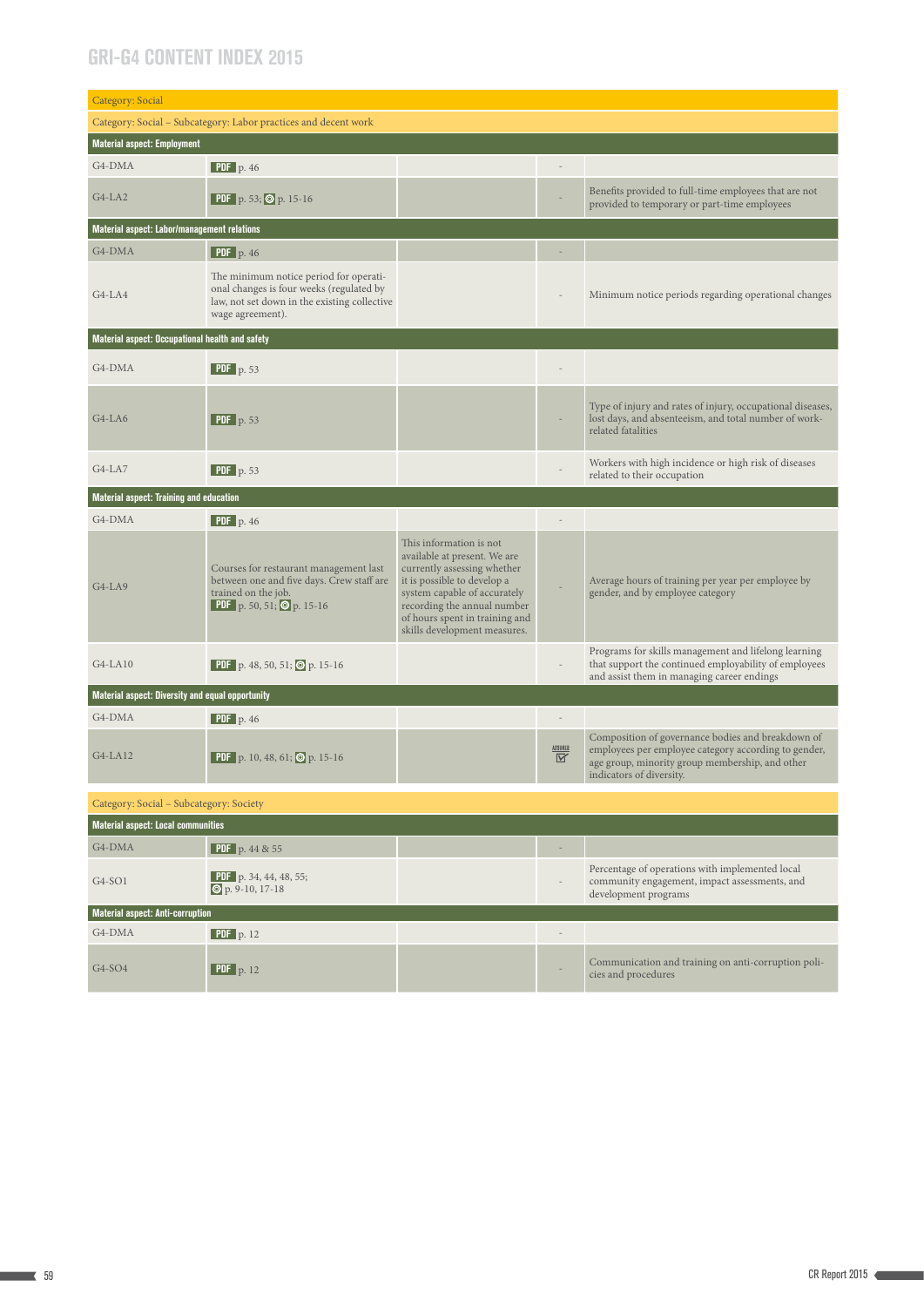#### GRI-G4 content index 2015

| Category: Social - Subcategory: Product responsibility |                                                         |                                                                                                                                                                                                                                   |    |                                                                                                                                                                                                                                                         |
|--------------------------------------------------------|---------------------------------------------------------|-----------------------------------------------------------------------------------------------------------------------------------------------------------------------------------------------------------------------------------|----|---------------------------------------------------------------------------------------------------------------------------------------------------------------------------------------------------------------------------------------------------------|
| <b>Material aspect: Customer health and safety</b>     |                                                         |                                                                                                                                                                                                                                   |    |                                                                                                                                                                                                                                                         |
| G4-DMA                                                 | $PDF$ p. 27                                             |                                                                                                                                                                                                                                   |    |                                                                                                                                                                                                                                                         |
| G4-PR1                                                 | <b>PDF</b> p. 29, 30, 31; $\odot$ p. 9-10               |                                                                                                                                                                                                                                   |    | Percentage of significant product and service categories<br>for which health and safety impacts are assessed for<br>improvement                                                                                                                         |
| $G4-PR2$                                               | $PDF$ p. 31                                             |                                                                                                                                                                                                                                   |    | Total number of incidents of non-compliance with<br>regulations and voluntary codes concerning the health<br>and safety impacts of products and services during their<br>life cycle, by type of outcomes                                                |
| $G4-FP5$                                               | <b>PDF</b> p. 21, 31; $\circledcirc$ p. 9-10            |                                                                                                                                                                                                                                   |    | Percentage of production volume manufactured in<br>sites certified by an independent third party according<br>to internationally recognized food safety management<br>system standards                                                                  |
| G4-FP6                                                 | $PDF$ p. 30                                             |                                                                                                                                                                                                                                   |    | Percentage of total sales volume of consumer products,<br>by product category, that are lowered in saturated fat,<br>trans fats, sodium and added sugars                                                                                                |
| G4-FP7                                                 | $PDF$ p. 29                                             |                                                                                                                                                                                                                                   |    | Percentage of total sales volume of consumer products,<br>by product category, that contain increased nutritious<br>ingredients like fiber, vitamins, minerals, phytochemi-<br>cals or functional food additives                                        |
| <b>Material aspect: Product and service labelling</b>  |                                                         |                                                                                                                                                                                                                                   |    |                                                                                                                                                                                                                                                         |
| G4-DMA                                                 | $PDF$ p. 27                                             |                                                                                                                                                                                                                                   |    |                                                                                                                                                                                                                                                         |
| G4-PR3                                                 | $PDF$ p. 32                                             |                                                                                                                                                                                                                                   |    | Type of product and service information required by<br>the organization's procedures for product and service<br>information and labeling, and percentage of significant<br>product and service categories subject to such informa-<br>tion requirements |
| G4-PR5                                                 | <b>PDF</b> p. 32; $\circledcirc$ p. 3-4, 9-10           |                                                                                                                                                                                                                                   |    | Results of survey measuring customer satisfaction                                                                                                                                                                                                       |
| <b>Material aspect: Marketing communications</b>       |                                                         |                                                                                                                                                                                                                                   |    |                                                                                                                                                                                                                                                         |
| G4-DMA                                                 | $PDF$ p.34                                              |                                                                                                                                                                                                                                   |    |                                                                                                                                                                                                                                                         |
| G4-PR6                                                 | <b>PDF</b> p. 32; $\circledcirc$ p. 3-4, 5-6, 7-8, 9-10 |                                                                                                                                                                                                                                   | ÷. | Sale of banned or disputed products                                                                                                                                                                                                                     |
| G4-PR7                                                 | $PDF$ p. 34                                             |                                                                                                                                                                                                                                   |    | Non-compliance with regulations and voluntary codes<br>concerning marketing communications                                                                                                                                                              |
| Material aspect (sector disclosures): Animal welfare   |                                                         |                                                                                                                                                                                                                                   |    |                                                                                                                                                                                                                                                         |
| G4-DMA                                                 | <b>PDF</b> p. 16, 21, 23                                |                                                                                                                                                                                                                                   |    |                                                                                                                                                                                                                                                         |
| G4-FP9                                                 | <b>PDF</b> p. 19, 21, 23; $\odot$ p. 5-6                | This information is not<br>available at present. The exact<br>number of animals by species<br>and breed type cannot be<br>determined at present. We<br>are assessing whether it is<br>possible to record this data<br>accurately. |    | Animals raised and/or processed                                                                                                                                                                                                                         |
| $G4-FP10$                                              | <b>PDF</b> p. 21, 23; $\circledcirc$ p. 7-8             |                                                                                                                                                                                                                                   |    | Physical alterations and use of anesthetic                                                                                                                                                                                                              |
| G4-FP11                                                | <b>PDF</b> $p. 21, 23$                                  |                                                                                                                                                                                                                                   |    | Animals raised and/or processed by species and<br>breed type                                                                                                                                                                                            |
| G4-FP12                                                | <b>PDF</b> $p. 21, 23$                                  |                                                                                                                                                                                                                                   |    | Antibiotic, anti-inflammatory, hormone and/or growth<br>promotion treatments                                                                                                                                                                            |
| G4-FP13                                                | <b>PDF</b> p. 21, 23; $\circledcirc$ p. 7-8             |                                                                                                                                                                                                                                   |    | Non-compliance related to transportation, handling and<br>slaughter practices                                                                                                                                                                           |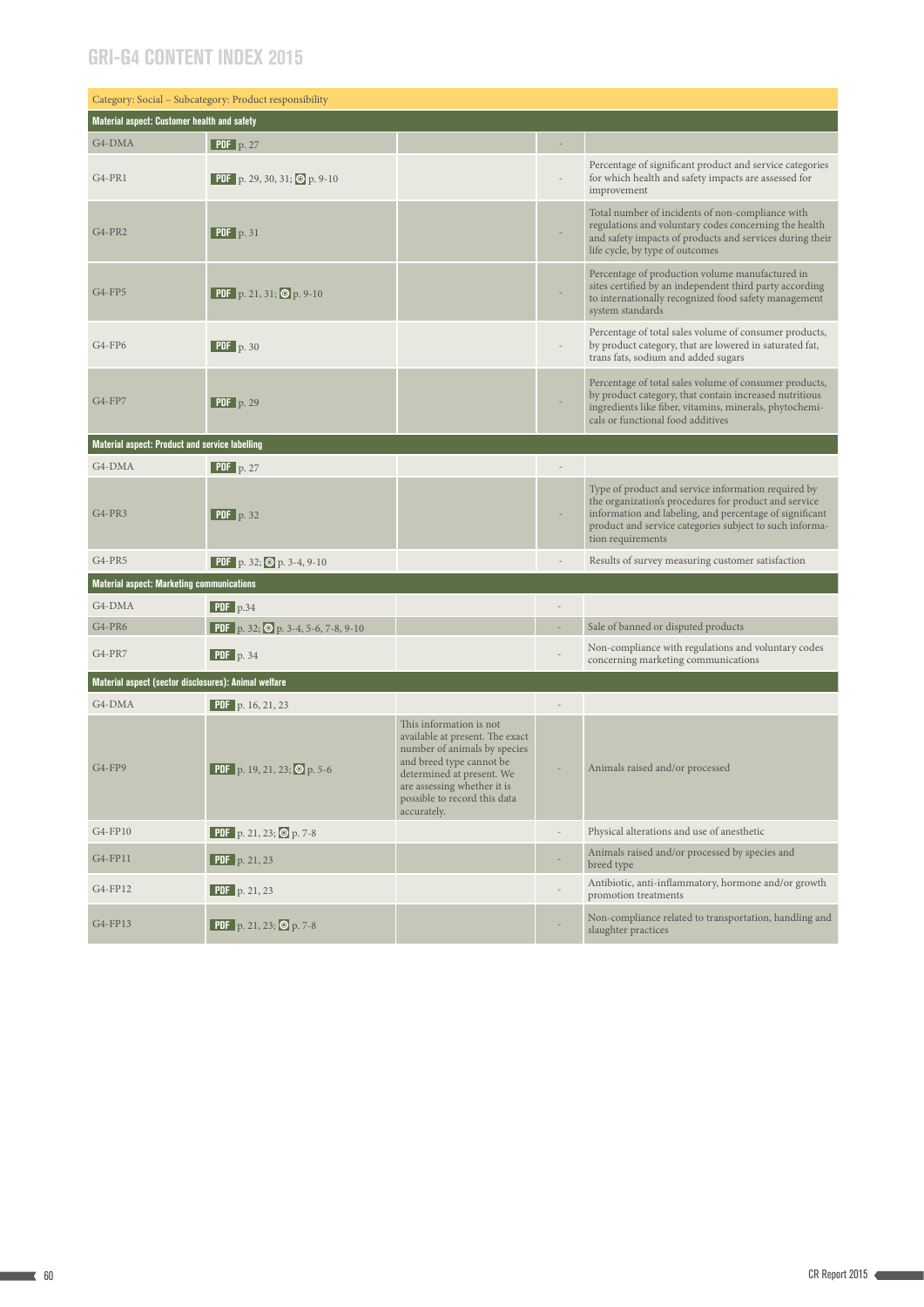## <span id="page-60-0"></span>Explanatory notes

#### G4-10 & G4-LA12

- $\rightarrow$  General information on employment numbers
- • Figures relating to workers employed by franchisees are based on the data supplied by our franchisees.This information is provided on a voluntary basis. As such, some data in this report only refers to restaurants run by McDonald's Germany (company-owned restaurants) and to the administration offices of McDonald's Germany. This is clearly stated in each case.
- • The standard definitions used internally throughout McDonald's Germany were used as a general basis for employment numbers reported by McDonald's Germany.
	- o To ensure that figures can be compared globally across the Group, only data for active employees was reported. As such, the figures do not include those employees who were on non-paid sick leave on the reporting date, those on maternity leave or parental leave, taking unpaid leave or in any other kind of dormant employment relationship.
	- o The number of administration employees reported here does not include apprentices, student trainees or interns working in administration on the reporting date.
- • Due to the internal sale of restaurants from franchisees to McDonald's Germany or vice versa, the number of employees of company-owned/franchisee restaurants as reported in relation to the number of company-owned/ franchisee restaurants may not be entirely accurate (with a variance of less than one percent).
- • All employee figures relate to head counts.

#### $\rightarrow$  Employees by employment contract (temporary/permanent)

• The system used to collect information on employee figures generally document contractual terms based on the position and not the person. It is therefore not possible to provide any meaningful figures in this context.

#### $\rightarrow$  Supervised workers

• McDonald's Germany does not employ any supervised workers that are obliged to comply with instructions in the restaurants that it runs directly. Less than one percent of employees working in administration are obliged to comply with instructions.

#### $\rightarrow$  Employees by region

• As McDonald's Germany only operates in Germany, there is no need to break down figures by region.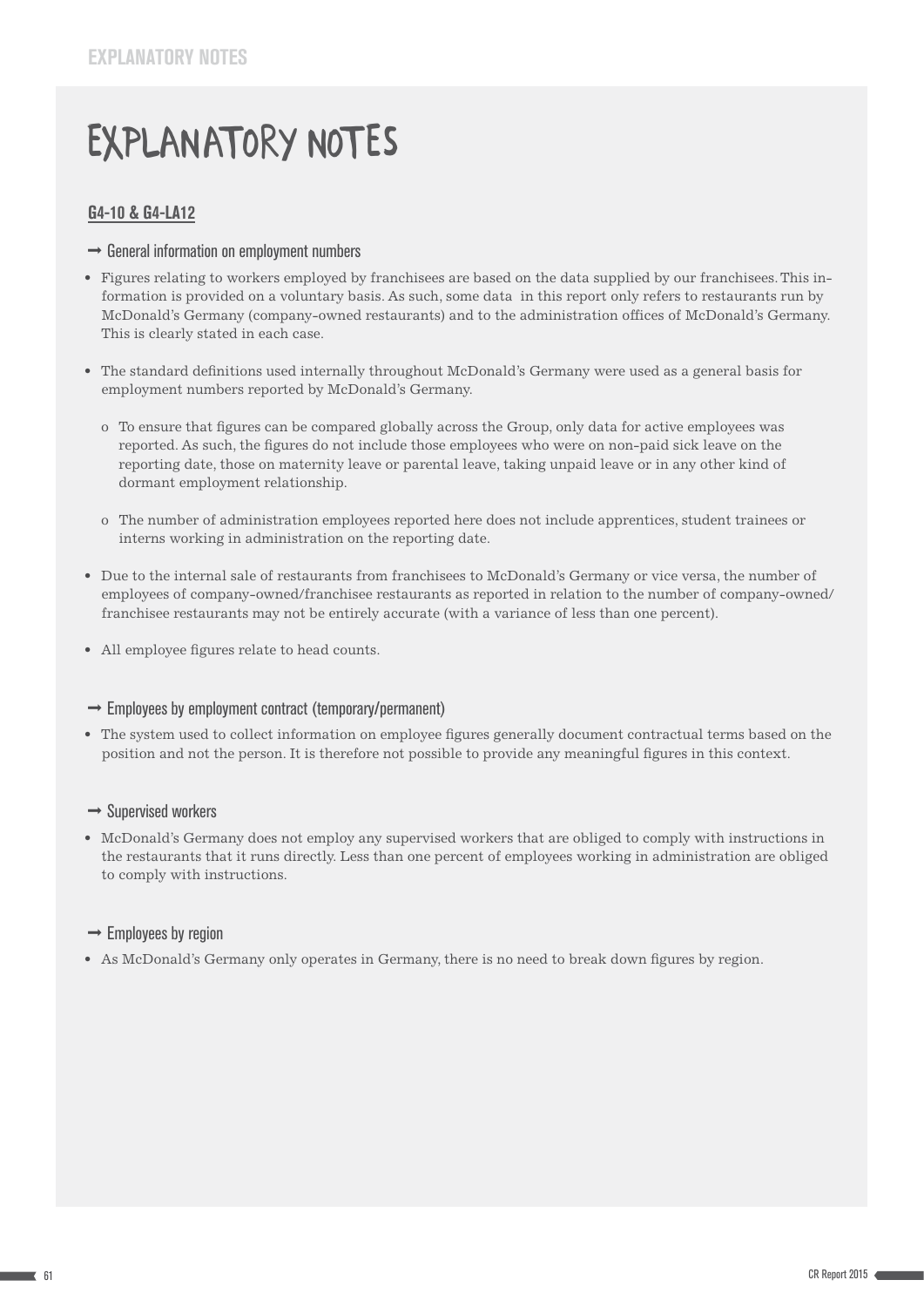#### $\rightarrow$  Self-employed workers or individuals who are not employees or supervised workers

- • 238 franchisees (200 men and 38 women) operated a total of 1,289 McDonald's restaurants in Germany in 2015. The franchisees operate locally under the common McDonald's brand umbrella as legally recognized independent contractors. Our franchisees employed a total of 48,700 people. Figures relating to workers employed by franchisees are based on the data supplied voluntarily by our franchisees. This includes information on the total number of restaurant employees (broken down into restaurant management and crew) as well as data on trainees.
- • In the restaurants operated directly by McDonald's Germany and in the administration offices of McDonald's Germany, no substantial share of the work is carried out by workers who fall under the above definition.

#### $\rightarrow$  Significant variations in employment numbers

• There are no significant variations in the number of employees who work in the restaurants operated directly by McDonald's Germany or in the administration offices of McDonald's Germany.

#### G4-EN1

#### $\rightarrow$  Packaging material by weight or volume

- • The volumes of packaging material reported for our restaurants do not include the ten restaurants in Luxembourg which are also managed by McDonald's Germany
- • The volumes of packaging material reported here are based on an internal database provided by our logistics service provider HAVI Logistics GmbH. The database contains the packaging specifications (in particular weight and material) for all articles delivered to our restaurants. When collecting information on the amount of packaging used to serve our products, McDonald's Germany uses a cashier-based system to differentiate exactly between packaging for products consumed on site and 'to-go' packaging.

#### $\rightarrow$  Origin of raw materials used and volume of raw materials used

- • To calculate the annual volume of raw materials used for the production of our food products, we carried out a survey of all food suppliers to McDonald's Germany that supply us with at least EUR 100,000 worth of products during the period under review (corresponds to around 84 percent of our suppliers). The survey gathers information on key raw materials. Key raw materials are defined as the ingredients that make up at least 80 percent of total contents in a food product.
- The overview in this report covers the largest raw material groups by volume as well as raw materials that are particularly relevant to sustainability (e.g. raw materials certified in line with specific labels).
- • Butter, milk, eggs, sugar, salt and oil are used in many of our food products. However, they are often not regarded as key raw materials as per the definition above. As a result, only some of the data on these raw materials is included in our analysis. Furthermore, in some cases, we do not have any data – or only inaccurate data – on certain raw materials that would otherwise be deemed relevant according to the above criteria. As a result, these raw materials may have been omitted entirely or only included to a limited extent.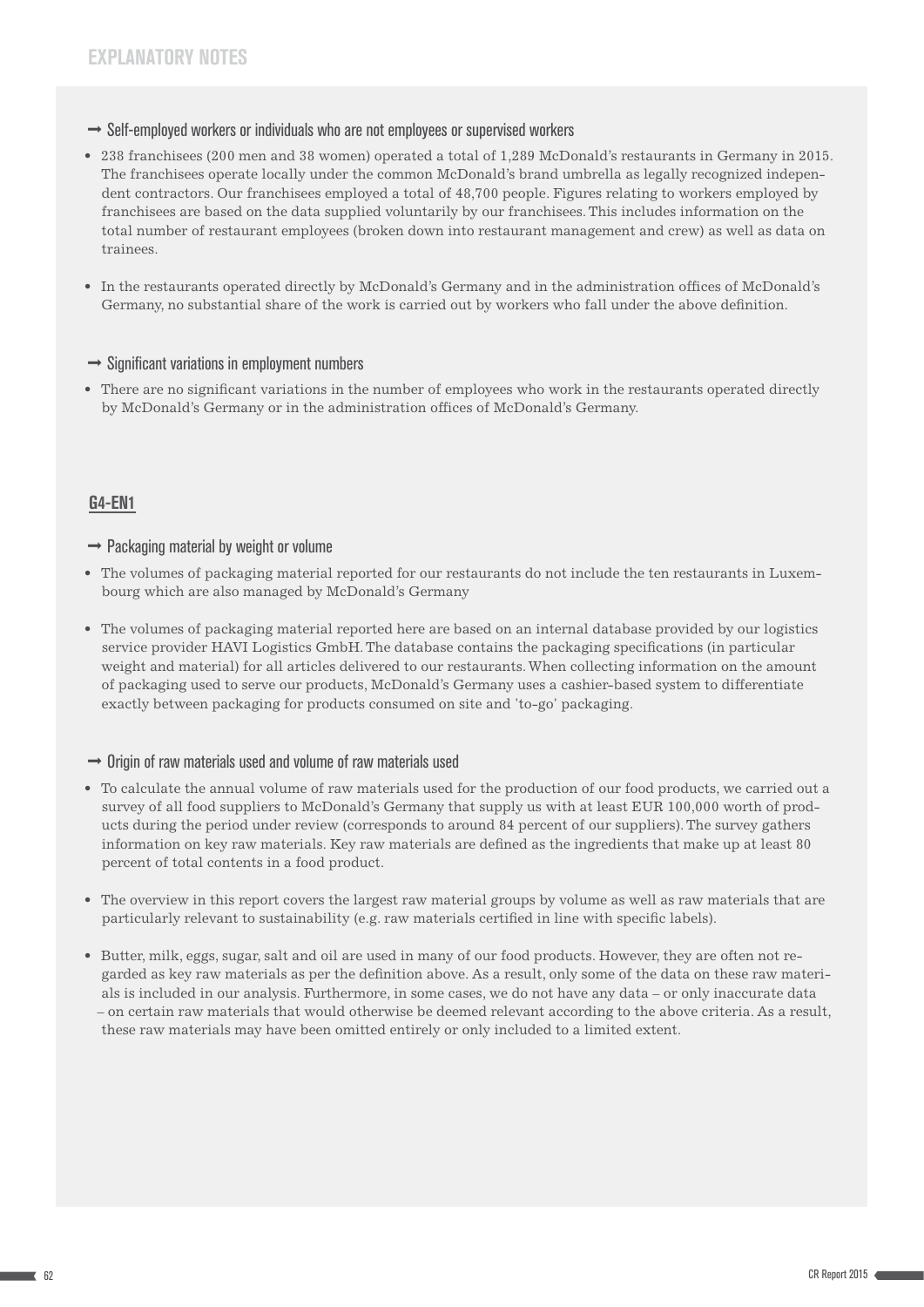- • The following raw materials are not included or only partially included in the analysis:
	- o Apples: Volumes for the fizzy apple juice drink manufactured by Lift are not given as no data is available here.
	- o Butter: Not included in the analysis as a representative amount of data was not collected (not a key ingredient).
	- o Eggs: The figures only refer to eggs in our breakfast menu products.
	- o Coffee: Volumes for decaffeinated coffee are very low and therefore not included.
	- o Cocoa: Not included in the analysis as no representative data is available.
	- o Milk: The volumes used in baked goods (e.g. for McCafé products) are not recorded (not a key ingredient).
	- o Salt: Not included in the analysis as a representative amount of data is not collected (not a key ingredient).
	- o Sunflower and rapeseed oil: The figures refer exclusively to the frying oil used in all restaurants and the oil used to make sauces and buns.
	- o Wheat flour: The figures refer exclusively to flower used in the production of burger buns, breakfast products and apple pies.
	- o Sugar: The figures refer exclusively to sugar used to make sauces and burger buns and also to portioned packets in restaurants.
- Other comments on individual raw materials:
	- o Cucumbers: In addition to reporting volumes for cucumbers in salads and gherkins, since 2015 we report figures for cucumbers used in our burger sauces as well as the cucumbers used in the pickling agent for gherkins.
	- o Cheese: We regard cheese as a raw material. As such, the information on origin refers to the country in which the cheese was made. We do not report on the milk used to make the cheese.
	- o Tomatoes: The volume of tomatoes includes tomatoes used in burgers and salads. As of 2015, we also report on tomatoes used in our sauces (e.g. in the form of tomato puree).

#### G4-EN3

#### $\rightarrow$  Energy consumption

- The ten restaurants in Luxembourg, which are also managed by McDonald's Germany, are not included in energy consumption figures for our restaurants.
- • When comparing restaurant groups, we include and evaluate all restaurant types equally (McDrive, Instore, Satellites). The consumption patterns of the individual types vary (satellites generally consume less than Instore restaurants and McDrives).
- • We only have partial information on electricity and heating consumption for our administration buildings for the year under review. This data is not sufficient for us to perform a meaningful evaluation. In 2016 and beyond, we will be working to improve data availability in this area.

#### $\rightarrow$  Percentage of energy from renewable sources

• 1,441 (of 1,478) restaurants were powered by green energy in 2015. In total, we purchased approximately 522,000 megawatt hours of renewable energy in 2015. This corresponds to 98 percent of our total electricity consumption (534,986 MWh). A mere 37 restaurants are not included in this figure (around 2.5 percent of all restaurants in Germany) as these are located for example in shopping malls where the power supply is organized by the respective mall operator. Based on the number of stores over which we have direct influence, we have achieved a quota of 100 percent green energy.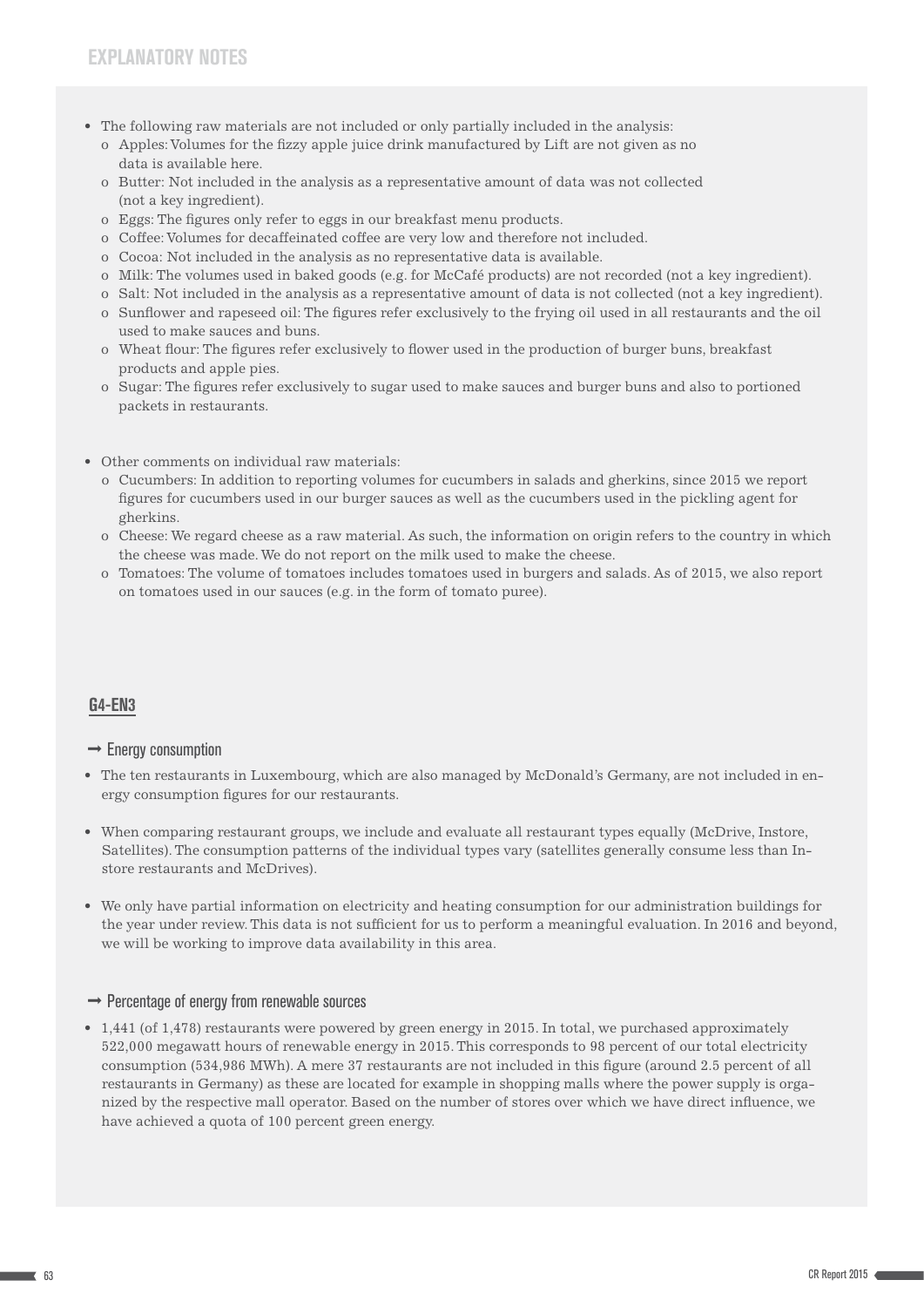#### G4-EN15, G4-EN16, G4-EN17, G4-EN18

- $\rightarrow$  Direct greenhouse gas emissions (scope 1), energy indirect greenhouse gas emissions (scope 2) and other indirect greenhouse gas emissions (scope 3)
- • Due to their complexity, there is always a certain level of uncertainty involved in reporting climate-related figures. We continually strive to refine and improve our methods for determining our  $\mathrm{CO}_2^{}$  footprint.
- • Since 2009, we have been internally calculating our annual carbon footprint along our entire value chain as part of a wider McDonald's Europe initiative. The methods we use align with ISO 14040, ISO 14064 and the Greenhouse Gas Protocol.
- • As part of this process, all the participating McDonald's markets in Europe, including Germany, set out their own annual targets for reducing  $\mathrm{CO}_2$  emissions from the restaurant operations over which they have direct influence. The goals are currently set for the period 2013 through 2016. To ensure there is a uniform baseline for benchmarking success in achieving these goals, the emissions factors used are not changed during this period.
- • Wherever possible, we use emissions factors from ecoinvent.Where adequate factors were not available, we used Adème. For emissions from cooling agents, we used the global warming potentials (GWPs) from the IPCC's Fourth Assessment Report.
- • The majority of figures for restaurant operations are based on country-specific emissions factors.The input values largely align with the values listed in this report (e.g. for energy consumption or waste). In cases where specific values for McDonald's Germany are not available, we used European averages for McDonald's.
- • Figures for logistics and the supply chain are based on average European emissions factors.To ensure figures can be compared with different McDonald's markets across Europe, we used figures for finished products as input values not the volumes of raw material shown in this report.
- • The emissions factors used for our food products are based on Adème and supplemented with supplier-specific information that McDonald's Europe has collated on selected suppliers over several years. The aim here was to capture emissions produced along the entire value chain right up to the creation of the finished product. The emissions factors we use therefore generally refer to the respective finished product as delivered to and used in our restaurants. Some product groups may vary here.
- Our  $\mathrm{CO}_2$  footprint is calculated using  $\mathrm{CO}_2$  equivalents.
- The figures for restaurant operations align with the scope of the report and include the administration buildings of McDonald's Germany, the restaurants operated directly by McDonald's Germany and all restaurants in Germany run by franchisees. The ten restaurants in Luxembourg, which are also managed by McDonald's Germany, are not included.

#### $\rightarrow$  CO<sub>2</sub> emissions generated by HAVI Logistics on behalf of McDonald's Germany

• We only report cooling agents for distribution centers here. Cooling agents used by fleet vehicles (to cool trucks) are not reported. This is because they are not part of the Environmental Key Figures report that was agreed on at European level by HAVI Logistics and McDonald's and that forms the basis of the data reported here.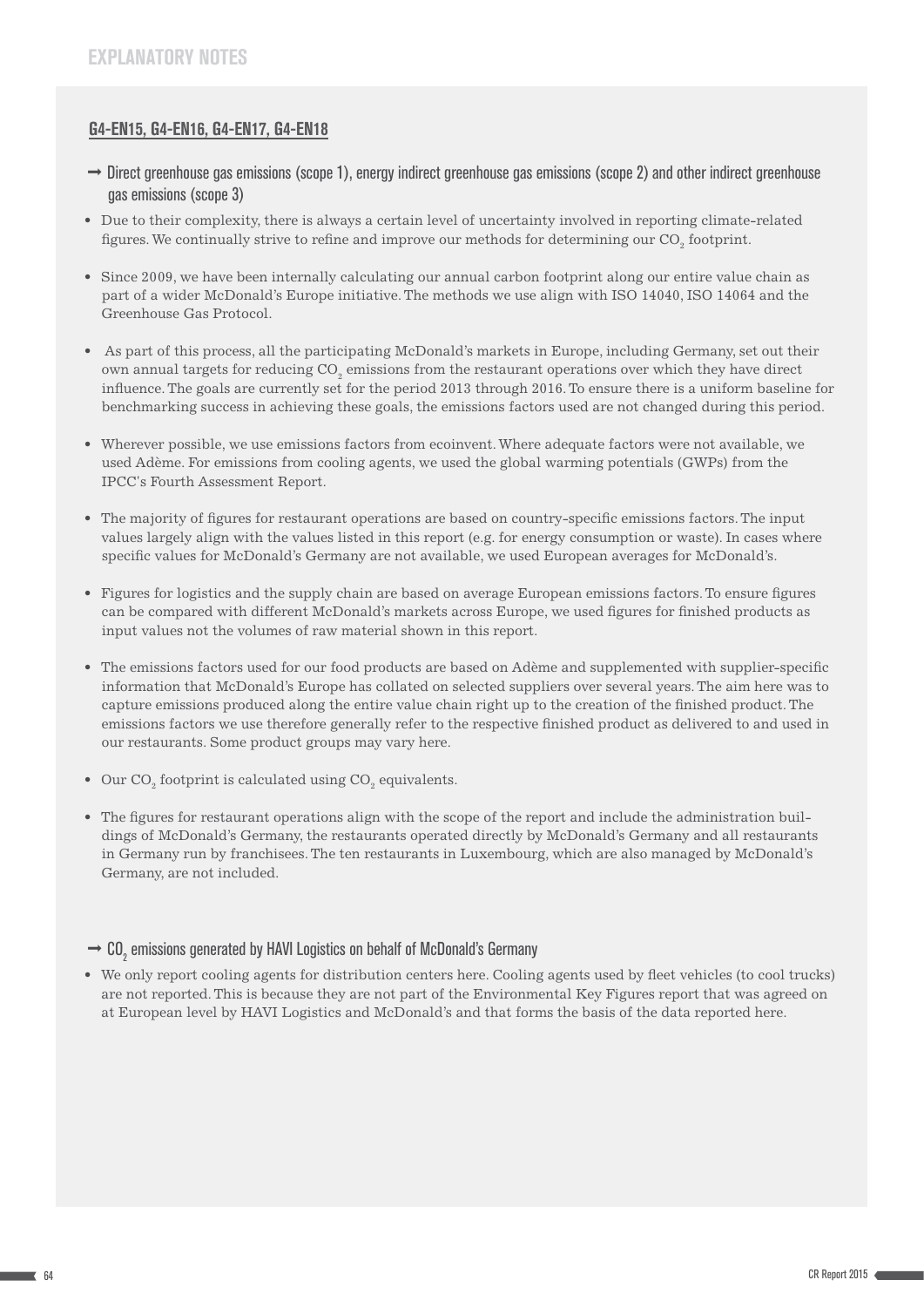#### G4-EN23

#### $\rightarrow$  Total weight of waste by type

- • The ten restaurants in Luxembourg which are also managed by McDonald's Germany are not included in the volumes of waste shown in the report.
- • Paper, cardboard, carton and lightweight packaging: The volumes of waste reported here correspond to the amounts of paper, cardboard, carton and lightweight packaging reported under EN1.
- • Used cooking oil and organic waste: The volumes of waste reported here are based on a survey carried out at our restaurants in 2012. The survey revealed that around 75 percent of all restaurants have concrete data on waste disposal, in particular relating to the number and size of the containers and the frequency with which they are emptied. This data is used to extrapolate volumes of waste.
- • Other waste: Previously, the volumes of waste destined for recovery and volumes of waste destined for disposal were based on values estimated using the average amounts of waste by category disposed of by our restaurants. Due to ongoing improvements in our internal data collection techniques, we have now adapted this database. As of 2015, the volumes of waste reported here are extrapolated using data from our internal control system. The approximately 25-percent rise in volumes of waste destined for recovery and waste destined for disposal from 2014 to 2015 is a result of this change.
- • The waste reported does not include special waste generated outside of day-to-day operations at our restaurants, for example used electrical equipment removed during restaurant refurbishments or construction waste. The company does not collect data for this in a central database.

#### $\rightarrow$  Retrospective adjustments

- • We continually develop our internal corporate responsibility controlling system.This also entails constantly improving our internal data collection processes and key performance indicator (KPI) definitions.
- • If we identify a way of improving data quality or availability of key indicators, or if we change our calculation methods, we also adjust the respective KPIs retrospectively for past years.
- • We adjust indicators retrospectively if the new method or input causes an indicator's value to differ by at least three percent from the previous figure.
- • We have explicitely referenced any retrospective changes to indicators in the footnotes.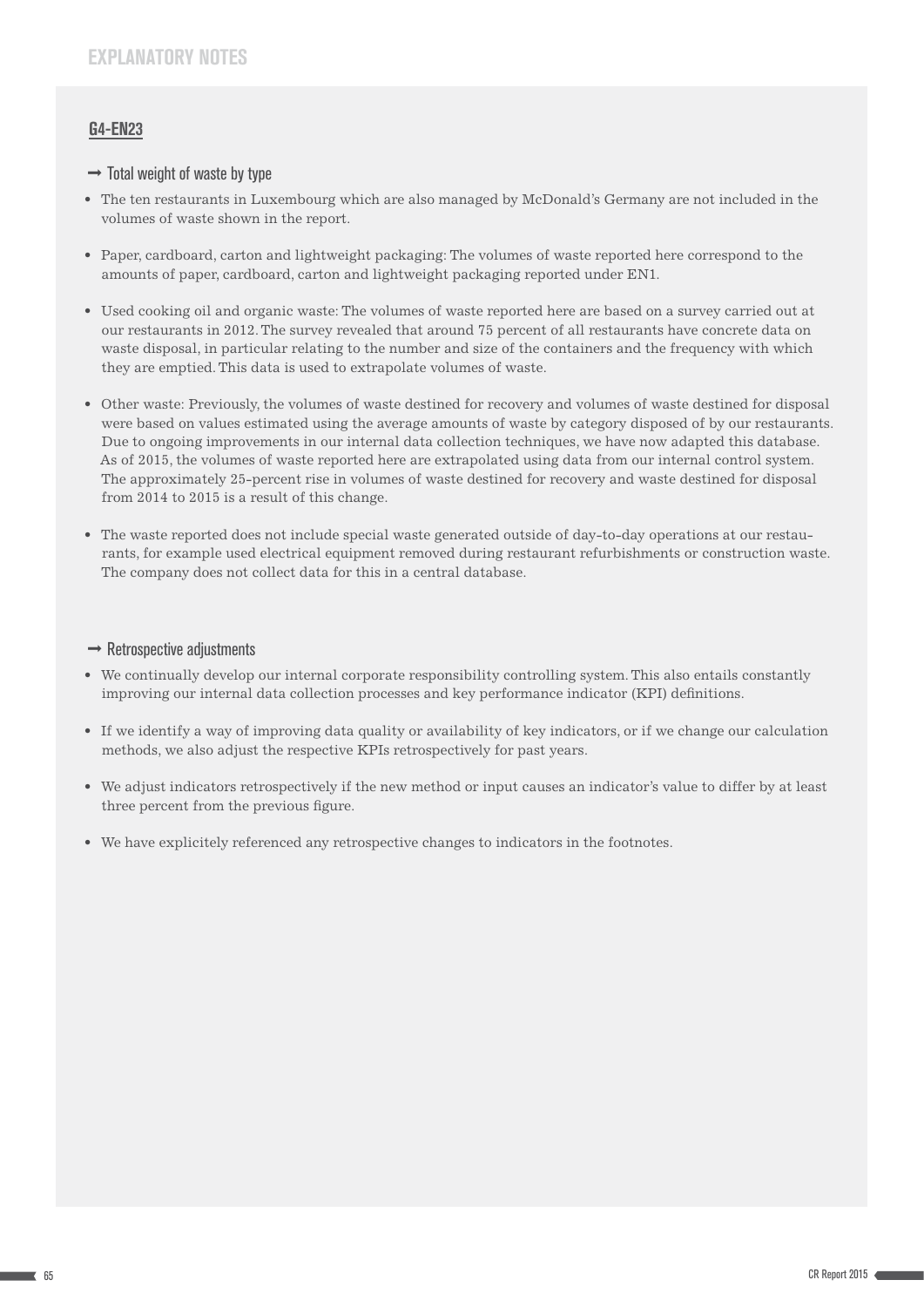## <span id="page-65-0"></span>Independent Assurance Report

To the Board of McDonald's Deutschland Inc., Munich

We were engaged to perform an independent limited assurance engagement on selected indicators of the sustainability performance published in the 'McDonald's Germany Corporate Responsibility Report 2015' (further 'the Report') of McDonald's Deutschland Inc., Munich (further 'McDonald's') for the business year 2015.

The following selected indicators, including the explanatory notes, are in the scope of our assurance engagement and marked with the following symbol:



- • Indicators 'Volume of raw materials used' and 'Origin of raw materials used'
- • Indicators 'Volume of packaging by material' and 'Volume of packaging per restaurant visit'
- • Indicators 'Total energy consumption of our restaurants','Average energy consumption of a comparable restaurant', 'McDonald's Germany fleet'
- Indicator 'Volume of waste by material category'
- Indicator 'CO<sub>2</sub>-footprint', 'CO<sub>2</sub> emissions from our restaurant operations (scope 1 and 2)' and 'CO<sub>2</sub> emissions (scope 1 and 2) per restaurant visit'
- • Indicators 'Number of employees','Employees by employment status','Employees by gender, age and nationality', 'Women in management positions', 'Number of employees with disabilities' and 'Composition of governance bodies'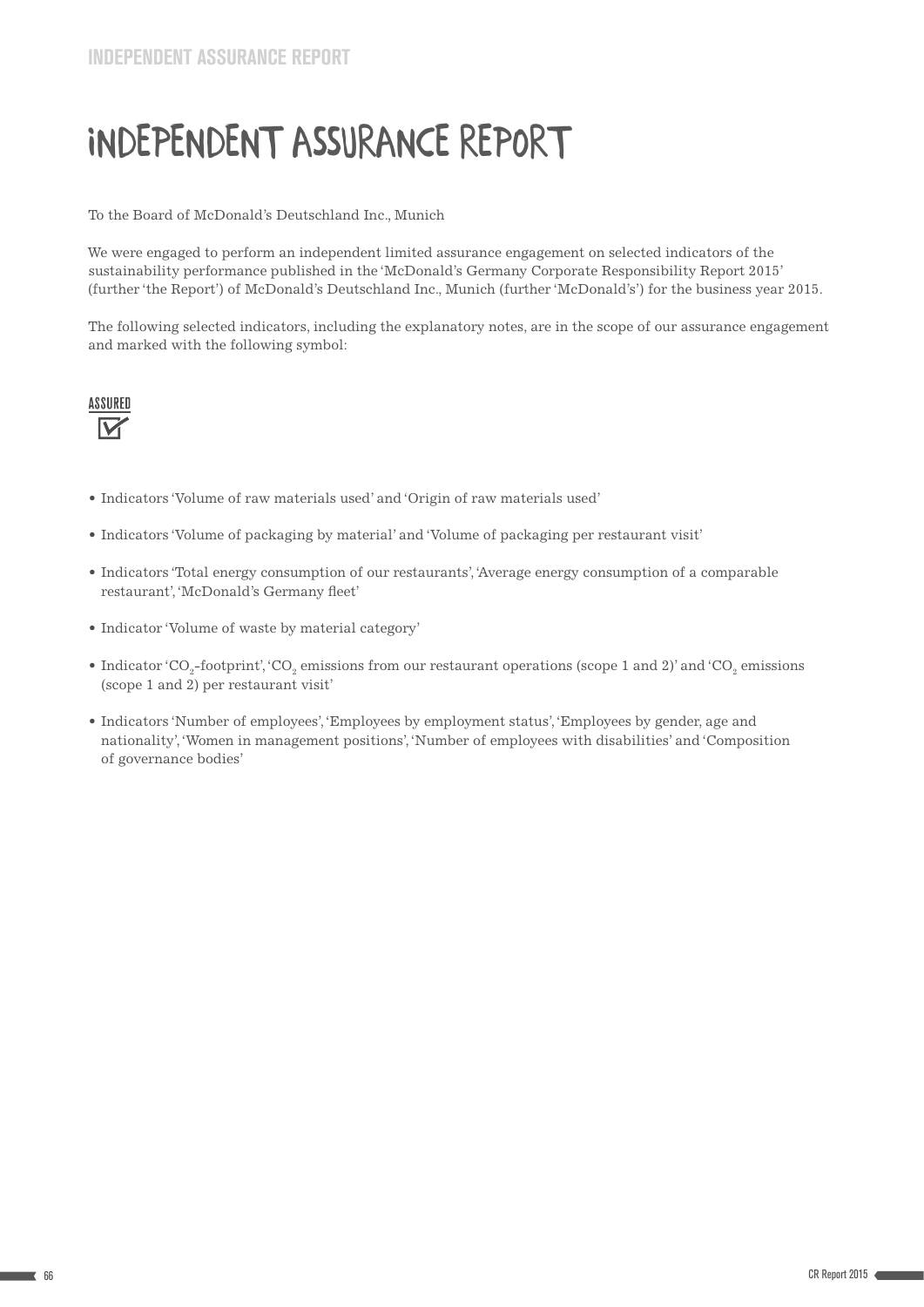#### $\rightarrow$  Management's Responsibility for the Report

The legal representatives of McDonald's are responsible for the preparation of the Report in accordance with the principles and standard disclosures of the G4 Sustainability Reporting Guidelines of the Global Reporting Initiative, supported by internal guidelines, as described in the section "About this report" as well as in the explanatory notes (hereafter: 'Reporting Criteria').

The responsibility of the legal representatives includes the selection and application of appropriate methods to prepare the Report and the use of assumptions and estimates for individual qualitative and quantitative sustainability disclosures which are reasonable under the circumstances. Furthermore, this responsibility includes designing, implementing and maintaining systems and processes relevant for the preparation of the Report in a way that is free of – intended or unintended – material misstatements.

#### $\rightarrow$  Independence and quality assurance on the part of the auditing firm

We have complied with the independence and other ethical requirements of the Code of Ethics for Professional Accountants issued by the International Ethics Standards Board for Accountants (IESBA-Code), which is founded on fundamental principles of integrity, objectivity, professional competence and due care, confidentiality and professional behavior.

The quality assurance system of the KPMG AG Wirtschaftsprüfungsgesellschaft is based on the International Standard on Quality Control 1 "Quality Control for Audit, Assurance and Related Service Practices" (ISQC 1) and, in addition on national statutory requirements and professional standards, especially the Professional Code for Certified Accountants as well as the joint statement of WPK (Chamber of Public Accountants) and IDW (Institute of Public Auditors in Germany): Requirements for quality assurance in the auditing practice (VO 1/2006).

#### $\rightarrow$  Practitioner's Responsibility

Our responsibility is to express a conclusion based on our work performed and the evidences obtained on the selected indicators on sustainability performance.

#### $\rightarrow$  Nature and extent of the assurance engagement

We conducted our work in accordance with the International Standard on Assurance Engagements (ISAE) 3000 (Revised): "Assurance Engagements other than Audits or Reviews of Historical Financial Information" and the International Standard on Assurance Engagements (ISAE) 3410: "Assurance Engagements on Greenhouse Gas Statements" of the International Auditing and Assurance Standards Board (IAASB). These standards require that we comply with our professional duties and plan and perform the assurance engagement to obtain a limited level of assurance to preclude that the above mentioned selected sustainability information is not prepared, in all material respects, in accordance with the aforementioned Reporting Criteria. In a limited assurance engagement the evidence gathering procedures are more limited than in a reasonable assurance engagement and therefore less assurance is obtained than in a reasonable assurance engagement. The choice of audit procedures is subject to the auditor's own judgement. This includes the assessment of the risk of material misstatement in the Report under consideration of the Reporting Criteria.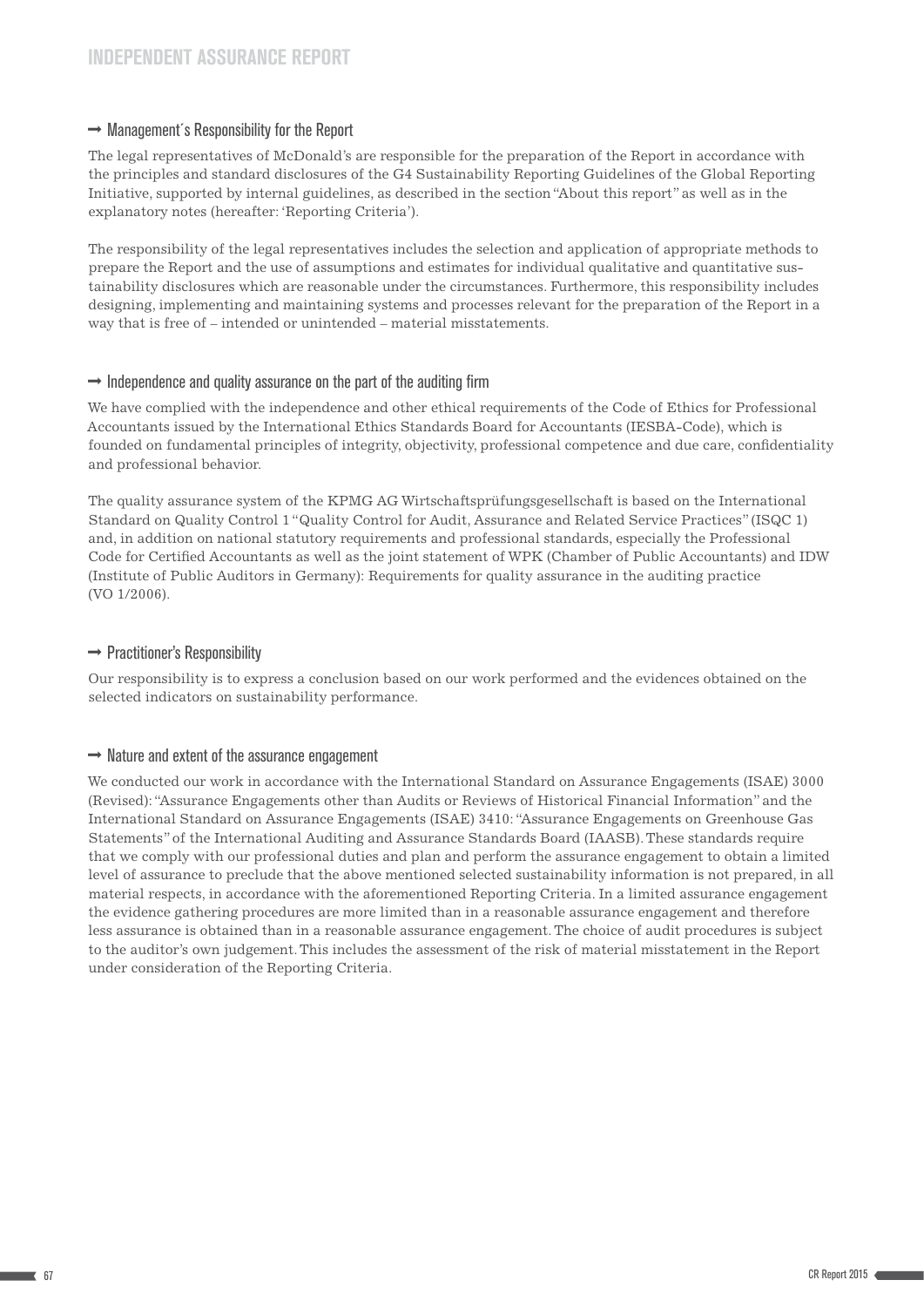Within the scope of our engagement, we performed amongst others the following procedures when conducting the limited assurance engagement:

- • A risk analysis, including a media search, with regard to the selected indicators on sustainability performance in scope in the reporting period.
- • Evaluation of the design and implementation of the systems and processes for the collection, processing and control of selected indicators on sustainability performance, including the consolidation of the data.
- • Interviews with relevant staff of McDonald's responsible for determining, analysing and consolidating data as well as carrying out internal control procedures.
- • Evaluating internal and external documentation to determine whether selected indicators on sustainability performance are supported by sufficient evidence.
- An analytical review of the data and trends.
- • Interviews with selected raw material suppliers and requesting information to assess local data collection and reporting processes and the reliability of the reported data.
- • An evaluation of the overall presentation of the selected indicators on sustainability performance, published in the report.

#### $\rightarrow$  Conclusion

Based on the procedures performed and evidence received to obtain limited assurance, nothing has come to our attention that causes us to believe that the selected indicators on sustainability performance in the McDonald's Germany Corporate Responsibility Report for the business year 2015 are, in all material respects, not prepared in accordance with the Reporting Criteria.

#### $\rightarrow$  Recommendations

Without affecting the conclusion above, we recommend McDonald's to further develop the methodology for the calculation of the  $\mathrm{CO}_2$ -Footprint, in particular the applied emission factors along the value chain as well as the internal documentation.

This assurance report is issued based on an assurance engagement agreed upon with McDonald's. The assurance engagement to obtain limited assurance is conducted on purpose of McDonald's and the assurance report is solely for information purposes of McDonald's on the results of the assurance engagement. This assurance report must not be used as a basis for (financial) decision-making by third parties of any kind. We have responsibility only towards McDonald's. We do not assume any responsibility for third parties.

**Frankfurt am Main, 10. August 2016**

**KPMG AG Wirtschaftsprüfungsgesellschaft**

Simone Fischer Certified Public Accountant (Wirtschaftsprüferin)